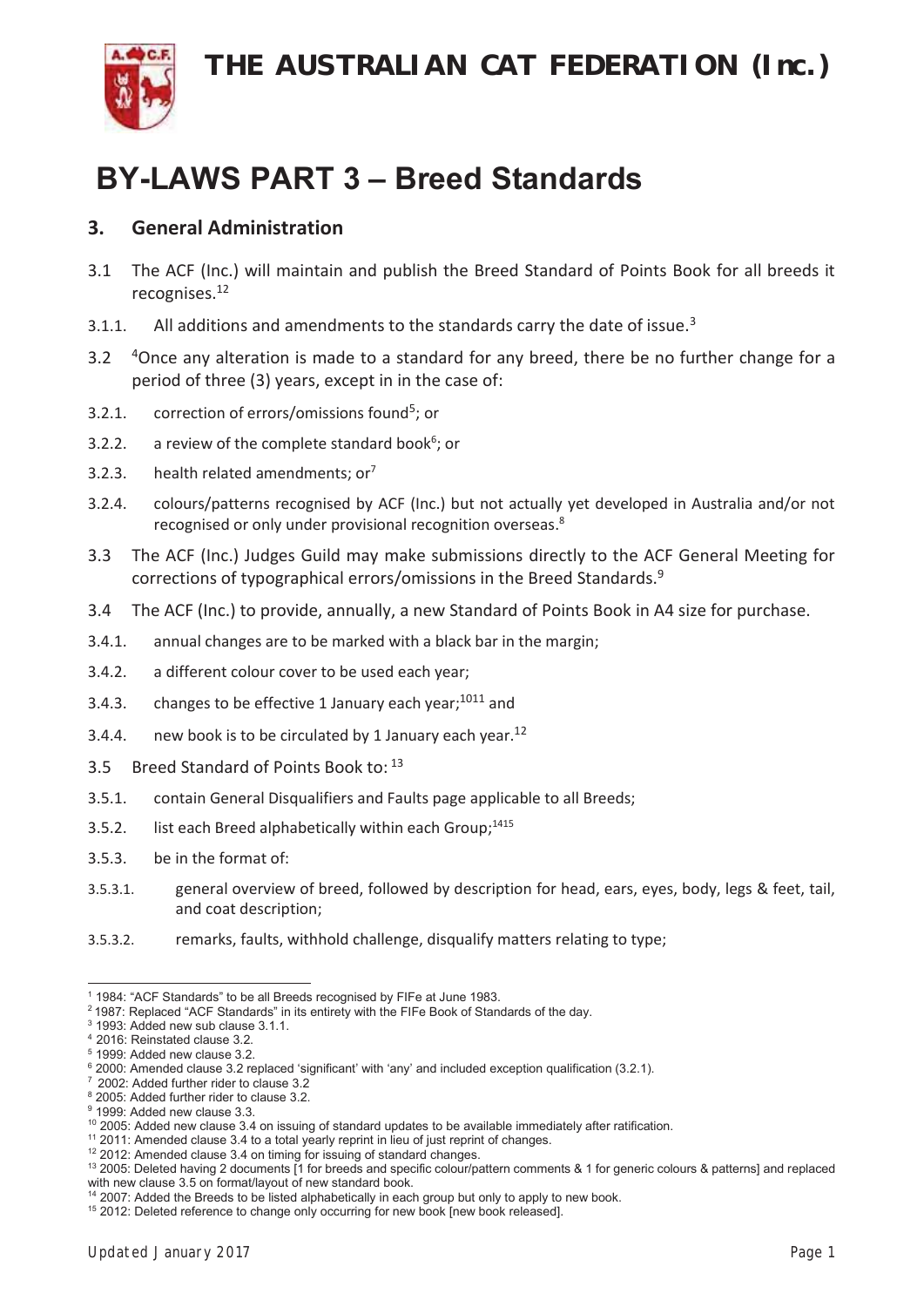- 3.5.3.3. standard of points;
- 3.5.3.4. general description for colours and patterns, including eye colour, coat colour, coat pattern, nose leather, paw pads;
- 3.5.3.5. remarks, faults, withhold challenge, disqualify matters relating to colour;
- 3.5.3.6. each colour and/or pattern of the breed [where applicable];
	- a) the recognised colours/patterns for each breed to be included in the section for that breed; and
	- b) wherever possible avoid cross referencing to other standards.
- 3.5.4. use dividers within each Group and for each Breed;
- 3.5.5. use the following page numbering format "Breed page #" (eg Persian page 1, Persian page 2, Burmese page 1, Burmese page 2 etc.);
- 3.5.6. where the standard has come from another Cat Control Body conversion of terminology/format into ACF standard is to be undertaken;
- 3.5.7. where the present colour and pattern descriptions have been "developed" in ACF, especially those where a different Breed has been used as a model, these be revisited and descriptions for that particular breed be researched and the standard updated as applicable;
- 3.5.8. <sup>16</sup>contain Breeders Notes, including allowable outcrosses, at the end of each Breed Standard, which is to be distinctly separate from Standard;<sup>17</sup>
- 3.5.9. contain a guide to the FIFe Easy Mind System (EMS) Codes as adapted for ACF;<sup>18</sup>
- 3.5.9.1. <sup>19</sup>Where a breed that is not recognised by FIFe is given recognition, the EMS code for the breed is decided at the meeting where recognition is given.
- 3.5.9.2. Any amendments to EMS coded for breeds not recognised by FIFe is ratified at the ACF General meeting following the amendment.
- 3.5.9.3. That any amendments to the EMS codes made by FIFe are to be implemented by those ACF bodies using EMS codes forthwith from the date the amendment becomes effective.
- 3.5.10. contain the "source" from which the standard has been derived.

[Note: In 1987 ACF replaced all previous standards with the FIFe standards of the day, which were not necessarily the Cat Control Body that 1<sup>st</sup> recognised those Breeds. The actual Body of Origin has also been shown in the amendments listed below.

Since that time new Breeds recognised by ACF have used the standard of the Cat Control Body that 1st recognised the Breed [ie. Body of Origin] with appropriate conversion into ACF terminology/format.]

- 3.5.11. Contain a glossary of ACF terminology.<sup>20</sup>
- 3.6 A working group address the anomalies in use of terminology such as 'faults', 'penalise', 'remarks', 'withhold' etc.<sup>21</sup>

<u> Andreas Andrew Maria (1989)</u>

 $16$  2010: Added new sub clause 3.5.6 requiring section listing allowable outcrosses for each breed with expiry dates, where applicable. <sup>17</sup> 2013: Amended sub-clause 3.5.6 Book to include Breeders Notes at end of each breed.

 $18$  2014: Added new sub-clauses 3.5.7 Book to include EMS Codes & 3.5.8 include "Body of Origin" of Standards.

<sup>&</sup>lt;sup>19</sup> 2016: Added new sub-clauses 3.5.9.1 to 3.5.9.3 requiring approval by FIFe of new codes in Aust with requirement to notify affiliates.

 $20$  2015: Added new sub-clause 3.5.11 Book to include a glossary of terms.

<sup>&</sup>lt;sup>21</sup> 2009: Added new clause 3.6 on working group to review fault/withholds etc. for anomalies.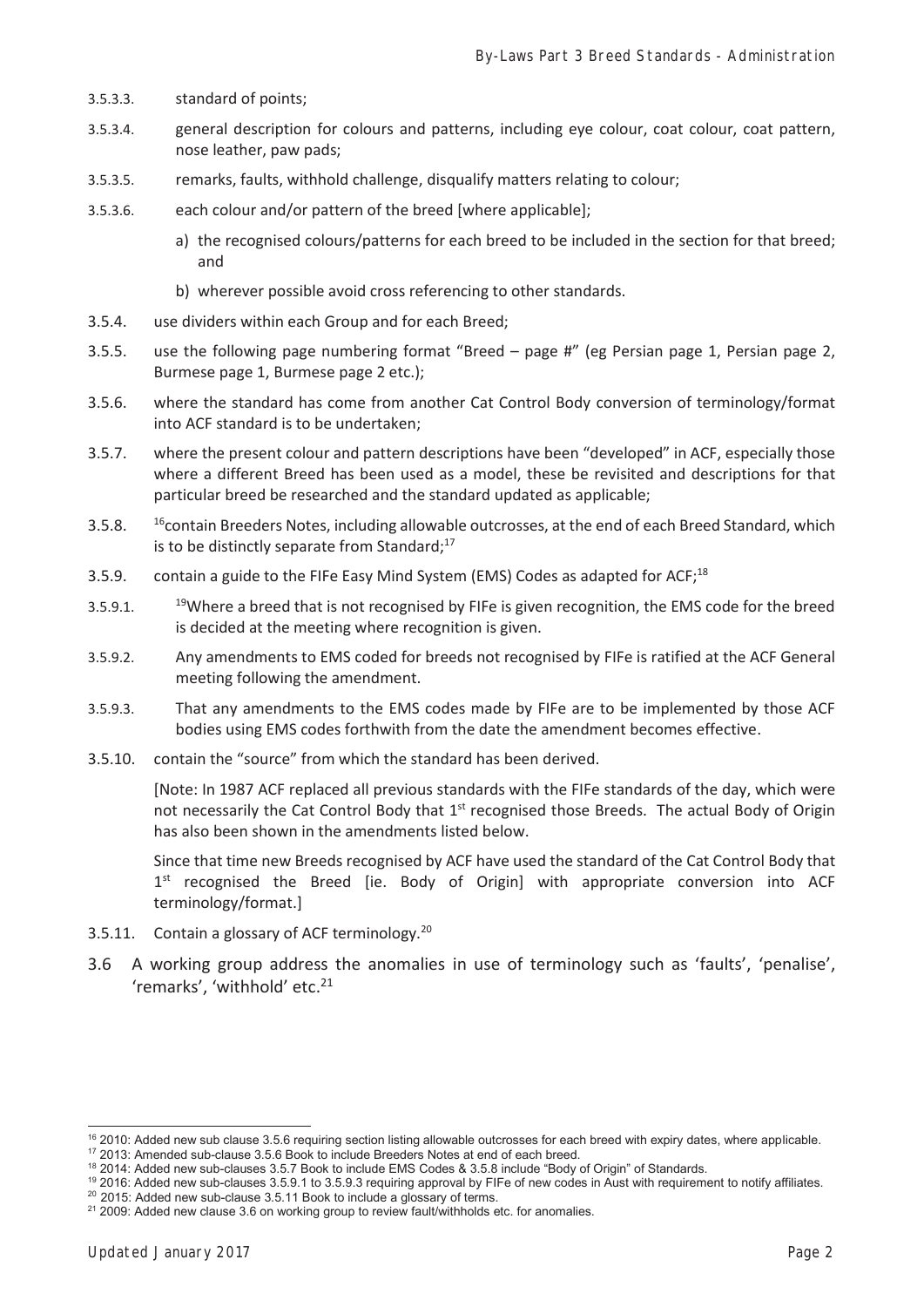

# **THE AUSTRALIAN CAT FEDERATION (Inc.)**  THE AUSTRALIAN CAT FEDERATION (Inc.)

## BY-LAWS PART 3: BREED STANDARDS **BY-LAWS PART 3: BREED STANDARDS**

3.7 Book of Standards - Additions and Amendments Book of Standards – Additions and Amendments

Orange highlight = Taken from Guild recommendations - yet to confirm ACF AGM approved them as is. Orange highlight = Taken from Guild recommendations - yet to confirm ACF AGM approved them as is.

| GENERAL SECTION         | SOURCE    | UPDATES                                                                                                                                                          |
|-------------------------|-----------|------------------------------------------------------------------------------------------------------------------------------------------------------------------|
|                         | 2005 ACF  | ifore Disqualifications – "All breeds should be amenable to thorough handling" and removed any<br>remarks re 'temperament' in standards.<br>added new section be |
|                         |           | 2012:                                                                                                                                                            |
|                         |           | "That the following Rules and Faults apply to all breeds except where allowed for in an ACF<br>~added new sentence<br>approved standard".                        |
|                         |           |                                                                                                                                                                  |
| DISQUALIFICATIONS RULES |           |                                                                                                                                                                  |
|                         | 1987 FIFe |                                                                                                                                                                  |
|                         |           | 2003:                                                                                                                                                            |
|                         |           | ~deleted (h) "Cats which do not pass veterinary inspection at the entrance to the show. They must be immediately be                                              |
|                         |           | placed in quarantine"                                                                                                                                            |
|                         |           | 2005.<br>2005.                                                                                                                                                   |
|                         |           | ~added "Skeletal deformities" (m) from "Faults Precluding a Certificate" (b)                                                                                     |
|                         |           | 2006:<br>2                                                                                                                                                       |
|                         |           | ~amended (k) to "All white spots or patches which are not allowed in the standard and vitiligo (depigmentation of skin)"                                         |
|                         |           | 2007:                                                                                                                                                            |
|                         |           | "obilitiv" with pay<br>~amended (k) to remov                                                                                                                     |
|                         |           | 2008:                                                                                                                                                            |
|                         |           | $\sim$ amended (c) to "Any obvious signs of enhancement or excessive powdering"                                                                                  |
|                         |           | 2015:                                                                                                                                                            |
|                         |           | ~amended (g) to "Incorrect number of Toes (i.e. other than 5 in front, 4 in back)."                                                                              |
|                         |           | 2016:                                                                                                                                                            |
|                         |           | -amended (k) to "All white spots or patches or lack of pigmentation of skin that are not allowed in the standard."                                               |
|                         |           |                                                                                                                                                                  |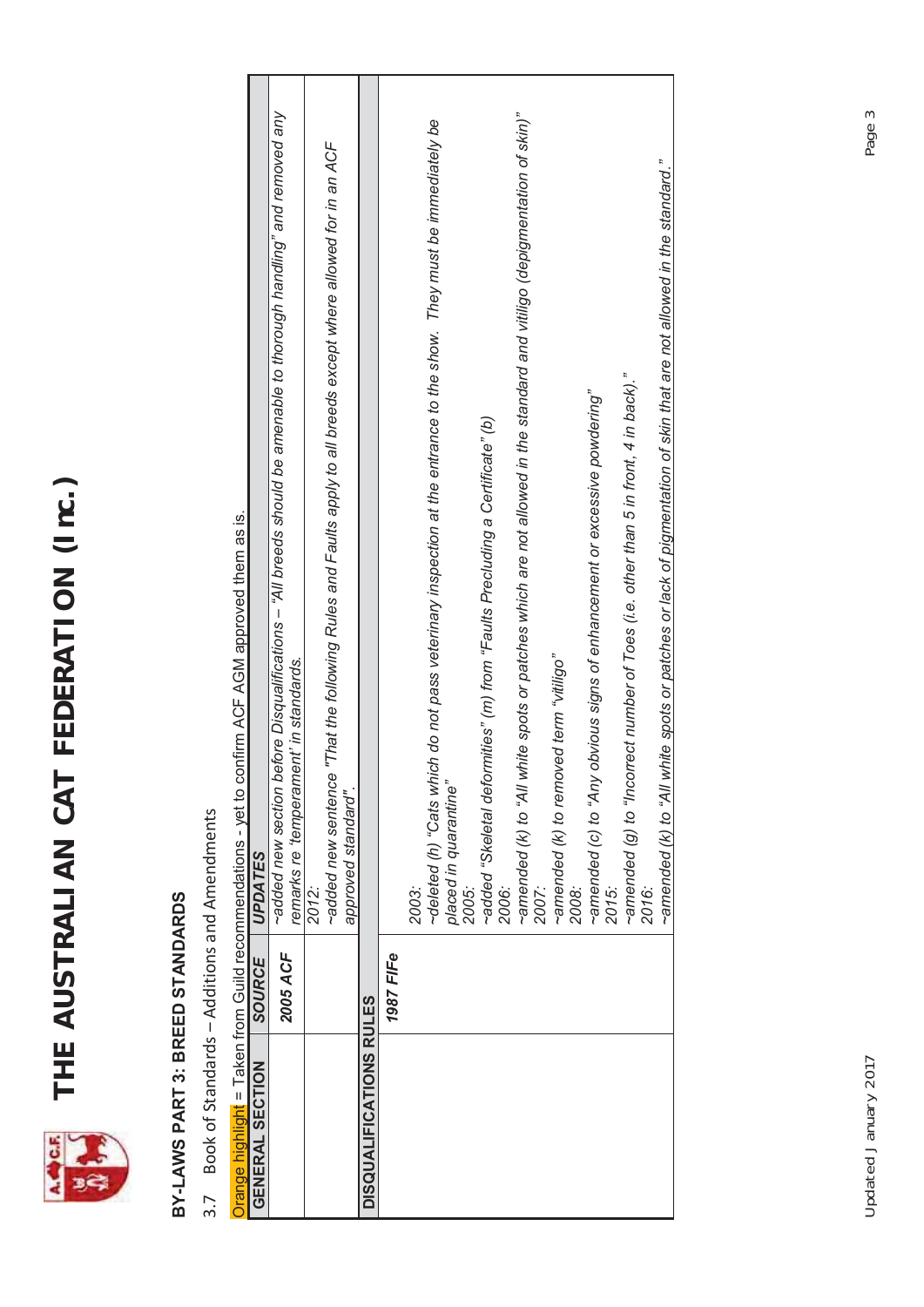| <b>FAULTS PRECLUDING A CERTIFICATE</b> |                                                                                                                              |
|----------------------------------------|------------------------------------------------------------------------------------------------------------------------------|
| 1987 FIFe                              |                                                                                                                              |
|                                        | 1991:                                                                                                                        |
|                                        | and/or nose leather"<br>-added "Crooked nose"                                                                                |
|                                        | et colour"<br>added "eyes of incorre                                                                                         |
|                                        | 1995:                                                                                                                        |
|                                        | -added (m) Protruding tongue which is associated with jaw abnormality at judge's discretion.                                 |
|                                        | 1998:                                                                                                                        |
|                                        | ~added "Cats with skeletal deformities (eg saddleback, flattened chest, protrusions of sternum or Xiphisternum) or any       |
|                                        | skeletal irregularity which is not included in breed standard"                                                               |
|                                        | 2005:                                                                                                                        |
|                                        | ~moved "Skeletal deformities" (b) to Disqualifications (m)                                                                   |
|                                        | 2015:                                                                                                                        |
|                                        | ~added "(m) Reduced nose leather size and/or restricted or pinched nasal aperture." and "(n) Audible, difficult breathing or |
|                                        | mouth breathing".                                                                                                            |
|                                        | ~added "(o) cow hocking."                                                                                                    |
|                                        |                                                                                                                              |
| ACROSS THE BOARD CHANGES               |                                                                                                                              |
|                                        | 1991:                                                                                                                        |
|                                        | ~added "or intermingled" for Tortoiseshell colour description.                                                               |
|                                        | cat appears black but in motion the silver-white undercoat is clearly visible" from Smoke coat<br>-removed" in repose the    |
|                                        | description.                                                                                                                 |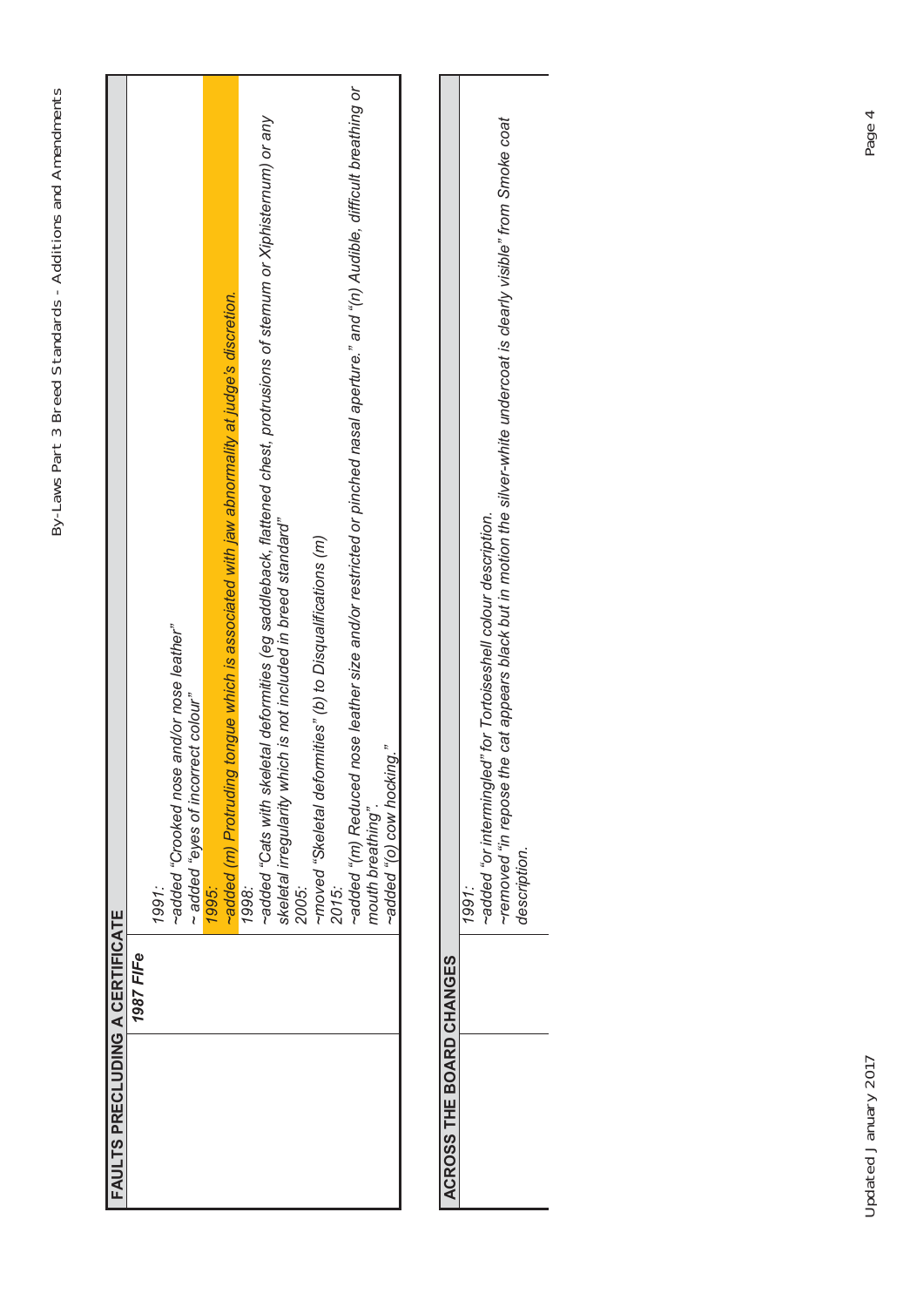### **BREED GROUP 1** BREED GROUP 1

| <b>APHRODITE LONGHAIR</b><br><b>BREED</b> | 2014 WCF<br>SOURCE | FUTURE CHANGES REFER TO SHORTHAIR STD UNLESS OTHERWISE INDICATED<br>[except coat], COLOURS/PATTERNS as per shorthair standard<br>CHANGES<br>STANDARD                                                                                                                                                                                                                                                                                                                                                    |
|-------------------------------------------|--------------------|---------------------------------------------------------------------------------------------------------------------------------------------------------------------------------------------------------------------------------------------------------------------------------------------------------------------------------------------------------------------------------------------------------------------------------------------------------------------------------------------------------|
| <b>APHRODITE SHORTHAIR</b>                | 2014 WCF           | ~ added white cats of any eye colour compete in one challenge class<br>Full Recognition - maybe reviewed within the 3 year timeframe<br>~added sepia pattern is not recognised<br>~converted standard into ACF format.<br>2017:                                                                                                                                                                                                                                                                         |
| BIRMAN                                    | 1987 FIFe          | colour/pattern Red, Cream, Tortie, Dilute Tortie and Tabby Series [using Colourpoint Longhair<br>(Body of Origin is GCF UK)<br>~added new<br>standard].<br>1989:                                                                                                                                                                                                                                                                                                                                        |
|                                           |                    | ~amended description for Tabby Point Series [using corresponding Colourpoint Longhair std].<br>~amended description for head, eyes, tail and coat colours.<br>1995:<br>1990:                                                                                                                                                                                                                                                                                                                            |
|                                           |                    | ~added description for coat colour "the rest of the coat is a very pale egg-shell tint. The back is golden beige in<br>~added description for body colour "preferably no shading".<br>all varieties".<br>1996:                                                                                                                                                                                                                                                                                          |
|                                           |                    | ~added description for body colour "golden hue" in all except blue and lilac series.<br>1998:<br>~added description for each body colour "Refer to general standard - colour."<br>1997:<br>~deleted description for Blue coat colour "with a cold tone"                                                                                                                                                                                                                                                 |
|                                           |                    | ~amended Tabby Point Series Note for nose leather to reference the Tabby Colourpoint Persian Standard and<br>~amended term "Tortoiseshell" to "Tortie" Pattern and Seal and Chocolate be [colour] with red, dark and light<br>apply consistent terminology and layout.<br>~amended description for "Golden Hue" to "The rest of the coat is a very pale eggshell tint.  A golden hue on<br>the back may be present in all varieties" and that the individual colour descriptions in each colour remain. |
|                                           |                    | Blue Cream and Lilac Cream Tortie pattern to be intermingling of colours in lieu of patching of<br>colour/pattern Tortie Tabby Point Series.<br>patches and<br>~added new<br>colours.<br>2001:                                                                                                                                                                                                                                                                                                          |
|                                           |                    |                                                                                                                                                                                                                                                                                                                                                                                                                                                                                                         |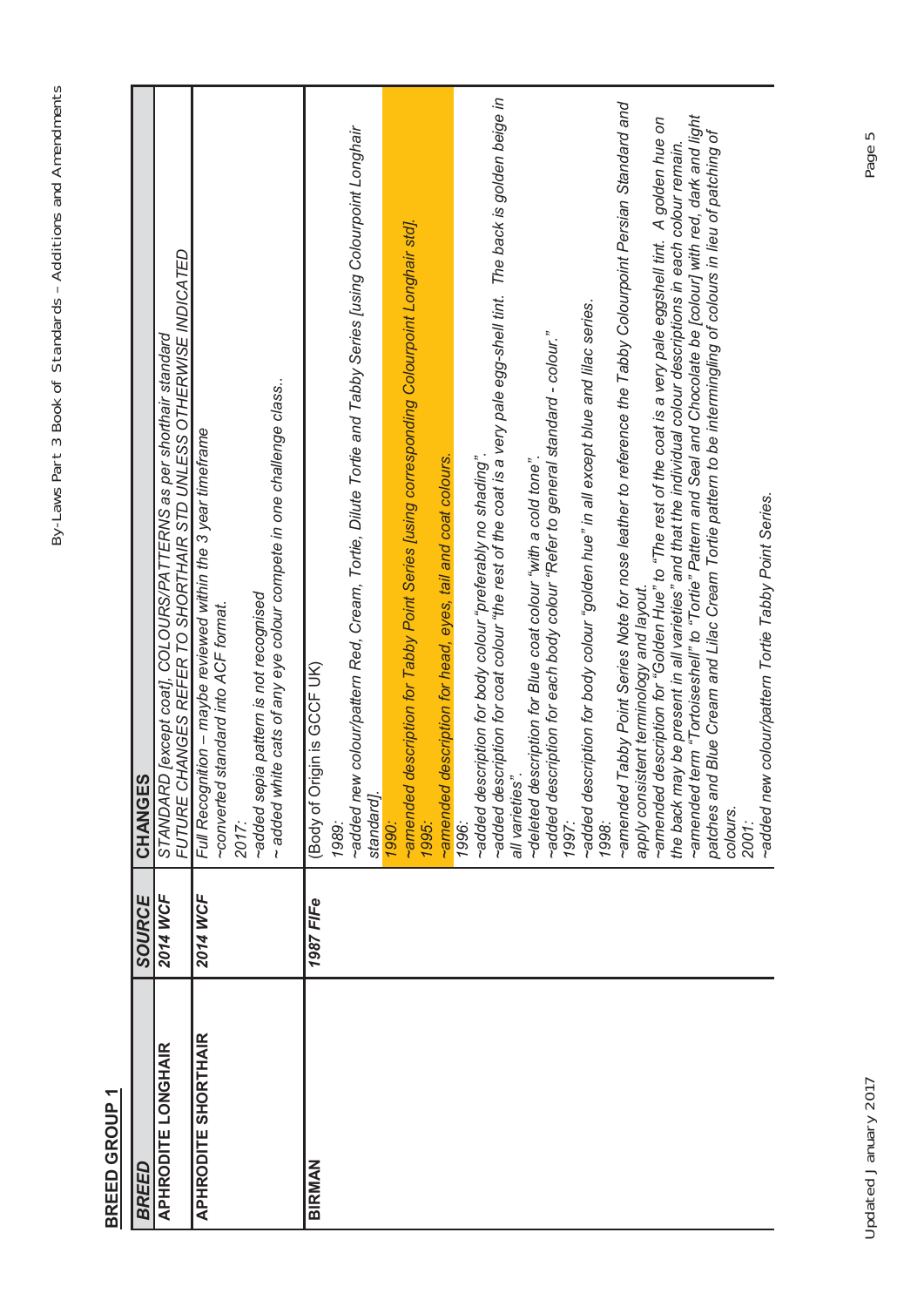|                   |           | By-Laws Part 3 Book of Standards - Additions and Amendments                                                                                                                                                                                                                                                                                                                      |
|-------------------|-----------|----------------------------------------------------------------------------------------------------------------------------------------------------------------------------------------------------------------------------------------------------------------------------------------------------------------------------------------------------------------------------------|
|                   |           | Colours and patterns be accepted across the board where genetically feasible unless specifically excluded in either the individual breed standard (or in<br>the event that standard limits colours and patterns to specifics, such as the Bengal or Russian) or if such recognition is not consistent with the ACF<br>Recommended Practices on Breeding.)<br>Therefore:<br>2003: |
|                   |           | ~added new colour/pattern Caramel, Apricot & Silver Tabby Point Series.<br>2004:                                                                                                                                                                                                                                                                                                 |
|                   |           | ~whilst "across the board automatic recognition of colours/patterns" was rescinded reconfirmed decision of<br>2003 to accept the new colour/pattern Caramel, Apricot & Silver Series.<br>2005:                                                                                                                                                                                   |
|                   |           | Red/Cream/Apricot/Tortie Point colours nose leather pigmentation [freckles] allowed.<br>~added new colour/pattern Smoke Point Series<br>~amended<br>2009:                                                                                                                                                                                                                        |
|                   |           | description Caramel and Apricot Pointed Series coat, nose, paw pad colour.<br>description Smoke Point Series body colour.<br>description Smoke Point and Silver Tabby Point Series ear colouring<br>amended<br>amended<br>amended<br>2011:                                                                                                                                       |
|                   |           | terminology for rufous areas in silver cats when describing areas of undesirable cream or brown<br>amended<br>2013:<br>tinge.                                                                                                                                                                                                                                                    |
|                   |           | ~added relevant EMS Coding for Breed/colour/pattern.<br>2017:                                                                                                                                                                                                                                                                                                                    |
|                   |           | standard (except patterns and colours section) into ACF format.<br>converted                                                                                                                                                                                                                                                                                                     |
| EXOTIC            | 1987 FIFe | STANDARD [except coat], COLOURS/PATTERNS as per PERSIAN standard                                                                                                                                                                                                                                                                                                                 |
|                   |           | FUTURE CHANGES REFER TO PERSIAN STD UNLESS OTHERWISE INDICATED                                                                                                                                                                                                                                                                                                                   |
|                   |           | -added to coat "except in kittens which may retain guard hairs" after 'uniform length"<br>1991:                                                                                                                                                                                                                                                                                  |
|                   |           | standard into ACF format.<br>converted<br>2016:                                                                                                                                                                                                                                                                                                                                  |
|                   |           | -added white cats of any eye colour compete in one challenge class.<br>2017:                                                                                                                                                                                                                                                                                                     |
| <b>MAINE COON</b> | 1987 FIFe | (Body of Origin is CFA)                                                                                                                                                                                                                                                                                                                                                          |
|                   |           | ~deleted description for SOP Coat "Colour and Texture".<br>1998:                                                                                                                                                                                                                                                                                                                 |
|                   |           | description for coat colour from "except in the Siamese pattern" to "except those indicating<br>hybridization with Siamese or Abyssinian".<br>amended<br>2000:                                                                                                                                                                                                                   |
|                   |           | description for coat.<br>~amended<br>$2011$ :                                                                                                                                                                                                                                                                                                                                    |
|                   |           |                                                                                                                                                                                                                                                                                                                                                                                  |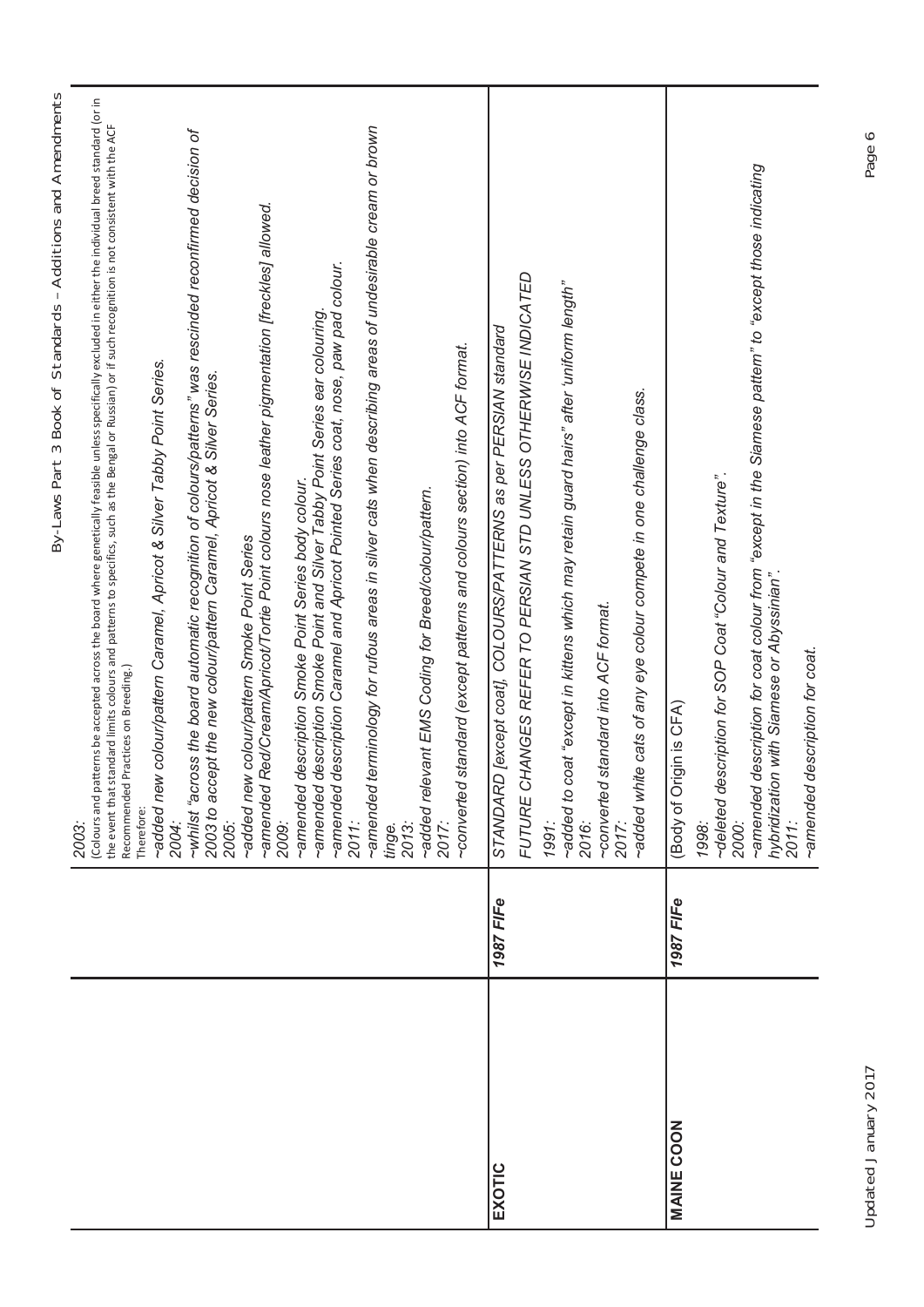| ear description, [vertical] after "tuffs" [interim until glossary completed] omitted from 2015 approval.<br>~deleted "letter codes" used in the standard book to denote the competition classes.<br>~amended description for Remarks re recognised colours and patterns.<br>~added white cats of any eye colour compete in one challenge class.<br>- added under "coat pattern" the word "sepia" [correcting omission].<br>~added relevant EMS Coding for Breed/Colour/Pattern.<br>~added colours and patterns recognized.<br>~converted standard into ACF format.<br>2015:<br>~amended description for eye shape.<br>~added General description.<br>~clarified judging categories<br>added to<br>2014:<br>2017:<br>2013: | ear description, [horizontal] after "furnishings" and [vertical] after "tufts" [interim until glossary<br>-standard is from Siberian and added pointed colours and patterns recognized.<br>~amended Breeders Notes for allowable outcross.<br>~standard is in ACF format.<br>(Body of Origin is FIFe)<br>added to<br>completed | -amended Standard to make it clearer and in line with current FIFe Standard. [no details listed in Minutes].<br>emended description for coat colour from "except in the Siamese pattern" to "except those indicating<br>~amended various descriptions to be consistent with recent changes to FIFe standard.<br>~deleted "letter codes" used in the standard book to denote the competition classes.<br>~added new colours Amber/Light Amber/Amber Tabby/Light Amber Tabby.<br>~amended Remarks for recognised colours and patterns.<br>~added relevant EMS Coding for Breed/Colour/Pattern.<br>hybridization with Siamese or Abyssinian".<br>(Body of Origin is FIFe)<br>1987:<br>2013:<br>2010:<br>2000:<br>1999: |  |
|---------------------------------------------------------------------------------------------------------------------------------------------------------------------------------------------------------------------------------------------------------------------------------------------------------------------------------------------------------------------------------------------------------------------------------------------------------------------------------------------------------------------------------------------------------------------------------------------------------------------------------------------------------------------------------------------------------------------------|--------------------------------------------------------------------------------------------------------------------------------------------------------------------------------------------------------------------------------------------------------------------------------------------------------------------------------|---------------------------------------------------------------------------------------------------------------------------------------------------------------------------------------------------------------------------------------------------------------------------------------------------------------------------------------------------------------------------------------------------------------------------------------------------------------------------------------------------------------------------------------------------------------------------------------------------------------------------------------------------------------------------------------------------------------------|--|
|                                                                                                                                                                                                                                                                                                                                                                                                                                                                                                                                                                                                                                                                                                                           | 2015 FIFe                                                                                                                                                                                                                                                                                                                      | 1987 FIFe                                                                                                                                                                                                                                                                                                                                                                                                                                                                                                                                                                                                                                                                                                           |  |
|                                                                                                                                                                                                                                                                                                                                                                                                                                                                                                                                                                                                                                                                                                                           | <b>NEVA MASQUERADE</b>                                                                                                                                                                                                                                                                                                         | NORWEGIAN FOREST CAT                                                                                                                                                                                                                                                                                                                                                                                                                                                                                                                                                                                                                                                                                                |  |

Updated January 2017 Page 7 Updated January 2017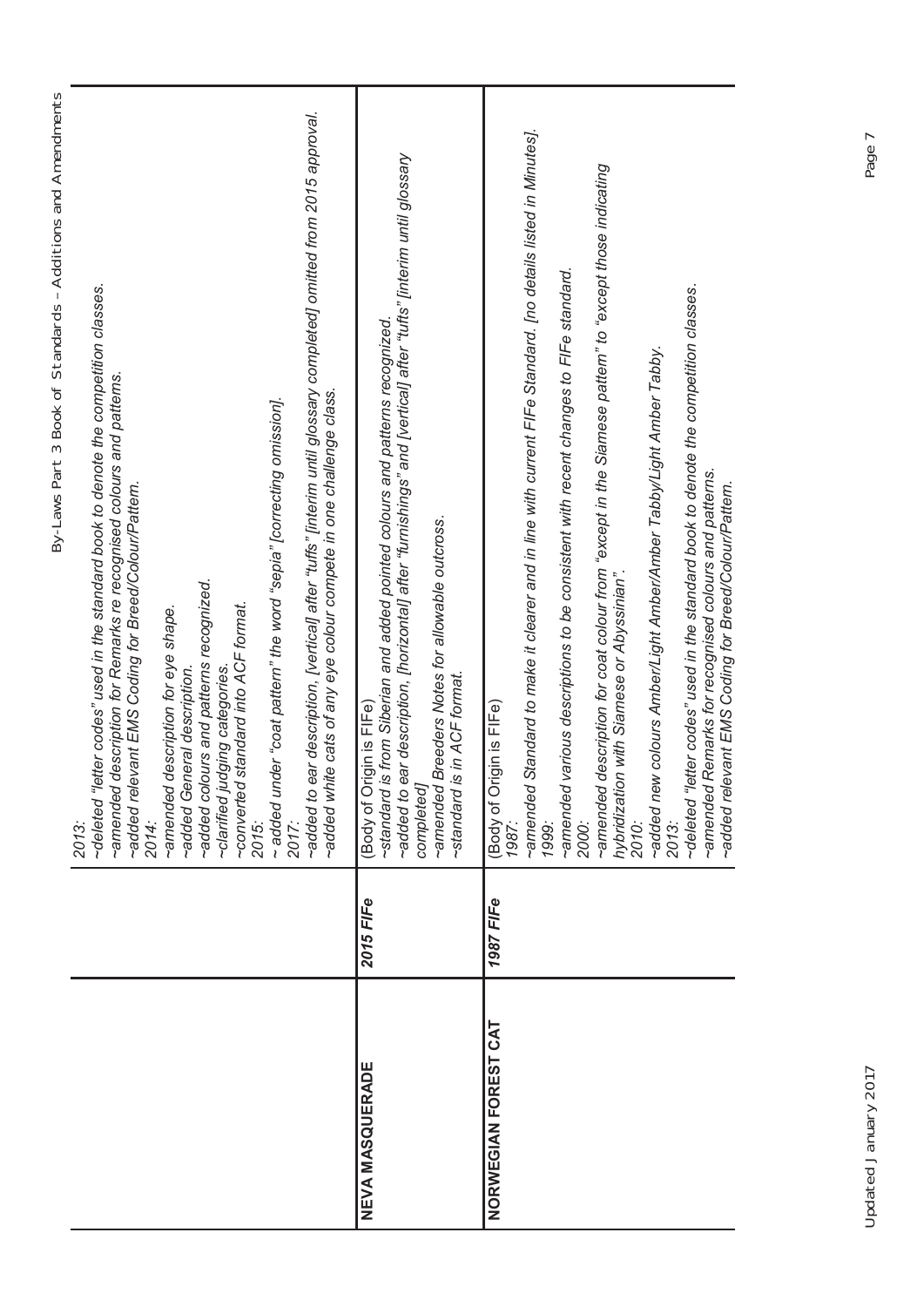| ١<br>J        |
|---------------|
|               |
|               |
|               |
|               |
|               |
|               |
|               |
|               |
|               |
| $\frac{1}{2}$ |
|               |
|               |
|               |
| )<br>5        |
|               |
| s<br>C        |
|               |
|               |
| į<br>١        |
|               |
|               |
|               |
| j             |
| l             |
| I             |
|               |
| I             |
|               |
| $\frac{1}{2}$ |
|               |
|               |
|               |
| ļ             |
|               |
|               |
|               |
|               |
|               |
| į<br>I        |
|               |
| I             |
| )             |
|               |
|               |
| )             |
| )             |
| i             |
| J             |
| ֠             |
|               |
|               |
|               |
| .<br>5<br>I   |
| I             |
|               |
| )             |
|               |
| l             |
| Ĵ             |
|               |
| ī             |
| ١             |
| ι<br>J        |

|          |           | ~deleted description in Remarks "Coat is evaluated only on texture and quality."<br>-added white cats of any eye colour compete in one challenge class.<br>$\sim$ added under "coat pattern" the word "sepia". [correcting omission]<br>~amended scale of points under head to correct items covered.<br>~added colours and patterns recognized.<br>standard into ACF format.<br>Tabby EMS codes.<br>clarified judging categories<br>~added General description<br>~added neck description.<br>~corrected<br>converted<br>2015:<br>2017:<br>2014: |
|----------|-----------|---------------------------------------------------------------------------------------------------------------------------------------------------------------------------------------------------------------------------------------------------------------------------------------------------------------------------------------------------------------------------------------------------------------------------------------------------------------------------------------------------------------------------------------------------|
| LONGHAIR | 1987 FIFe | description for colours/patterns to be consistent with "British Shorthair" descriptions.<br>igin is GCCF UK)<br>Body of Or<br>amended<br>1990:                                                                                                                                                                                                                                                                                                                                                                                                    |
| PERSIAN  |           | ~added new colours/pattern Blue Chocolate and Lilac for Pewter Series.<br>~deleted the words "not retroussé"<br>~RENAMED TO PERSIAN<br>1991:<br>1992:                                                                                                                                                                                                                                                                                                                                                                                             |
|          |           | ~added new pattern Van Series.<br>~clarified term Bicolour 1/3 – ½ white; Harlequin ½ - ¾ white; Van 5/6 white with colour restricted to ears, tail,<br>~added new colour/pattern Tabby & White and Tortie Tabby ^ White Series.<br>term "Harlequin" to "Van"<br>atch on body permitted.<br>one small pa<br>1993:<br>~amended t<br>1997:                                                                                                                                                                                                          |
|          |           | -added new colour/pattern Bi-colour Smoke, Bi-colour Tortie Smoke, Bi-colour Tipped and Bi-colour Shaded<br>~deleted description for head "nose leather level with bottom of eye".<br>ig the GCCFUK std].<br>Series [usin                                                                                                                                                                                                                                                                                                                         |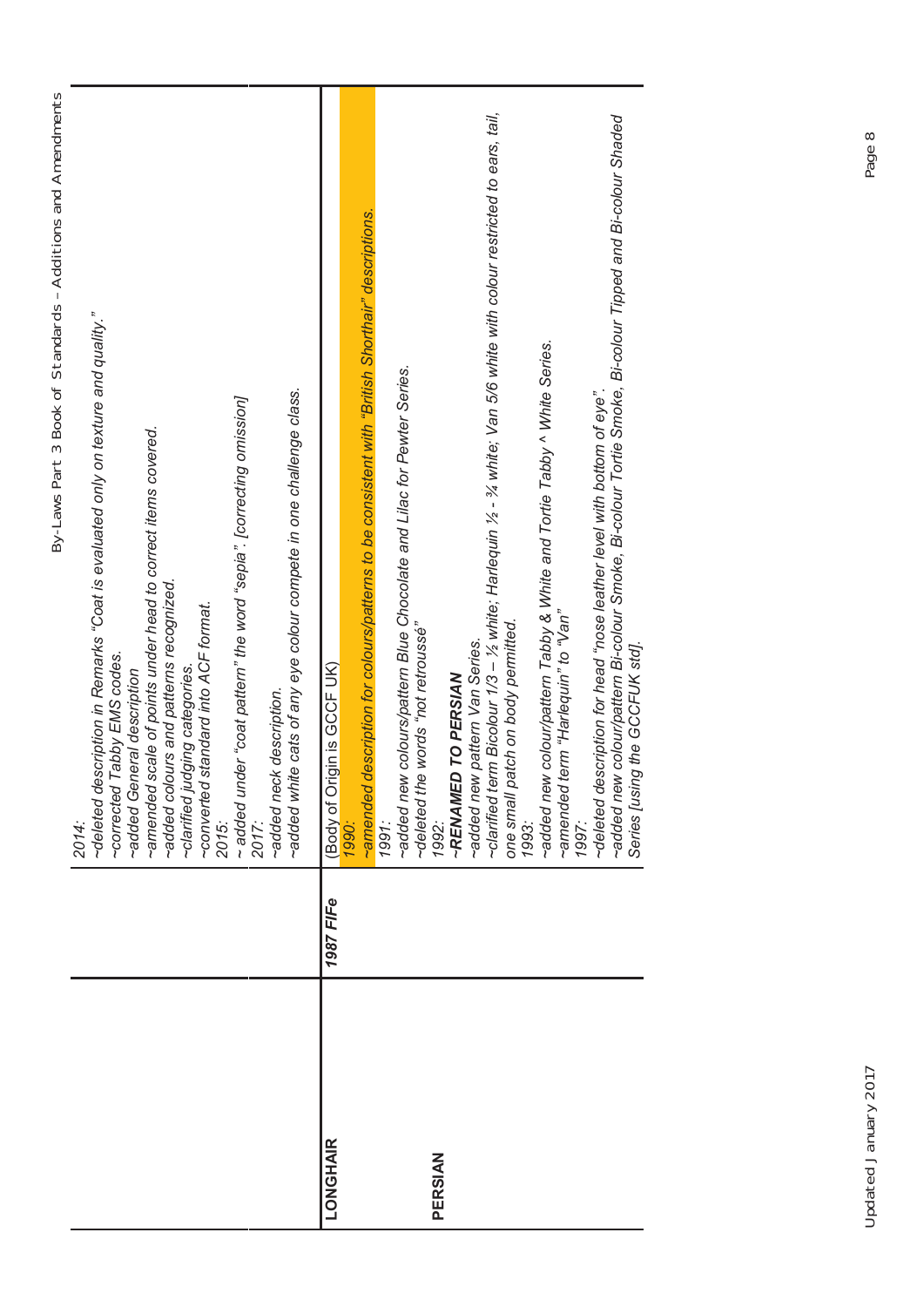| I<br>)<br>₹                                                                  |
|------------------------------------------------------------------------------|
| $\frac{5}{1}$<br>S<br>¢<br>ļ<br>I<br>l<br>1                                  |
| Į<br>5<br>ļ<br>l<br>ׇ֧֛֦֧֦֧֦֧֦֧֦֧֦֧֦֧֦֧֦֧֦֧֦֧֦֧֦֧֧֦֧֧֦֧֧֚֚֜֜֜<br>(<br>)<br>I |
| )<br>I<br>١<br>$\overline{\phantom{a}}$<br>J                                 |
| Ì<br>l<br>)<br>:<br>j<br>I<br>Ï<br>١<br>l<br>J                               |

| Brown Tabby std to be listed by eye colour/coat colour/coat pattern/breed<br>~amended<br>1998:                                                                                                                                     |
|------------------------------------------------------------------------------------------------------------------------------------------------------------------------------------------------------------------------------------|
| ~deleted words 'pattern as for silver tabby' and replaced with 'pattern as for tabby patterns' under Brown<br>Tabby.                                                                                                               |
| ~added description for eye colour under Blue Tortie Tabby.<br>~added general description for Silver Tabby Series.                                                                                                                  |
| -Note Golden Tabby and Brown Tabby determined by eye colour.                                                                                                                                                                       |
| ~amended Chinchilla/Pewter Series to list as "Tipped/Shaded/Smoke" as applicable                                                                                                                                                   |
| Plus<br>pattern/breed [previous term in brackets] eg Orange Eyed [colour] Tipped [Chinchilla] Persian.<br>terms for "Shell and Cameo" to "Tipped and Shaded" and series to be listed by eye colour/coat<br>~amended<br>colour/coat |
| added general description of shaded pattern.                                                                                                                                                                                       |
| ~amended term for "Tortoiseshell" to "Tortie" Pattern for Seal and Chocolate be [colour] with red, dark and light                                                                                                                  |
| d Blue Cream and Lilac Cream Tortie pattern to be intermingling of colours in lieu of patching of<br>patches an                                                                                                                    |
| colours.<br>1999:                                                                                                                                                                                                                  |
| ~added description for head "sweet, open expression".<br>2000:                                                                                                                                                                     |
| ~added description for head "short, broad nose with stop (snub nose)".                                                                                                                                                             |
| ~added description for nose leather "broad with open nostril apertures".                                                                                                                                                           |
| Green-eyed Black Tabby and Golden Tabby to be listed separately<br>~amended                                                                                                                                                        |
| description for Golden Tabby coat colour "red-brown" reference be changed to "cream".<br>~amended                                                                                                                                  |
| 2001:                                                                                                                                                                                                                              |
| description for Spotted Tabby Series pattern – all breeds "legs may be barred and/or spotted" in lieu<br>~amended                                                                                                                  |
| of "regularly barred".<br>2002:                                                                                                                                                                                                    |
| description for head "Short, broad nose with stop centred between the eyes - nose leather broad,<br>~amended                                                                                                                       |
| rasal apertures".<br>with open r<br>2003:                                                                                                                                                                                          |
| Colours and patterns be accepted across the board where genetically feasible unless specifically excluded in either the individual breed standard (or in                                                                           |
| standard limits colours and patterns to specifics, such as the Bengal or Russian) or if such recognition is not consistent with the ACF<br>the event that                                                                          |
| Practices on Breeding.)<br>Recommended<br>Therefore                                                                                                                                                                                |
| ~added new pattern Ticked Tabby Series.                                                                                                                                                                                            |
| 2004:                                                                                                                                                                                                                              |
| ~whilst "across the board automatic recognition of colours/patterns" was rescinded reconfirmed decision of                                                                                                                         |
| 2003 to accept the new colour/pattern Ticked Tabby Series.                                                                                                                                                                         |
|                                                                                                                                                                                                                                    |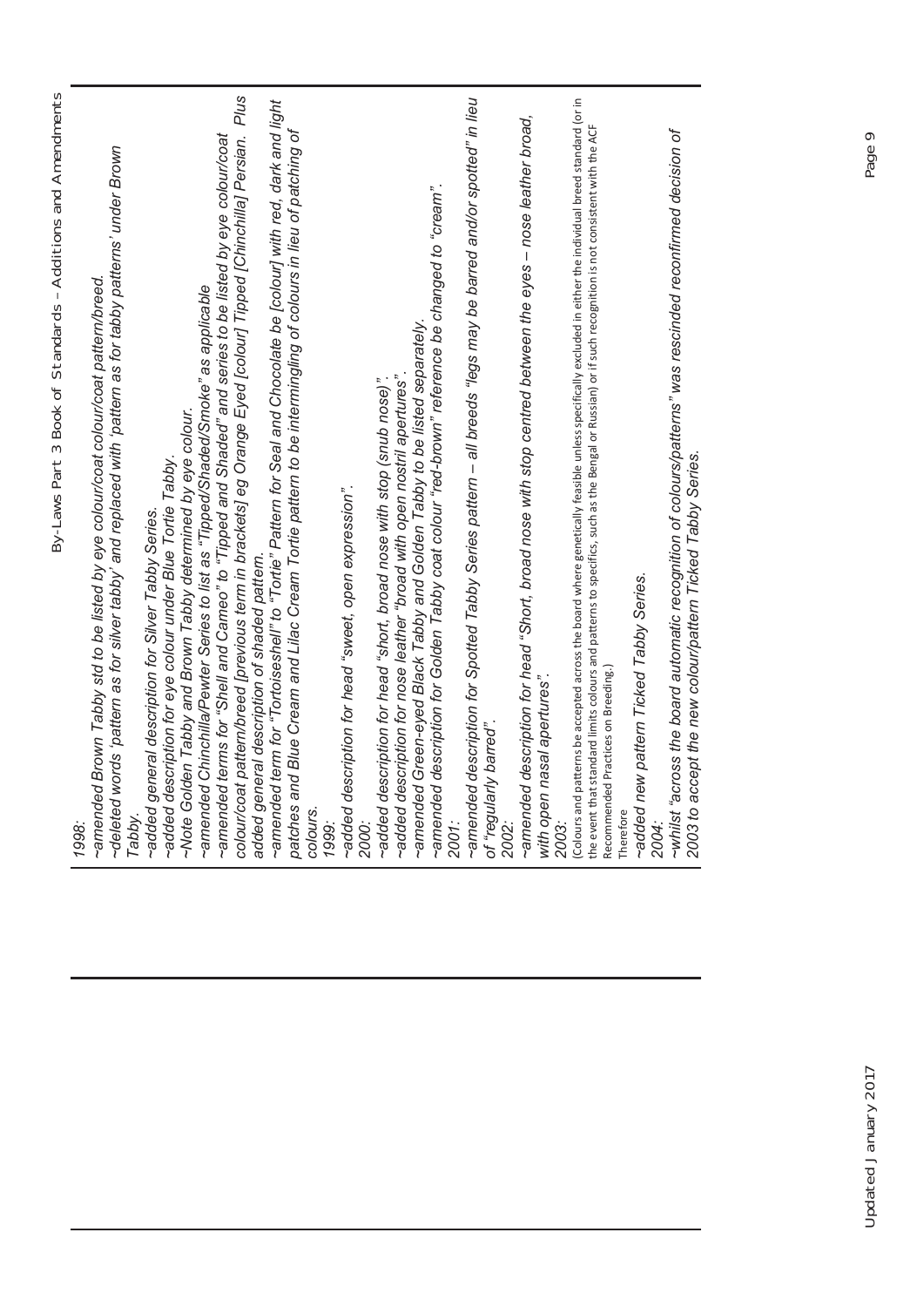| ľ<br>Š       |
|--------------|
| ות וחרו      |
|              |
| ن<br>د<br>てて |
|              |

|  | By-Laws Part 3 Book of Standards - Additions and Amendments<br>2005.                                                                                                                                         |
|--|--------------------------------------------------------------------------------------------------------------------------------------------------------------------------------------------------------------|
|  | term for [colour] point colourpoint Persian to [colour] point Persian.<br>~amended term "[colour] and white bi-colour/van" to "[colour] bi-colour/van".<br>~amended                                          |
|  | -added new colour/pattern colourpoint Bi-colour in all breeds in which both patterns are recognised. [using<br>~added new colour/pattern Smoke Point Series [no std accepted].                               |
|  | Red/Cream/Apricot/Tortie Point colours nose leather pigmentation [freckles] allowed<br>(Siamese) colours [including Torties] and white std].<br>~amended<br>Himalayan                                        |
|  | ~amended description for head "Round and massive with great breadth of skull; well balanced. Full cheeks.                                                                                                    |
|  | ~added description for Withhold Challenge "Severe skeletal depressions or protrusions of skull.<br>Forehead smoothly rounded without depressions or protrusions of bone.                                     |
|  | ~added description for Faults "(a) Lack of smooth rounding to skull. (b) Pinched nostrils."                                                                                                                  |
|  | ~added new colour/pattern Silver Series, & Caramel and Apricot Pointed Series.                                                                                                                               |
|  | ~added new colour/pattern Golden Series in all feasible colours (other than black).<br>2007:                                                                                                                 |
|  | ~added to Red/Cream/Apricot/Tortie colours nose leather pigmentation be allowed.<br>2009:                                                                                                                    |
|  | description for Smoke Point body colour.<br>~amended                                                                                                                                                         |
|  |                                                                                                                                                                                                              |
|  | ~amended description for Smoke Point, Silver Tabby Point & Silver Tabby Series ear colouring.<br>~amended description Caramel and Apricot Solid, Tabby, Tortie Tabby, Silver Tabby, Silver Tortie Tabby, and |
|  | Pointed Series coat, nose, paw pad colours.<br>equivalent                                                                                                                                                    |
|  | 2011:                                                                                                                                                                                                        |
|  | terminology for rufous areas in silver cats when describing areas of undesirable cream or brown<br>~amended<br>tinge.                                                                                        |
|  | -added new colour/pattern of Caramel and Apricot in Solid (incl with white), Tabby & Smoke.                                                                                                                  |
|  | eadded new colour/pattern Silver Tabby Point (inc Tortie Tabby Point and Bicolour Point) [using RAG std                                                                                                      |
|  | except for paw pad taken from non-silver].<br>2013:                                                                                                                                                          |
|  | ~amended description for general tabby pattern Classic, Mackerel, Spotted & Ticked to be same through                                                                                                        |
|  | Groups 1, 2 and 3 except where the pattern is breed specific.                                                                                                                                                |
|  | evant EMS Coding for Breed/Colour/Pattern.<br>added rel                                                                                                                                                      |
|  | EMS code for Cream Shaded Cameo to "es"<br>2015:                                                                                                                                                             |
|  | ~deleted words "pinched nostrils" under "Faults" and "tufts" under "Ears"<br>~amended                                                                                                                        |
|  | ear description, [horizontal] after "furnishings" [interim until glossary completed].<br>added to                                                                                                            |
|  | 2017:                                                                                                                                                                                                        |
|  | ~converted standard (except list of colours and patterns section) into ACF format.                                                                                                                           |
|  | ~added caramel and apricot descriptions missing from Tipped/Shaded/Smoke/Tortie/Tortie Tabby/Silver Tortie<br>~added white cats of any eye colour compete in one challenge class.                            |
|  | Tabby.                                                                                                                                                                                                       |
|  | EMS code for the different colour bases for Apricot (all patterns)<br>-added apricot descriptions missing from Tipped/Shaded/Smoke.<br>~corrected                                                            |
|  | ~added EMS tabby code (Tipped 25) to Tabby/Tortie Tabby/Silver Tabby/ Silver Tortie Tabby.                                                                                                                   |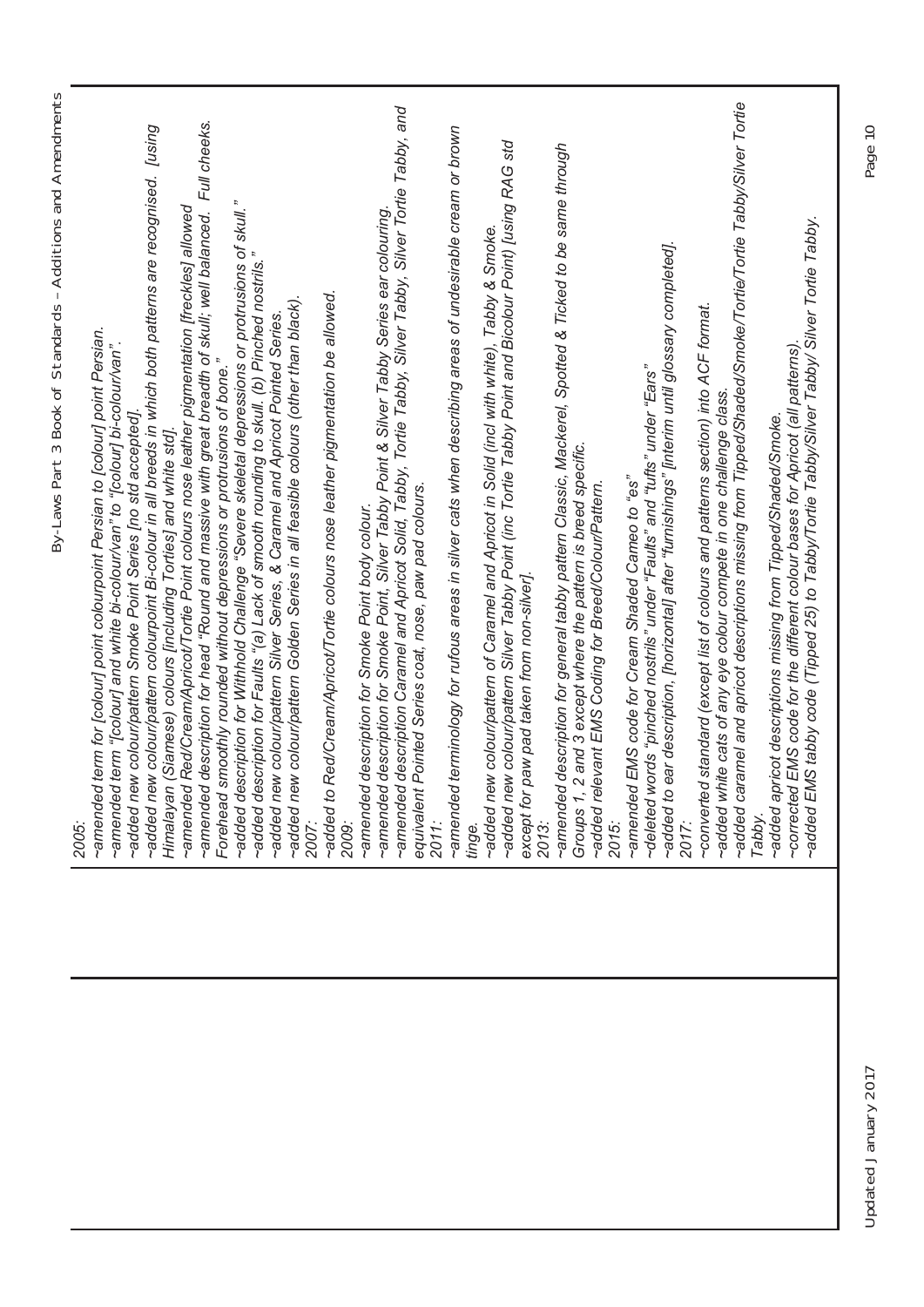|   | I<br>١                         |
|---|--------------------------------|
|   | l                              |
|   |                                |
|   |                                |
|   | ļ                              |
|   |                                |
|   |                                |
|   |                                |
|   | ī                              |
|   |                                |
|   | j                              |
|   |                                |
|   | ؙؚ<br>١                        |
|   |                                |
|   |                                |
|   |                                |
|   |                                |
|   |                                |
|   |                                |
|   | ₹<br>5                         |
|   |                                |
|   | ļ                              |
|   |                                |
|   | ¢<br>5                         |
|   |                                |
|   | ś<br>J                         |
|   |                                |
|   |                                |
|   | I                              |
|   | ١                              |
|   |                                |
|   | ١                              |
|   |                                |
|   | i                              |
|   |                                |
|   | l                              |
|   |                                |
|   |                                |
|   |                                |
|   |                                |
|   | Ī                              |
|   |                                |
|   |                                |
|   |                                |
|   | i<br>)<br>5                    |
|   |                                |
|   |                                |
|   |                                |
|   |                                |
|   | 5                              |
|   | i                              |
|   |                                |
|   | ؛                              |
|   |                                |
|   | I<br>ļ                         |
|   |                                |
|   |                                |
| I | ١                              |
|   |                                |
|   |                                |
|   |                                |
|   | I<br>١                         |
|   |                                |
|   |                                |
|   |                                |
|   |                                |
|   | ١<br>١                         |
|   | l<br>١                         |
|   |                                |
| ۱ | I                              |
|   |                                |
|   |                                |
|   | ׇ֚                             |
|   |                                |
|   |                                |
|   |                                |
|   | ļ                              |
|   |                                |
|   | 5<br>I                         |
|   |                                |
|   |                                |
|   |                                |
|   | ١                              |
|   | ï                              |
|   | ֧֦֧֢֦֧֦֧֦֧֢֦֧֦֧֢֛֢֛֪֦֪֦֪֦֚֚֬֜֜ |
|   | J                              |
|   |                                |
|   |                                |
|   | Ī                              |
|   |                                |
|   | ١                              |
| ı |                                |
| I | I                              |
|   |                                |

| Provisional recognition given 1989 [Std issued 1990]. | Full recognition granted for Seal, Blue, Chocolate and Lilac in pointed/mitted/bi-colour.<br>1991: | -added Remarks for Mitted and Bi-colour patterns.<br>1995. | 1996: | -added description for "legs and feet".<br>2000: | -added new colour/pattern Red and Tabby Series [does not include silver tabby series] [std by QFA/WSCA at<br>Guild Meeting]. | -amended various description terms [into ACF terms] associated with the previous point.<br>2003: | Colours and patterns be accepted across the board where genetically feasible unless specifically excluded in either the individual breed standard (or in | the event that standard limits colours and patterns to specifics, such as the Bengal or Russian) or if such recognition is not consistent with the ACF<br>Recommended Practices on Breeding.)<br>Therefore: | ~added new colour/pattern Caramel, Apricot & Silver Tabby Point Series. | 2004: | ~whilst "across the board automatic recognition of colours/patterns" was rescinded reconfirmed decision of<br>2003 to accept the new colour/pattern Caramel, Apricot & Silver Series. | -added description for profile and nose. | 2005: | ~added new colour/pattern Smoke Point Series. | -added to Red/Cream/Apricot/Tortie Point colours nose leather pigmentation be allowed. | -deleted description for Faults "Chin darker than ruff" | 2008: | ~added description under "Withhold Challenge" section for Bi-colour after white "includes ear furnishings".<br>listing of "Faults" to be "Withhold Challenge".<br>changed | 2009: | description for Smoke Point body colour.<br>amended | description for Smoke Point and Silver Tabby Point ear colour.<br>amended | description for Caramel and Apricot Series [including pointed] coat colour.<br>-amended | 2011: | terminology for rufous areas in silver cats when describing areas of undesirable cream or brown<br>~amended | 2013:<br>tinge. | description for Bi-colour "mask".<br>amended | ~added relevant EMS Coding for Breed/Colour/Pattern. | 2014: | description for Bi-colour paws pads to mixture of colour allowed [from TICA Std].<br>~amended | 2015: | ear description, [horizontal] after "furnishings" [interim until glossary completed].<br>added to<br>2017: | ~converted standard (except list of colours and patterns section) into ACF format. |
|-------------------------------------------------------|----------------------------------------------------------------------------------------------------|------------------------------------------------------------|-------|--------------------------------------------------|------------------------------------------------------------------------------------------------------------------------------|--------------------------------------------------------------------------------------------------|----------------------------------------------------------------------------------------------------------------------------------------------------------|-------------------------------------------------------------------------------------------------------------------------------------------------------------------------------------------------------------|-------------------------------------------------------------------------|-------|---------------------------------------------------------------------------------------------------------------------------------------------------------------------------------------|------------------------------------------|-------|-----------------------------------------------|----------------------------------------------------------------------------------------|---------------------------------------------------------|-------|---------------------------------------------------------------------------------------------------------------------------------------------------------------------------|-------|-----------------------------------------------------|---------------------------------------------------------------------------|-----------------------------------------------------------------------------------------|-------|-------------------------------------------------------------------------------------------------------------|-----------------|----------------------------------------------|------------------------------------------------------|-------|-----------------------------------------------------------------------------------------------|-------|------------------------------------------------------------------------------------------------------------|------------------------------------------------------------------------------------|
| <b>1989 CFA</b>                                       |                                                                                                    |                                                            |       |                                                  |                                                                                                                              |                                                                                                  |                                                                                                                                                          |                                                                                                                                                                                                             |                                                                         |       |                                                                                                                                                                                       |                                          |       |                                               |                                                                                        |                                                         |       |                                                                                                                                                                           |       |                                                     |                                                                           |                                                                                         |       |                                                                                                             |                 |                                              |                                                      |       |                                                                                               |       |                                                                                                            |                                                                                    |
| <b>RAGDOLL</b>                                        |                                                                                                    |                                                            |       |                                                  |                                                                                                                              |                                                                                                  |                                                                                                                                                          |                                                                                                                                                                                                             |                                                                         |       |                                                                                                                                                                                       |                                          |       |                                               |                                                                                        |                                                         |       |                                                                                                                                                                           |       |                                                     |                                                                           |                                                                                         |       |                                                                                                             |                 |                                              |                                                      |       |                                                                                               |       |                                                                                                            |                                                                                    |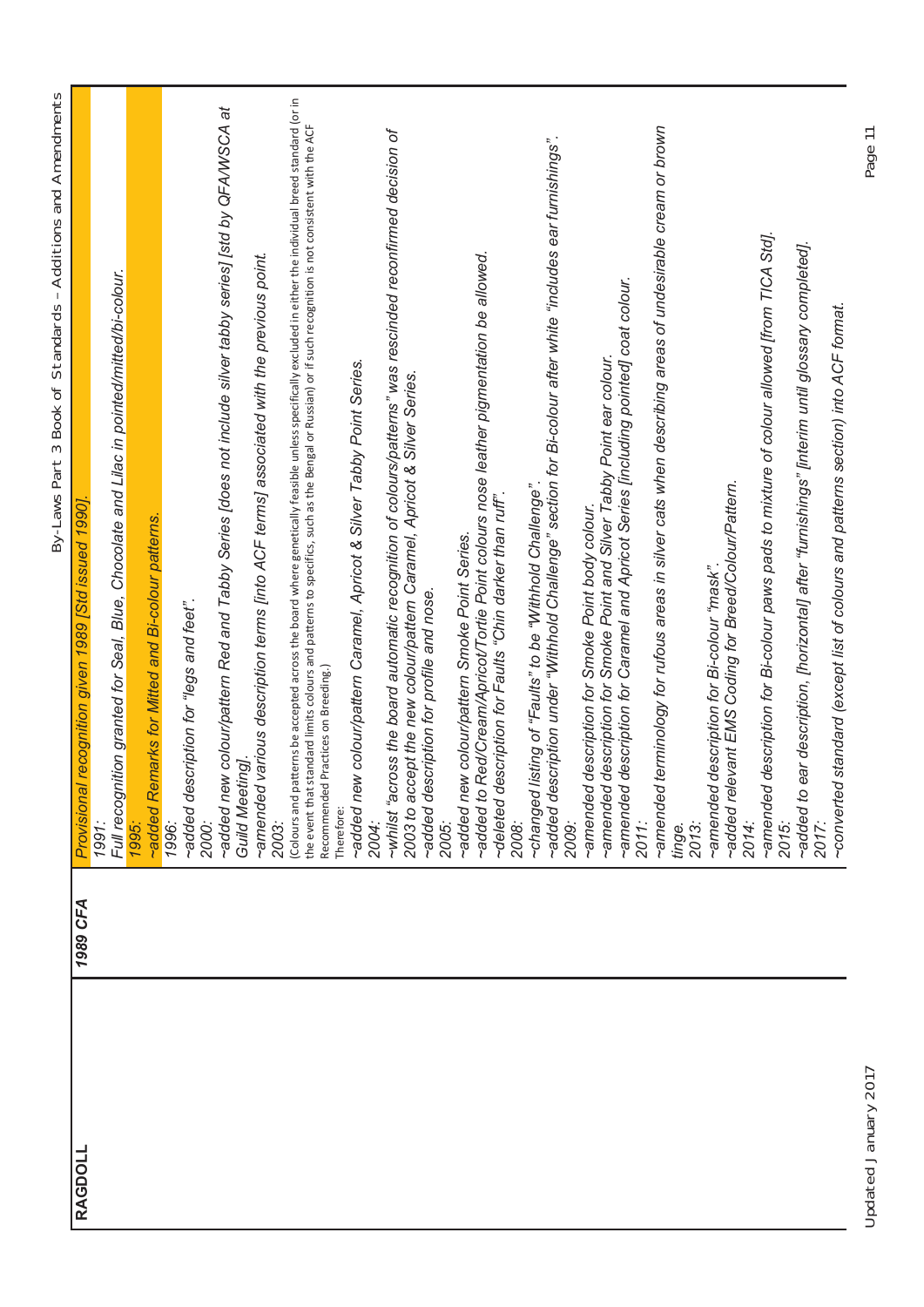| SIBERIAN              | 2003 FIFe | ~added judging categories of Agouti, Agouti & White, Non-Agouti, Non-Agouti & White (as no points for colour).<br>2007:<br>ear description, [horizontal] after "furnishings" and [vertical] after "tufts" [interim until glossary<br>-amended "bit" to "slightly" under "eyes" and "board" to "broad" under "nose" description.<br>~deleted "letter codes" used in the standard book to denote the competition classes.<br>~added under "coat pattern" the word "sepia". [correcting omission].<br>~added under "coat pattern" that for pointed refer to Neva Masquerade.<br>~added white cats of any eye colour compete in one challenge class.<br>~amended scale of points under head to correct items covered.<br>Full Recognition. Maybe reviewed within the 3-year timeframe.<br>~amended to reflect various recent changes to FIFe standard.<br>levant EMS Coding for Breed/Colour/Pattern.<br>Breeders Notes for allowable outcross.<br>~added colours and patterns recognized.<br>~converted standard into ACF format.<br>~clarified judging categories.<br>~added General description.<br>~amended<br>added rei<br>added to<br>completed<br>2014:<br>2015:<br>2013:<br>2017:<br>2005: |
|-----------------------|-----------|------------------------------------------------------------------------------------------------------------------------------------------------------------------------------------------------------------------------------------------------------------------------------------------------------------------------------------------------------------------------------------------------------------------------------------------------------------------------------------------------------------------------------------------------------------------------------------------------------------------------------------------------------------------------------------------------------------------------------------------------------------------------------------------------------------------------------------------------------------------------------------------------------------------------------------------------------------------------------------------------------------------------------------------------------------------------------------------------------------------------------------------------------------------------------------------------|
| <b>TURKISH ANGORA</b> | 2016 CCCA | -added white cats of any eye colour compete in one challenge class.<br>However, ACF adopted the CCCA std for consistency in Australia<br>~converted standard into ACF format.<br>2017:<br>(Body of Origin is CFA)<br>Full Recognition                                                                                                                                                                                                                                                                                                                                                                                                                                                                                                                                                                                                                                                                                                                                                                                                                                                                                                                                                          |
| <b>TURKISH VAN</b>    | 1987 FIFe | ~added new colour/pattern Tabby Series: Black, Blue, Red and Cream and Tortie Tabby Series: Black and<br>~added new colour/pattern Black Tortie, Blue Tortie and Black and White Series.<br>~amended description for various aspects of standard [head/legs/tail/ears].<br>~amended name from "Auburn and White Turkish Van" to "Turkish Van".<br>~amended term for "aubum" to "red".<br>(Body of Origin is GCCF UK)<br>1993:<br>2000:<br>Blue.                                                                                                                                                                                                                                                                                                                                                                                                                                                                                                                                                                                                                                                                                                                                                |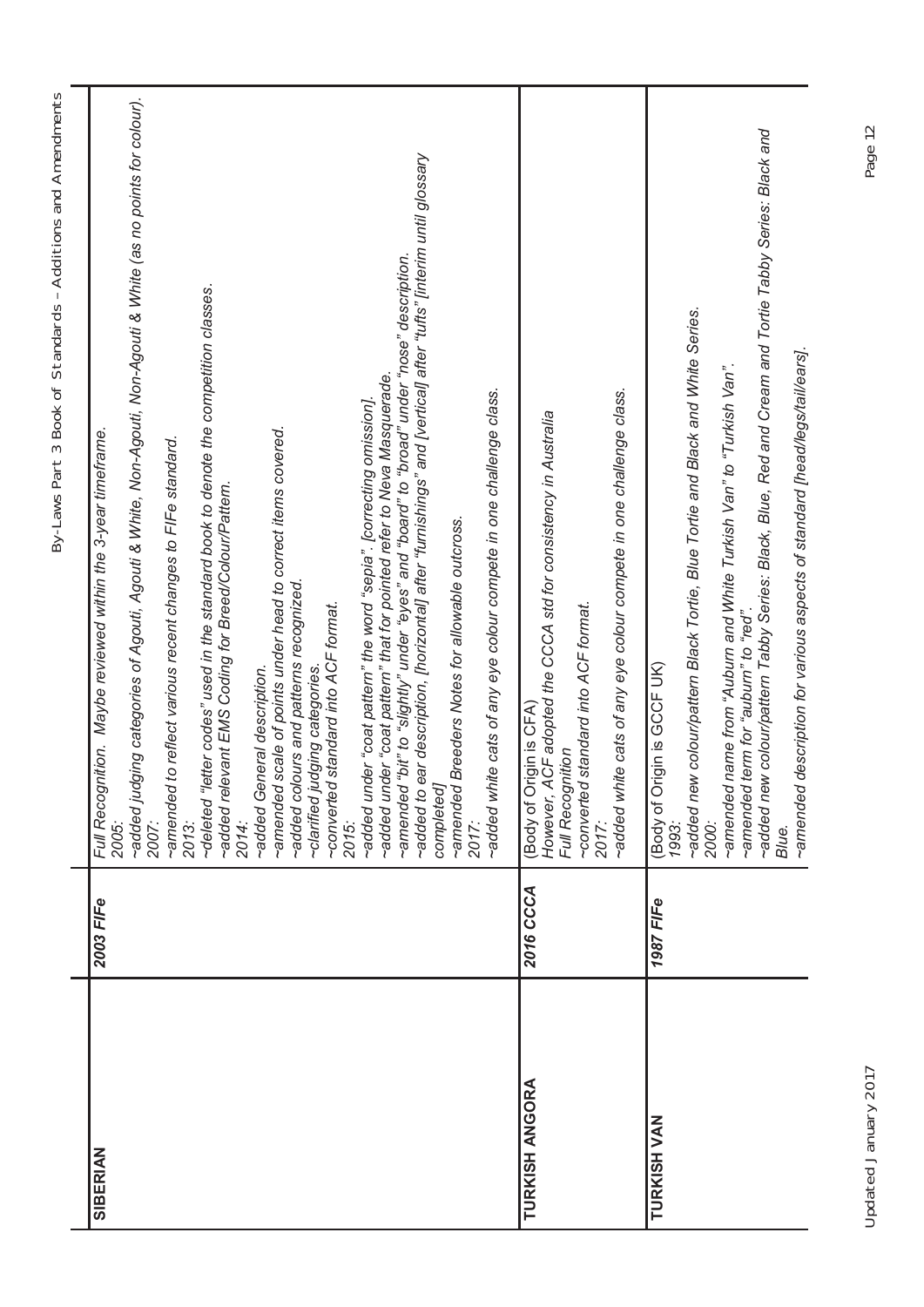| By-Laws Part 3 Book of Standards - Additions and Amendments | 2008: | -added description for nose leather & paw pads colour – 'The pink areas may show coloured spots appropriate | o the marking colour'. | description for ears - to 'moderately large'. | ~amended <sub>(</sub><br>2013: | description for eye colour to allow for fading in mature cats.<br>amended | -added relevant EMS Coding for Breed/Colour/Pattem.<br>2014:<br>-added general description, and van pattern description. | standard into ACF format. | ~converted s<br>2017: | -added white cats of any eye colour compete in one challenge class. |
|-------------------------------------------------------------|-------|-------------------------------------------------------------------------------------------------------------|------------------------|-----------------------------------------------|--------------------------------|---------------------------------------------------------------------------|--------------------------------------------------------------------------------------------------------------------------|---------------------------|-----------------------|---------------------------------------------------------------------|
|                                                             |       |                                                                                                             |                        |                                               |                                |                                                                           |                                                                                                                          |                           |                       |                                                                     |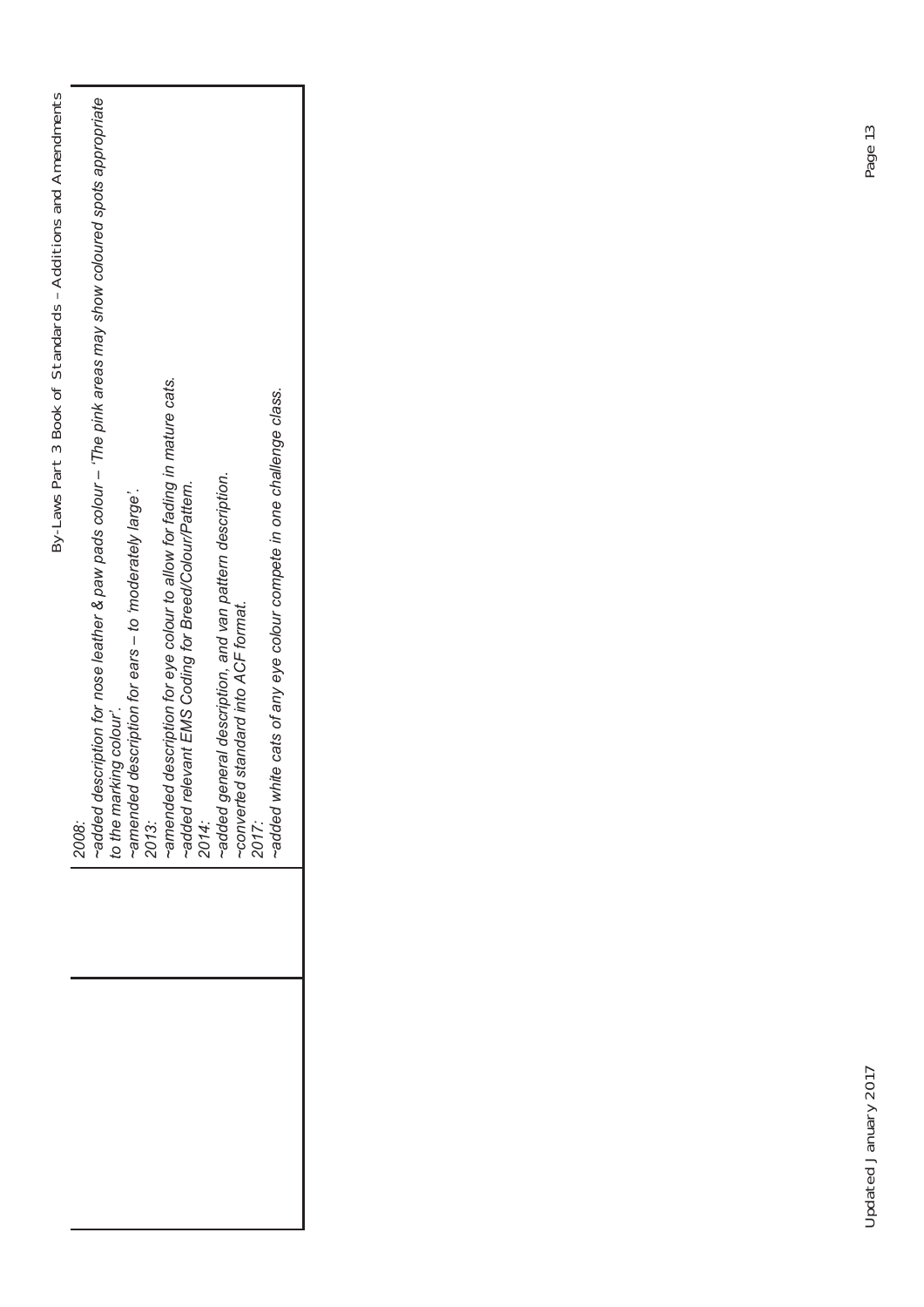| ١<br>J                   |
|--------------------------|
|                          |
| $\overline{\phantom{a}}$ |
|                          |
| i                        |
|                          |
| $\frac{1}{2}$            |
|                          |
|                          |
| 5<br>5<br>5              |
| ていへい                     |
| :<br>?                   |
| ١                        |
|                          |
|                          |
|                          |
| I                        |
|                          |
| i<br>3                   |
| Ì<br>S                   |
|                          |
| I                        |
|                          |
| $\overline{\phantom{a}}$ |
| I<br>I<br>١              |
|                          |
| $\frac{1}{2}$<br>١       |
|                          |
| ١                        |
|                          |
|                          |
| I<br>l                   |
| ١                        |
|                          |
| j                        |
| Ī                        |
| ١<br>ľ<br>Ì              |
|                          |

### **BREED GROUP 2** BREED GROUP 2

| <b>BREED</b>                   | SOURCE    | CHANGES                                                                                                                                                                                                                                                                                                                                                                                                                                                                                                                                                                                                                                                                                                                                 |
|--------------------------------|-----------|-----------------------------------------------------------------------------------------------------------------------------------------------------------------------------------------------------------------------------------------------------------------------------------------------------------------------------------------------------------------------------------------------------------------------------------------------------------------------------------------------------------------------------------------------------------------------------------------------------------------------------------------------------------------------------------------------------------------------------------------|
| BALINESE                       | 1987 FIFe | the layout of the standard only describe the differences of the longhair from the shorthair<br>STANDARD [except coat], COLOURS/PATTERNS are to be as per SIAMESE Standard.<br>~added new colour/pattern Cinnamon and Fawn Series to current patterns recognised.<br>FUTURE CHANGES REFER TO SIAMESE STD UNLESS OTHERWISE INDICATED<br>~deleted description for Smoke Point colour - "ghost tabby pattern being preserved".<br>~amended point allocation for coat colour etc to be consistent with Siamese Std.<br>~added new colour/pattern Caramel and Apricot Series.<br>~converted standard into ACF format.<br>is GCCF UK)<br>Body of Origin<br>~for uniformity<br>(Siamese).<br>1998:<br>2017:<br>1997:<br>1993:<br>1996:<br>1992: |
| <b>FOREIGN WHITE SHORTHAIR</b> | 1987 FIFe | ~added relevant EMS Coding for Breed/Colour/Pattern.<br>~moved so that standard listed separately to Siamese.<br>~converted standard into ACF format.<br>is GCCF UK)<br>Body of Origin<br>2013:<br>2017:<br>2000:                                                                                                                                                                                                                                                                                                                                                                                                                                                                                                                       |
| FOREIGN WHITE LONGHAIR         | 2004 ACF  | FUTURE CHANGES REFER TO SHORTHAIR STD UNLESS OTHERWISE INDICATED<br>STANDARD [except coat], COLOURS/PATTERNS are to be as per shorthair standard<br>~added description for longhair version (used Balinese description)                                                                                                                                                                                                                                                                                                                                                                                                                                                                                                                 |
| <b>JAVANESE</b>                | 1987 FIFe | -deleted description for Smoke Point colour "ghost tabby pattern is considered to be an attractive feature of the<br>~added to Remarks "allowance for colour faults in kittens (black and chocolate)the same lenience as for other<br>~added new colour/pattern Cinnamon and Fawn Series to current patterns recognised.<br>~amended point allocation for coat colour etc to be consistent with Siamese Std.<br>Breed and should be preserved".<br>(Body of Origin is GCCF UK)<br>longhair breeds"<br>1996:<br>1992:<br>1993:                                                                                                                                                                                                           |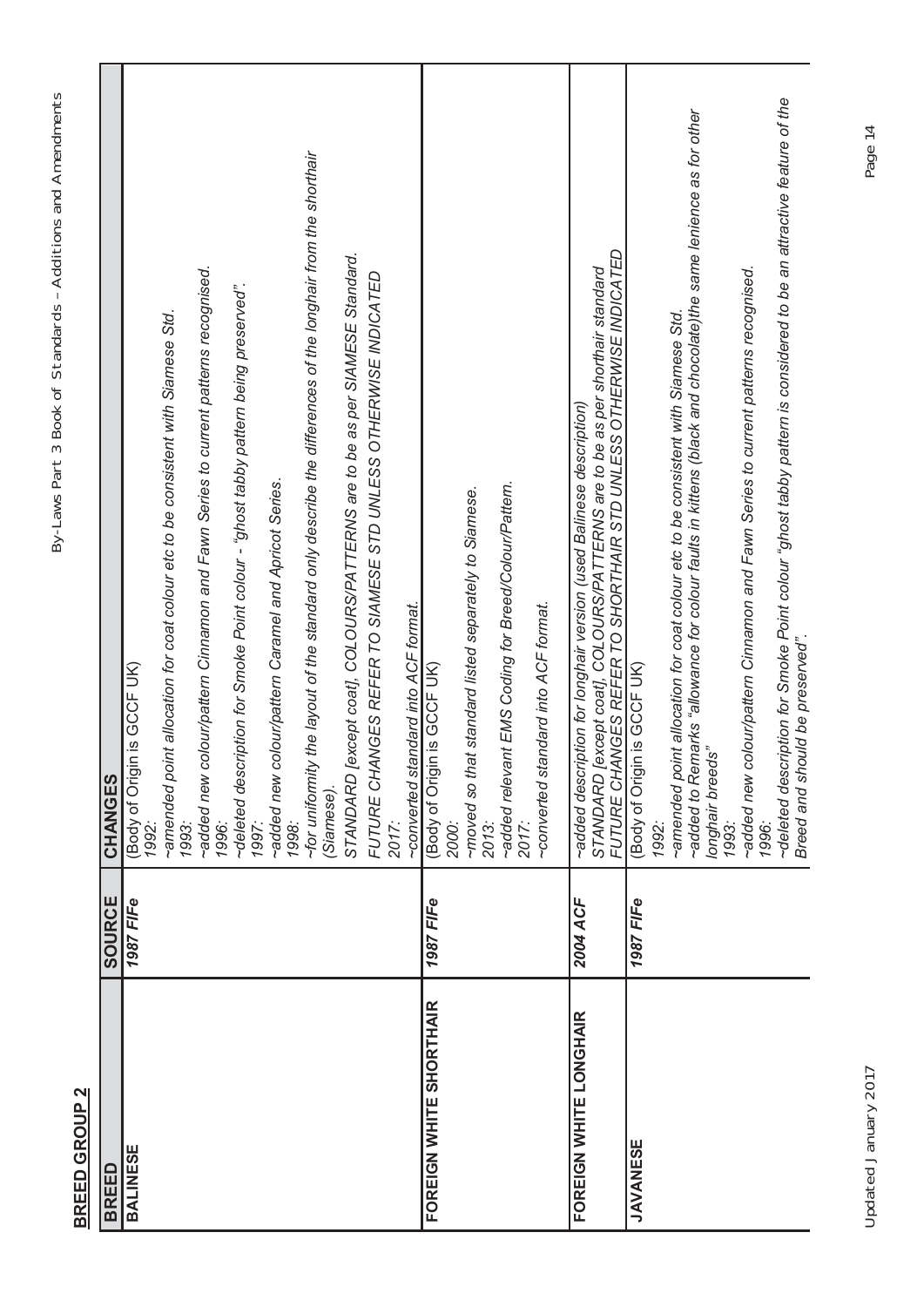|                           |           | By-Laws Part 3 Book of Standards - Additions and Amendments                                                                                                          |
|---------------------------|-----------|----------------------------------------------------------------------------------------------------------------------------------------------------------------------|
|                           |           | -added description for head "The outline of the head and ears form an equilateral triangle when viewed from the<br>front".<br>1997                                   |
|                           |           | colour/pattern Caramel and Apricot Series [no stds].<br>colour/pattern Tipped and Shaded Series.<br>~added new<br>~added new<br>1998:                                |
|                           |           | for uniformity the layout of standard to only describe the differences of the longhair from the shorthair<br>of this breed.<br>-amended -                            |
| <b>ORIENTAL LONGHAIR</b>  | 2002      | ~All references should be to material within that Group ie remove references to Gp1 breeds.<br>RENAMED                                                               |
|                           |           | FUTURE CHANGES REFER TO SHORTHAIR STD UNLESS OTHERWISE INDICATED<br>STANDARD [except coat], COLOURS/PATTERNS are to be as per shorthair standard                     |
| <b>ORIENTAL SHORTHAIR</b> | 1987 FIFe | (Body of Origin is GCF UK)                                                                                                                                           |
|                           |           | 1990                                                                                                                                                                 |
|                           |           | -added new colour/pattern to Smoke Series - Tabby and Tortie Tabby Smoke Series.<br>1993:                                                                            |
|                           |           | colours/pattern Cinnamon and Fawn to current patterns recognised.<br>~added "Chocolate Tortie [correct omission]<br>~added new                                       |
|                           |           | 1994:                                                                                                                                                                |
|                           |           | ~amended description for Cinnamon colour.                                                                                                                            |
|                           |           | 1996:                                                                                                                                                                |
|                           |           | ~deleted description for Smoke Colour "preferably without ghost tabby marks".<br>~added description for Smoke Colour "general description of smoke pattern".         |
|                           |           | 1997:                                                                                                                                                                |
|                           |           | -added description for head "The outline of the head and ears form an equilateral triangle when viewed from the<br>front".                                           |
|                           |           |                                                                                                                                                                      |
|                           |           | colour/pattern Caramel and Apricot Series [no std].<br>colour/pattern Tipped and Shaded Series.<br>~added new<br>~added new                                          |
|                           |           | 1998:                                                                                                                                                                |
|                           |           | ~amended term for "Tortoiseshell" to "Tortie" Pattern for Seal and Chocolate be [colour] with red, dark and light                                                    |
|                           |           | Blue Cream and Lilac Cream Tortie pattern to be intermingling of colours in lieu of patching of<br>patches and<br>colours.                                           |
|                           |           | ~amended anomalies in colour heading descriptions.                                                                                                                   |
|                           |           | ~All references should be to material within that Group ie remove references to Gp1 breeds.<br>2000:                                                                 |
|                           |           | $\sim$ amended description eye colour to "vivid luminous green"                                                                                                      |
|                           |           | ~added new colour/pattern Caramel, Apricot in Silver Tabby & Smoke Series [approved '97] [used GCCFUK std].<br>~amended descriptions for Caramel and Apricot colour. |
|                           |           | -amended description for Caramel Tabby nose leather to reflect colour with outlining.                                                                                |
|                           |           | ~added new colour/pattern Golden Tabby, Tipped and Shaded Series.<br>2001:                                                                                           |
|                           |           | colour/pattern Tabby Series "marble" [std in line with Bengal].<br>~added new                                                                                        |
|                           |           |                                                                                                                                                                      |

٦

Updated January 2017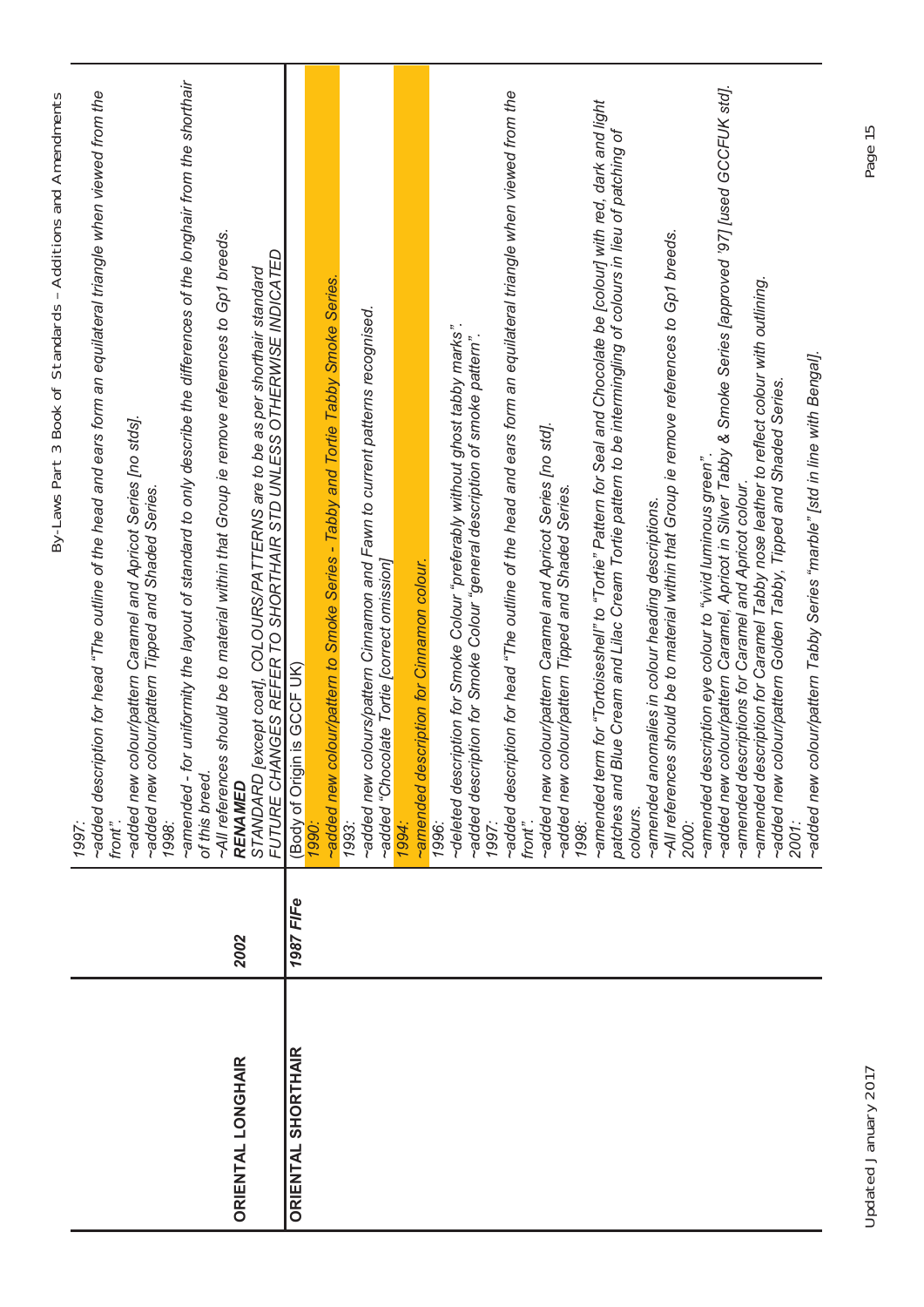|           |           | By-Laws Part 3 Book of Standards - Additions and Amendments                                                                                                                                                                                                                   |
|-----------|-----------|-------------------------------------------------------------------------------------------------------------------------------------------------------------------------------------------------------------------------------------------------------------------------------|
|           |           | -amended description for Spotted Tabby Pattern – all breeds "legs may be barred and/or spotted" in lieu of<br>"regularly barred"<br>2002:                                                                                                                                     |
|           |           | colours Caramel and Apricot in all 3 base colours across the board in Gp2 in all patterns (including<br>silvers) and all 4 group 2 varieties. Ino std provided for smoke/silverpoints/silver tabbies].<br>~added new colour/pattern Bi-colour and Van.<br>~added new<br>2003: |
|           |           | ~amended description for Caramel Tortie coat colour to have an Apricot blaze.<br>2005:                                                                                                                                                                                        |
|           |           | -amended term "[colour] and white bi-colour/van" to "[colour] bi-colour/van".<br>~added new colour/pattern Golden in feasible colours (other than black)<br>2007:                                                                                                             |
|           |           | ~added to Red/Cream/Apricot/Tortie colours nose leather pigmentation be allowed.<br>2009:                                                                                                                                                                                     |
|           |           | ~amended description for Smoke and Silver Tabby Series ear colour.                                                                                                                                                                                                            |
|           |           | ~amended description Caramel and Apricot Solid, Tabby, Tortie Tabby, Silver Tabby, Silver Tortie Tabby Series<br>coat, nose, paw pad colours                                                                                                                                  |
|           |           | 2010:                                                                                                                                                                                                                                                                         |
|           |           | ~added new colour White in blue/green/odd eyed.<br>2011:                                                                                                                                                                                                                      |
|           |           | ~amended terminology for rufous areas in silver cats when describing areas of undesirable cream or brown tinge<br>2013:                                                                                                                                                       |
|           |           | ~amended description for general tabby pattern Classic, Mackerel, Spotted & Ticked to be same through Groups                                                                                                                                                                  |
|           |           | 1, 2 and 3 except where the pattern is breed specific.                                                                                                                                                                                                                        |
|           |           | ~added relevant EMS Coding for Breed/Colour/Pattern.<br>2016:                                                                                                                                                                                                                 |
|           |           | ~partial conversion standard into ACF format.                                                                                                                                                                                                                                 |
|           |           | 2017:                                                                                                                                                                                                                                                                         |
|           |           | -converted standard (except list of colours and patterns section) into ACF format.<br>-added white cats of any eye colour compete in one challenge class.                                                                                                                     |
| PETERBALD | 2012 TICA | Full Recognition. Maybe reviewed within the 3 year timeframe                                                                                                                                                                                                                  |
|           |           | -All coat types to be judged together.                                                                                                                                                                                                                                        |
|           | 2013 FIFe | -amended description for type and 3 coat varieties [based on ACF Grp 2 type std but incorporating the FIFe coat                                                                                                                                                               |
|           |           | ~added relevant EMS Coding for Breed/Colour/Pattern.<br>descriptions].                                                                                                                                                                                                        |
|           |           | 2014:                                                                                                                                                                                                                                                                         |
|           |           | ~amended scale of points under head to correct items covered.                                                                                                                                                                                                                 |
|           |           | -added colours and patterns recognized.<br>~corrected EMS colour coding shown.                                                                                                                                                                                                |
|           |           | ~converted standard to ACF format.<br>~clarified judging categories                                                                                                                                                                                                           |
|           |           |                                                                                                                                                                                                                                                                               |

Τ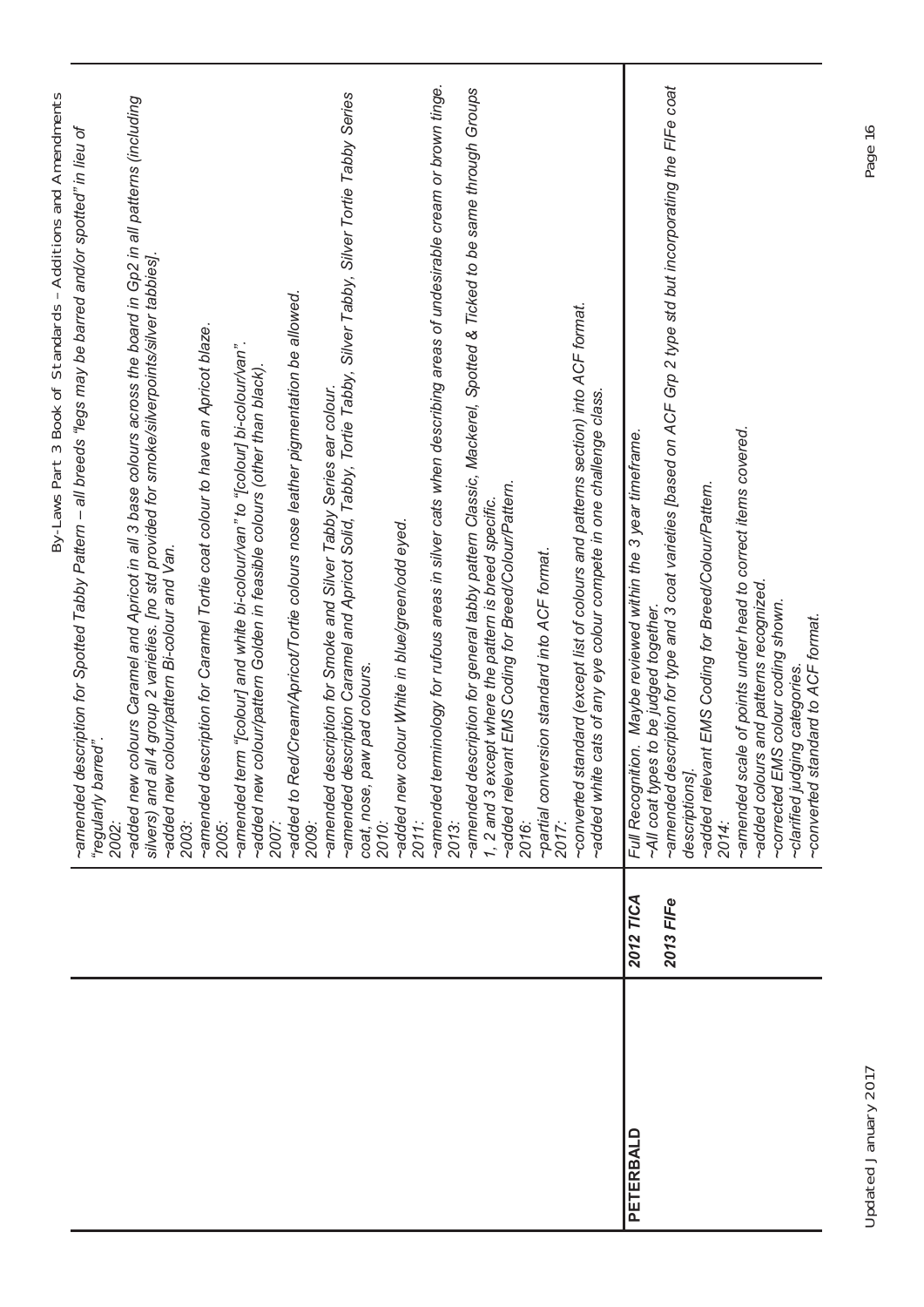Updated January 2017 Page 17 Updated January 2017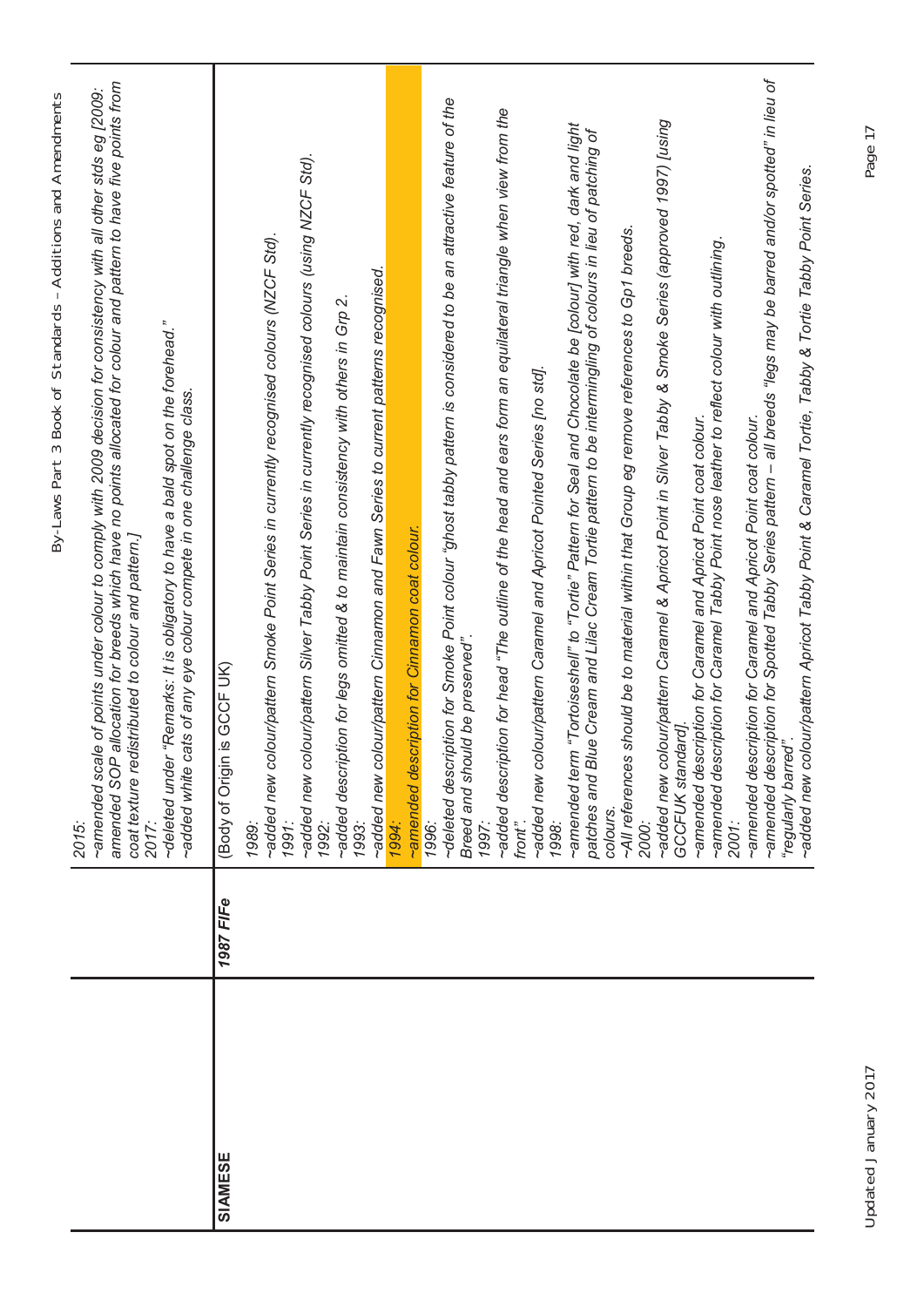| ~amended terminology for rufous areas in silver cats when describing areas of undesirable cream or brown tinge.<br>~amended description Caramel and Apricot Pointed, Tabby, Tortie Tabby, Silver Tabby, Silver Tortie Tabby, and<br>tern standard for Ticked Tabby Series to "Legs may or may not be barred and the tail may or may<br>By-Laws Part 3 Book of Standards - Additions and Amendments<br>~amended description for Caramel Point to differentiate between blue based and lilac based point colour<br>~added description for Caramel and Apricot in all 3 base colours in all patterns (including silvers (smoke<br>~added to Red/Cream/Apricot/Tortie Point colours nose leather pigmentation [freckles] allowed.<br>~amended term "[colour] and white bi-colour" to "[colour] bi-colour" (where used).<br>~amended description for Smoke Point body & point colour.<br>~amended description for Silver Tabby Pointed ear colour.<br>~added relevant EMS Coding for Breed/Colour/Pattern.<br>point/silver point/silver tabby point - no std provided)<br>equivalent Series coat, nose, paw pad colours.<br>2011:<br>not be ringed in the ticked tabby pattern"<br>~added new pattern Bi-colour Series.<br>~amended pati<br>[correction].<br>2013:<br>2009:<br>2004:<br>2005:<br>2002: |
|---------------------------------------------------------------------------------------------------------------------------------------------------------------------------------------------------------------------------------------------------------------------------------------------------------------------------------------------------------------------------------------------------------------------------------------------------------------------------------------------------------------------------------------------------------------------------------------------------------------------------------------------------------------------------------------------------------------------------------------------------------------------------------------------------------------------------------------------------------------------------------------------------------------------------------------------------------------------------------------------------------------------------------------------------------------------------------------------------------------------------------------------------------------------------------------------------------------------------------------------------------------------------------------------------|
| -converted standard (except list of colours and patterns section) into ACF format.<br>2017:                                                                                                                                                                                                                                                                                                                                                                                                                                                                                                                                                                                                                                                                                                                                                                                                                                                                                                                                                                                                                                                                                                                                                                                                       |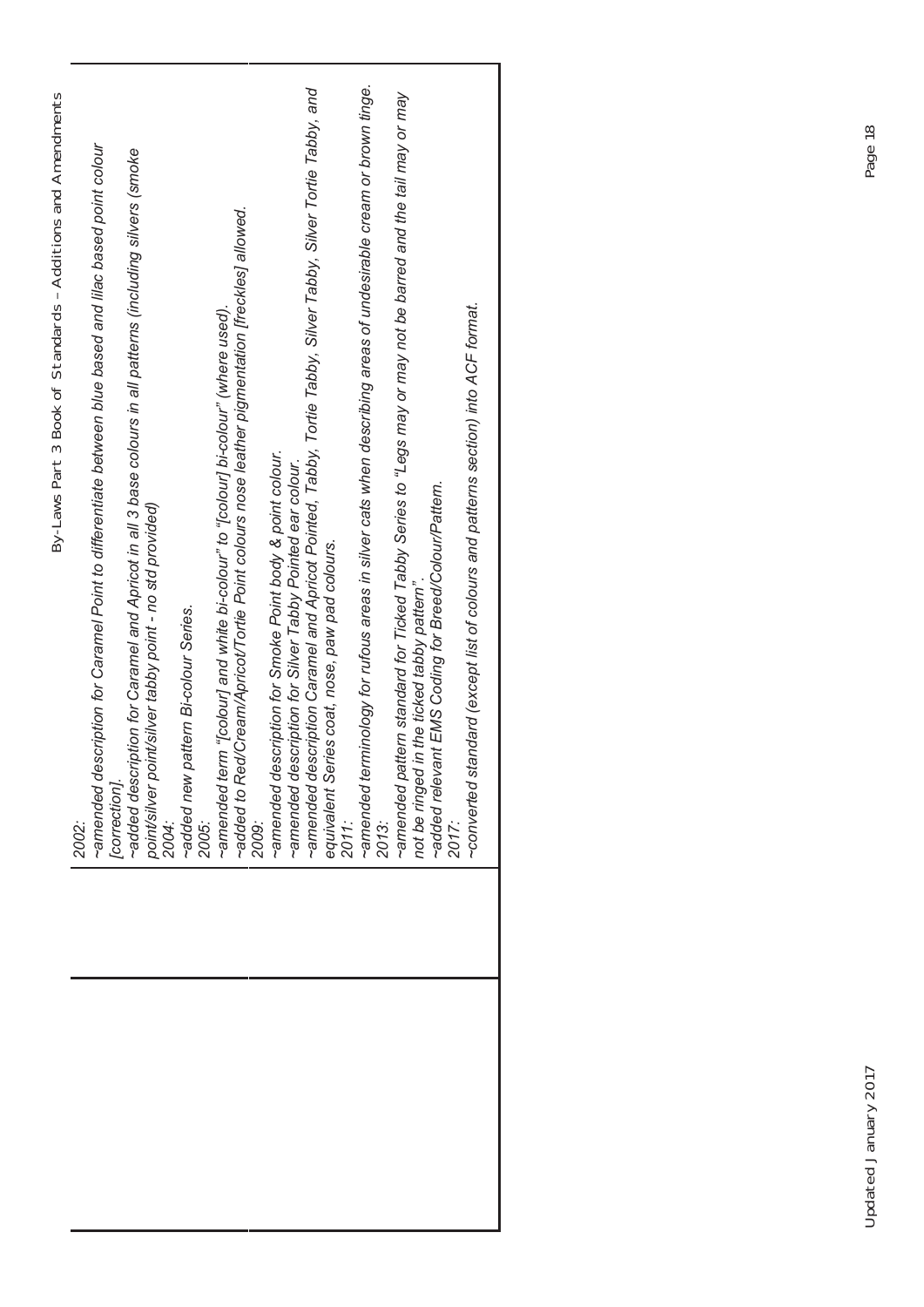By-Laws Part 3 Book of Standards - Additions and Amendments By-Laws Part 3 Book of Standards – Additions and Amendments

> **BREED GROUP 3** BREED GROUP 3

| <b>BREED</b>                  | SOURCE    | CHANGES                                                                                                                                                                                                                                                                                                                                                                                                                                                                                                                                                                                                                                                                                                                                                                                                                                                                                                                                                                              |
|-------------------------------|-----------|--------------------------------------------------------------------------------------------------------------------------------------------------------------------------------------------------------------------------------------------------------------------------------------------------------------------------------------------------------------------------------------------------------------------------------------------------------------------------------------------------------------------------------------------------------------------------------------------------------------------------------------------------------------------------------------------------------------------------------------------------------------------------------------------------------------------------------------------------------------------------------------------------------------------------------------------------------------------------------------|
| <b>ABYSSINIAN</b>             | 1987 FIFe | -converted standard into ACF format. V2 correction of errors 1 ticking description, 2 duplication of text, 3 EMS<br>terminology for rufous areas in silver cats when describing areas of undesirable cream or brown<br>~amended term "Ruddy (Usual)" to "Tawny (Ruddy)", "Sorrel" to "Cinnamon"; Beige-Fawn" to "Fawn".<br>scription for Ruddy colour Remarks withhold "or above the nostrils".<br>layout to be consistent with other format changes given this year.<br>~added description for General Section, head/ears/eyes/body/tail/coat etc.<br>-deleted old alternative colour terms of Ruddy, Sorrel and Beige-Fawn<br>scription for Silver Series Faults comment on "rufous".<br>~added relevant EMS Coding for Breed/Colour/Pattern.<br>~added Remark "a bump on the nose is undesirable".<br>code for Fawn and Fawn Silver.<br>2017:<br>(Body of Origin is GCF UK)<br>~amended<br>added de<br>added de<br>amended<br>2011:<br>2005:<br>2016:<br>1998:<br>tinge.<br>2013: |
|                               |           | corrected nose leather colour for Blue, Cinnamon and Fawn Silvers.                                                                                                                                                                                                                                                                                                                                                                                                                                                                                                                                                                                                                                                                                                                                                                                                                                                                                                                   |
| <b>AMERICAN CURL LONGHAIR</b> | 2012 TICA | FUTURE CHANGES REFER TO SHORTHAIR STD UNLESS OTHERWISE INDICATED<br>Full Recognition<br>STANDARD [except coat], COLOURS/PATTERNS as per shorthair standard<br>STANDARD [except coat], COLOURS/PATTERNS as per shorthair standard                                                                                                                                                                                                                                                                                                                                                                                                                                                                                                                                                                                                                                                                                                                                                     |
| AMERICAN CURL SHORTHAIR       | 2012 TICA | -added to ear description, [horizontal] after "furnishings" [interim until glossary completed].<br>to include judging categories [via supplemental notice].<br>~added relevant EMS Coding for Breed/colour/pattern.<br>-converted standard into ACF format.<br>Full Recognition<br>~amended<br>2015:<br>2014:<br>2013:                                                                                                                                                                                                                                                                                                                                                                                                                                                                                                                                                                                                                                                               |
| <b>AMERICAN SHORTHAIR</b>     | 2012 CFA  | ~amended various black/blue colour descriptions [corrections].<br>~added relevant EMS Coding for Breed/Colour/Pattern.<br>Full Recognition (not pointed)<br>2014:<br>2013:                                                                                                                                                                                                                                                                                                                                                                                                                                                                                                                                                                                                                                                                                                                                                                                                           |

Updated January 2017 Page 19 Updated January 2017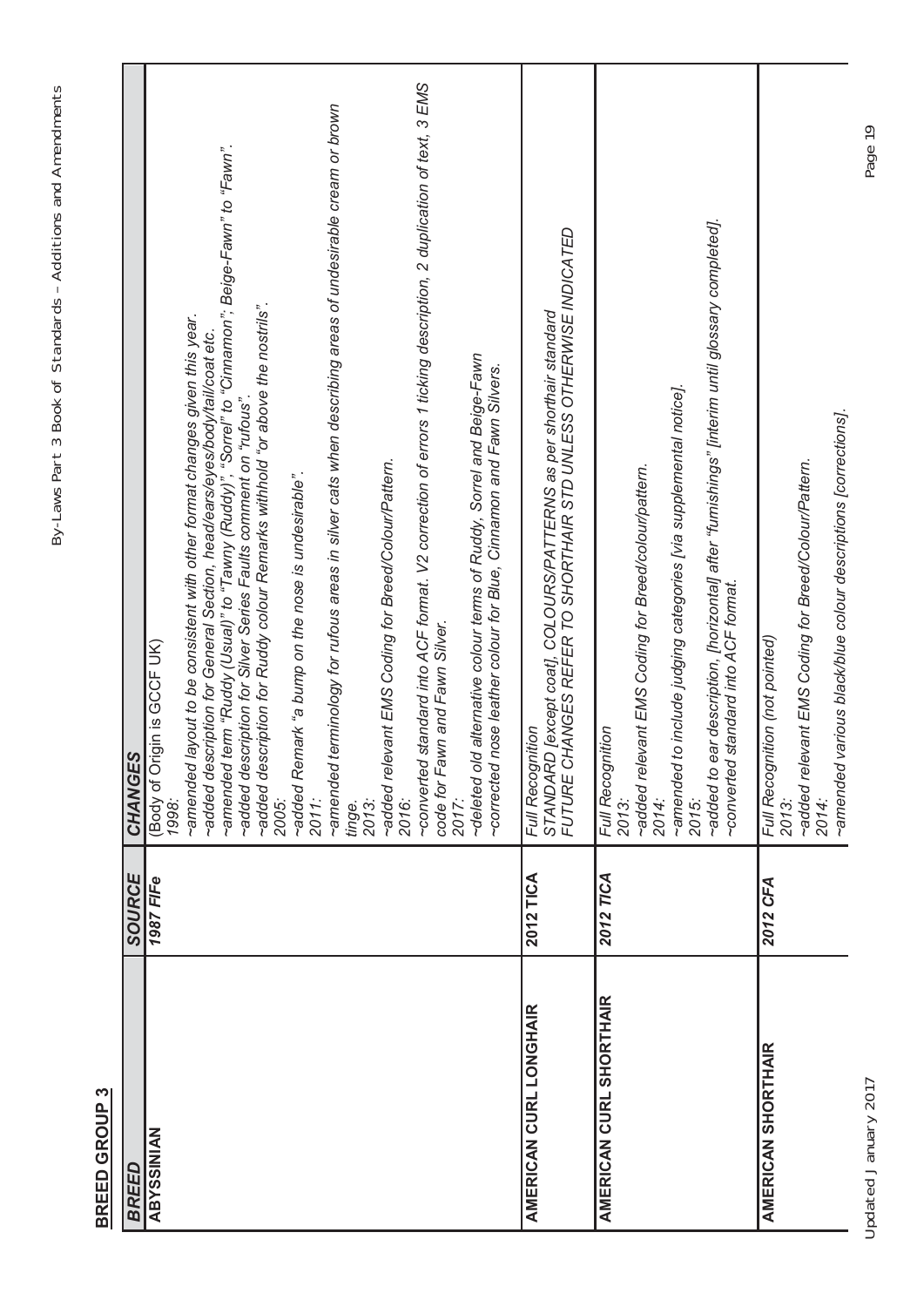|                         |           | By-Laws Part 3 Book of Standards - Additions and Amendments                                                                                                                                               |
|-------------------------|-----------|-----------------------------------------------------------------------------------------------------------------------------------------------------------------------------------------------------------|
|                         |           | words "Toes 5 in front, 4 in back" under "Legs and Feet"<br>~deleted<br>2017:<br>2015:                                                                                                                    |
|                         |           | ~converted standard (except list of colours and patterns section) into ACF format.<br>~added white cats of any eye colour compete in one challenge class.<br>Ticked Tabby pattern.<br>~added              |
| AUSTRALIAN BOMBAY       | 2005 CFA  | Consequence of decision to recognise only Bombay from USA breeding<br>Provisional Recognition Only.                                                                                                       |
|                         | 2011 CCCA | Full Recognition.<br>programs                                                                                                                                                                             |
|                         |           | ~amended standard [no details of what].<br>2012:                                                                                                                                                          |
|                         | 2013      | CEASED RECOGNITION - CATS RE-REGISTERED AS EITHER BOMBAY OR MANDALAY<br>-amended description for head and eyes and outcrosses allowable.<br>Full Recognition. Maybe reviewed within the 3 year timeframe. |
| <b>AUSTRALIAN MIST</b>  | 1998 CCCA | ~name changed from Spotted Mist and recognised in spotted and marble patterns                                                                                                                             |
| (formally Spotted Mist) |           | ~added description for Marbled Pattern [used Bengal std with some adjustment].<br>2000:                                                                                                                   |
|                         |           | ~amended description for Spotted & Marble Pattern.                                                                                                                                                        |
|                         |           | ~added new colour Peach & Caramel to include fawn based colour.                                                                                                                                           |
|                         |           | "Fawn" colour.<br>~deleted<br>2009:                                                                                                                                                                       |
|                         |           | ~amended Remarks to "a bump on the nose is undesirable".<br>2013:                                                                                                                                         |
|                         |           | ~added relevant EMS Coding for Breed/Colour/Pattern.                                                                                                                                                      |
|                         |           | 2016:                                                                                                                                                                                                     |
|                         |           | ~converted standard into ACF format.<br>2017:                                                                                                                                                             |
|                         |           | ~added neck description                                                                                                                                                                                   |
|                         |           |                                                                                                                                                                                                           |
| BENGAL                  | 1996 TICA | al Recognition Only<br>Provision<br>1997:                                                                                                                                                                 |
|                         |           | ~Full Recognition. Maybe reviewed within the 3 year timeframe.                                                                                                                                            |
|                         |           | 1998:                                                                                                                                                                                                     |
|                         |           | emended Remarks "Any colour other than those listed above are classed as Any Other Colour (AOC) and                                                                                                       |
|                         |           | ~added show classes to be listed using ACF terminology only.<br>cannot be awarded a challenge"                                                                                                            |
|                         |           | Note:                                                                                                                                                                                                     |
|                         |           | Himalayan = pointed blue-eyed; Mink = Tonkinese colour expression aqua eyed;<br>Sepia = Burmese colour expression yellow eyed                                                                             |
|                         |           | 2000:                                                                                                                                                                                                     |
|                         |           | ~added description for general eye colour for all colours and delete eye description under individual colours.<br>comments from "Penalize" section to "Withhold Awards" section.<br>~moved                |
|                         |           |                                                                                                                                                                                                           |

Updated January 2017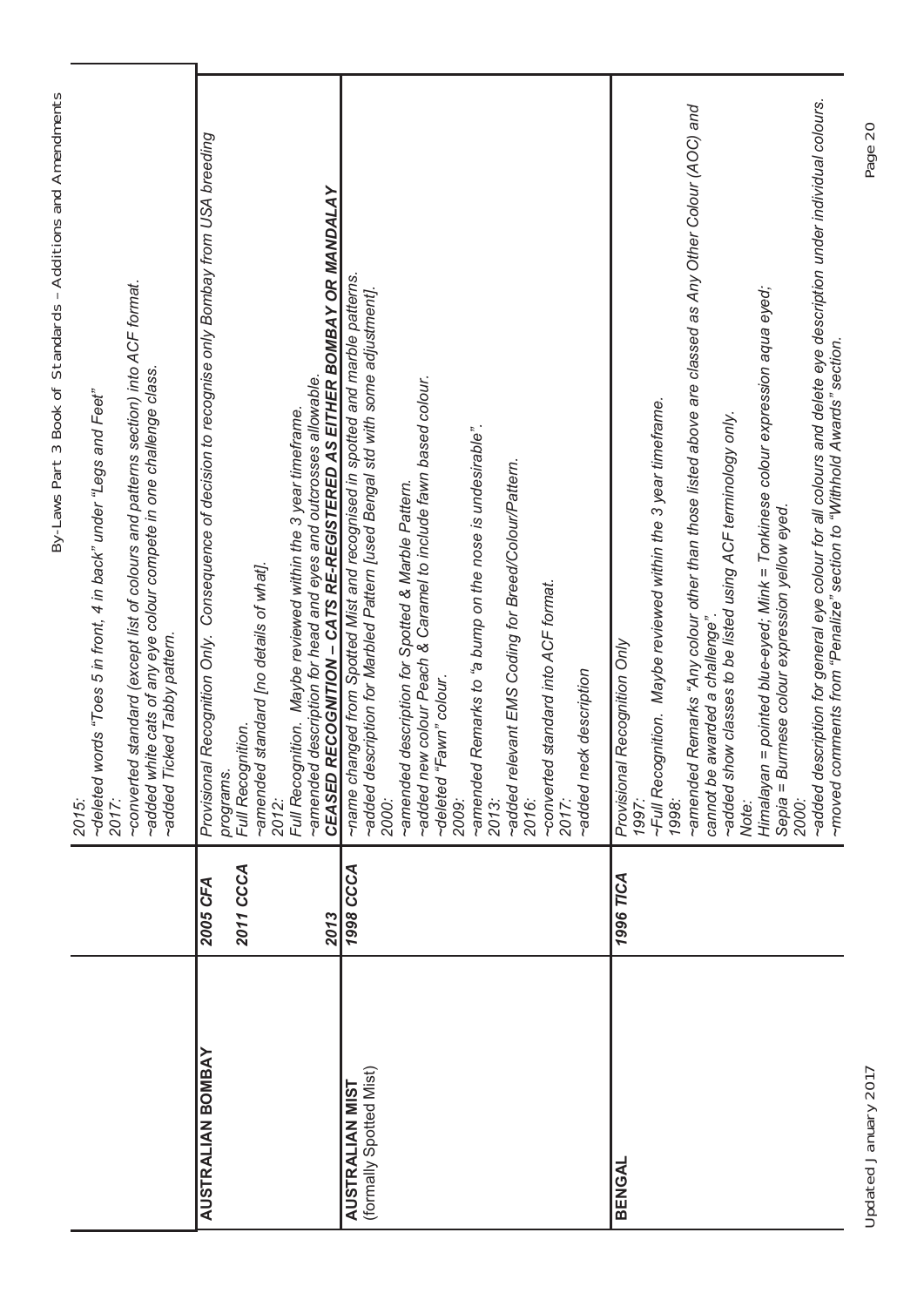| ∼All colours/pattems descriptions to be consistent with Persian std.<br>1991:<br>~allowable outcross: "Black American Shorthair & Burmese"<br>experimentally in Australian programs]."<br>~converted standard into ACF format.<br>al Recognition Only<br>Origin is GCCF UK)<br>~added neck description<br>Full Recognition.<br>(American)".<br>completed].<br>preference<br>Provision<br>(Body of<br>2013:<br>2014:<br>2015:<br>2015:<br>2013:<br>2005:<br>2006:<br>1990:<br>2011:<br>1989:<br>2012:<br>2017:<br>tinge.<br>2001:<br><b>1987 FIFe</b><br>1997 CFA<br><b>BRITISH SHORTHAIR</b><br>BOMBAY |  | By-Laws Part 3 Book of Standards - Additions and Amendments                                                                                                                |
|--------------------------------------------------------------------------------------------------------------------------------------------------------------------------------------------------------------------------------------------------------------------------------------------------------------------------------------------------------------------------------------------------------------------------------------------------------------------------------------------------------------------------------------------------------------------------------------------------------|--|----------------------------------------------------------------------------------------------------------------------------------------------------------------------------|
|                                                                                                                                                                                                                                                                                                                                                                                                                                                                                                                                                                                                        |  | ~added description for Seal Lynx Point paws pads colour.                                                                                                                   |
|                                                                                                                                                                                                                                                                                                                                                                                                                                                                                                                                                                                                        |  | ~added new colour/pattern for Silver Series within existing colours.                                                                                                       |
|                                                                                                                                                                                                                                                                                                                                                                                                                                                                                                                                                                                                        |  | ~amended terminology for rufous areas in silver cats when describing areas of undesirable cream or brown                                                                   |
|                                                                                                                                                                                                                                                                                                                                                                                                                                                                                                                                                                                                        |  | ~added description for coat "The coat may be glittered or not glittered, with neither type to be given<br>~amended description for type [using TICA wording].              |
|                                                                                                                                                                                                                                                                                                                                                                                                                                                                                                                                                                                                        |  | ~added to Silver Series general description statement.                                                                                                                     |
|                                                                                                                                                                                                                                                                                                                                                                                                                                                                                                                                                                                                        |  | ~added relevant EMS Coding for Breed/Colour/Pattern.                                                                                                                       |
|                                                                                                                                                                                                                                                                                                                                                                                                                                                                                                                                                                                                        |  | ~added to ear description, [horizontal] after "furnishings" and [vertical] after "tufts" [interim until glossary                                                           |
|                                                                                                                                                                                                                                                                                                                                                                                                                                                                                                                                                                                                        |  |                                                                                                                                                                            |
|                                                                                                                                                                                                                                                                                                                                                                                                                                                                                                                                                                                                        |  | eadded "Only applicable to Bombay from USA breeding programs [ie not applicable to cats bred                                                                               |
|                                                                                                                                                                                                                                                                                                                                                                                                                                                                                                                                                                                                        |  |                                                                                                                                                                            |
|                                                                                                                                                                                                                                                                                                                                                                                                                                                                                                                                                                                                        |  | ~added relevant EMS Coding for Breed/Colour/Pattern.                                                                                                                       |
|                                                                                                                                                                                                                                                                                                                                                                                                                                                                                                                                                                                                        |  | ~amended Breeders Notes for allowable outcrosses to: "Black American Shorthair, Brown (sable) Burmese                                                                      |
|                                                                                                                                                                                                                                                                                                                                                                                                                                                                                                                                                                                                        |  |                                                                                                                                                                            |
|                                                                                                                                                                                                                                                                                                                                                                                                                                                                                                                                                                                                        |  | ~deleted words "Toes 5 in front, 4 in back" under "Legs and Feet"                                                                                                          |
|                                                                                                                                                                                                                                                                                                                                                                                                                                                                                                                                                                                                        |  |                                                                                                                                                                            |
|                                                                                                                                                                                                                                                                                                                                                                                                                                                                                                                                                                                                        |  |                                                                                                                                                                            |
|                                                                                                                                                                                                                                                                                                                                                                                                                                                                                                                                                                                                        |  | -amended description for Silver Tabby eye colour to "Orange, yellow or green, green preferred".<br>~added omissions of Golden Colour Series and Colour Point Series to std |
|                                                                                                                                                                                                                                                                                                                                                                                                                                                                                                                                                                                                        |  |                                                                                                                                                                            |
|                                                                                                                                                                                                                                                                                                                                                                                                                                                                                                                                                                                                        |  | ~added that "silver tipping in blue be a withhold fault.                                                                                                                   |

Updated January 2017 Page 21 Updated January 2017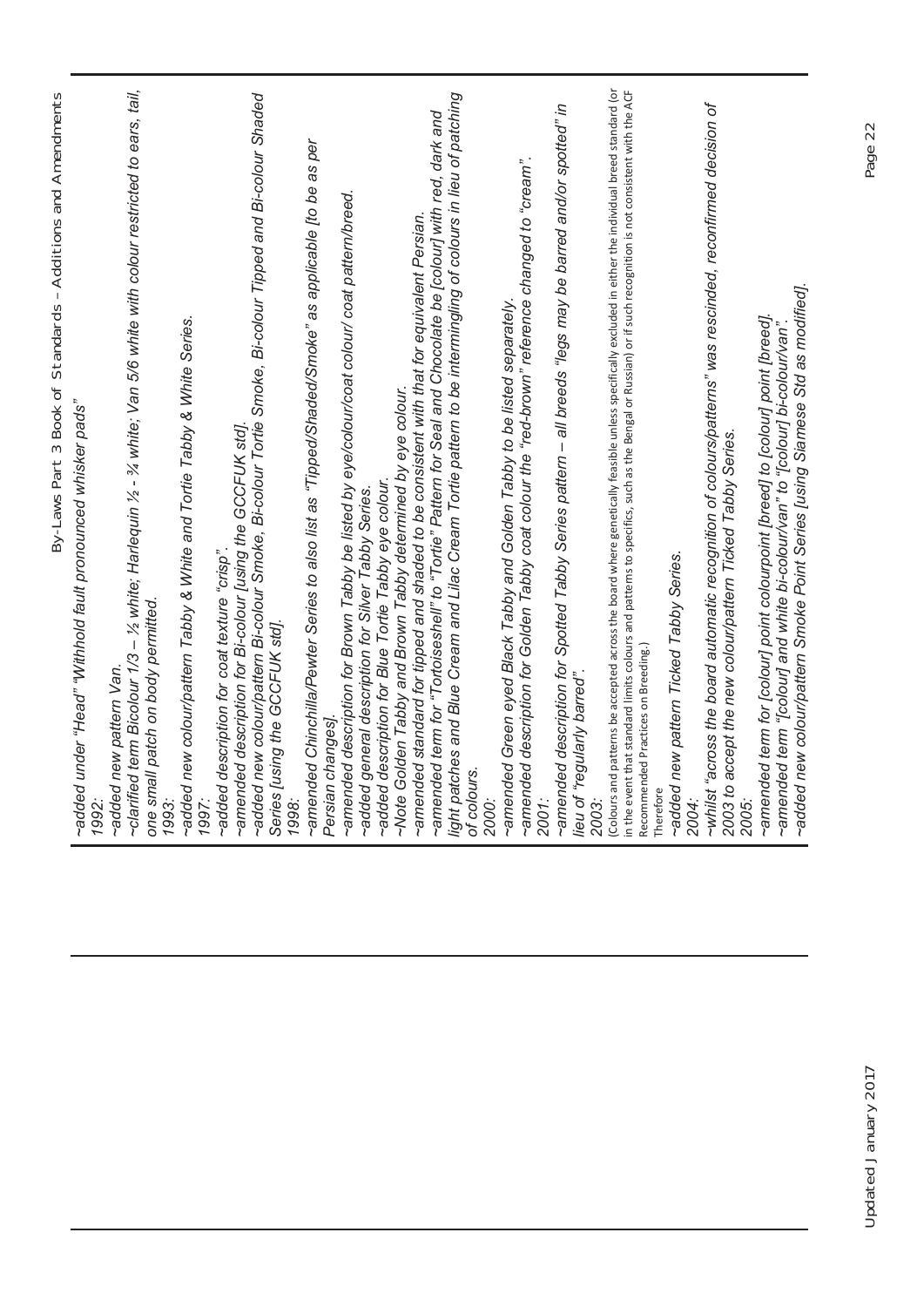|                           |                      | By-Laws Part 3 Book of Standards - Additions and Amendments                                                                                                                                                                                                                                                                                                                                                                                                                                                                                                                                                                                                                                                                                                                                                                                                                                                                                                                                                    |
|---------------------------|----------------------|----------------------------------------------------------------------------------------------------------------------------------------------------------------------------------------------------------------------------------------------------------------------------------------------------------------------------------------------------------------------------------------------------------------------------------------------------------------------------------------------------------------------------------------------------------------------------------------------------------------------------------------------------------------------------------------------------------------------------------------------------------------------------------------------------------------------------------------------------------------------------------------------------------------------------------------------------------------------------------------------------------------|
|                           |                      | ~added new colour/pattern Bi-colour points in all breeds in which both patterns are recognised. [All Siamese<br>~added that Pointed to Patched be accepted in all breeds where Pointed is an accepted pattern. Where<br>progeny are Pointed Bi-colours the colours accepted are all recognised Himalayan (Siamese) colours<br>~amended Red/Cream/Apricot/Tortie Point colours nose leather pigmentation [freckles] allowed.<br>(including Torties) and white and the colour standard used be that of the Bi-Colour Siamese.<br>colours [including Torties] and white colour standard used be that of the Bi-Colour Siamese]<br>~added new colour/pattern Golden Series in all feasible colours (other than black)<br>~added new colour/pattern Silver Series & Caramel and Apricot Pointed Series.<br>2007:                                                                                                                                                                                                    |
|                           |                      | ~amended description Caramel and Apricot Solid, Tabby, Tortie Tabby, Silver Tabby, Silver Tortie Tabby, and<br>-added new colour/pattern Silver Tabby Point (inc Tortie Tabby Point and Bicolour Point) (using std of RAG<br>~amended terminology for rufous areas in silver cats when describing areas of undesirable cream or brown<br>~added new colour/pattern for Cinnamon and Fawn Colour Series [use Oriental colour std descriptions<br>~amended description for Smoke Point and Silver Tabby Point & Silver Tabby Series ear colour.<br>-added new colour/pattern of Caramel and Apricot in Solid (incl with white), Tabby & Smoke.<br>~amended Red/Cream/Apricot/Tortie colours nose leather pigmentation [freckles] allowed.<br>where British are recognised as permissible outcross].<br>equivalent Pointed Series coat, nose, paw pad colours.<br>~amended description for Smoke Point body colour.<br>except for paw pad taken from non-silver).<br><b>[includes</b><br>2011:<br>2009:<br>tinge. |
|                           |                      | ~amended description for general tabby pattern Classic, Mackerel, Spotted & Ticked to be same through<br>~added EMS tabby code (Tipped 25) to Tabby/Tortie Tabby/Silver Tabby/ Silver Tortie Tabby.<br>~separated cinnamon, fawn and caramel tipped/shaded/tortie descriptions (all patterns)<br>-converted standard (except list of colours and patterns section) into ACF format.<br>~separated Faults/Withhold Challenge from under Remarks wherever shown.<br>~corrected EMS codes for apricot smoke/smoke point to include all bases.<br>~amended cinnamon coat colour description to "warm cinnamon brown"<br>~added white cats of any eye colour compete in one challenge class.<br>, 2 and 3 except where the pattern is breed specific.<br>~added relevant EMS Coding for Breed/Colour/Pattern.<br>Groups 1<br>2017:<br>2013:                                                                                                                                                                         |
| <b>BURMESE (AMERICAN)</b> | 2004 CFA<br>2013 CFA | ~added Breeders Notes: "to be DNA tested and not be intermated with Burmese or Mandalay".<br>Recognition as separate breed to the Australian/European Burmese and not to be intermated.<br>With adaptation of CCCA Standard which came from CFA Std.<br>~added relevant EMS Coding for Breed/Colour/Pattern.<br>~converted standard into ACF format.<br>Full Recognition                                                                                                                                                                                                                                                                                                                                                                                                                                                                                                                                                                                                                                       |

Updated January 2017 Page 23 Updated January 2017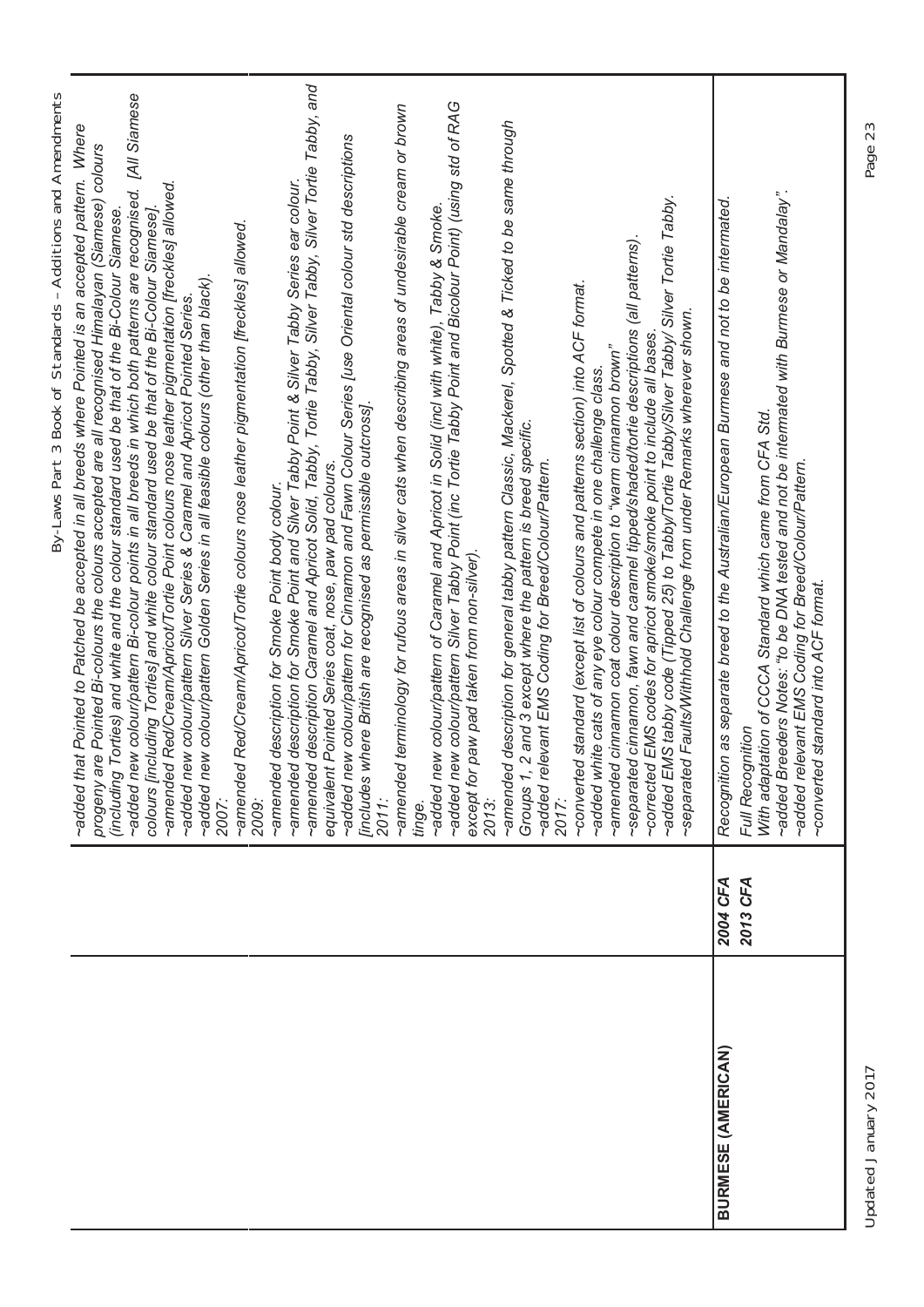|                           |           | By-Laws Part 3 Book of Standards - Additions and Amendments                                                                                                                                                                                                                                                                                                                                                                                                                                                                                                                                                                                                                                                                                                                                                                                                                                                                                 |
|---------------------------|-----------|---------------------------------------------------------------------------------------------------------------------------------------------------------------------------------------------------------------------------------------------------------------------------------------------------------------------------------------------------------------------------------------------------------------------------------------------------------------------------------------------------------------------------------------------------------------------------------------------------------------------------------------------------------------------------------------------------------------------------------------------------------------------------------------------------------------------------------------------------------------------------------------------------------------------------------------------|
| <b>BURMESE</b>            | 1987 FIFe | ~amended description for Tortie Series "Replace all references to blazes with the words "with or without a<br>-amended general description: from "which is positive and individual" to "which is unique to the breed".<br>~amended general description to be "The Burmese is an elegant cat of foreign type".<br>~amended Red/Cream/Tortie colours nose leather pigmentation [freckles] allowed.<br>~amended description for Blue coat colour to "Blue-grey with a definite sheen".<br>~added description for Faults "That a bump on the nose is undesirable".<br>~amended description for head to "tapering to a medium blunt wedge".<br>~amended description for head to "tapering to a short blunt wedge".<br>~added relevant EMS Coding for Breed/Colour/Pattern.<br>~converted standard into ACF format.<br>Origin is GCCF UK)<br>~added neck description<br>(Body of<br>blaze".<br>2012:<br>2005:<br>2014:<br>2013:<br>2017:<br>2001. |
| <b>BURMILLA LONGHAIR</b>  | 2004 ACF  | ~added to ear descriptions, [horizontal] after "furnishings" and [vertical] after "tufts" [interim until glossary<br>CHANGES REFER TO SHORTHAIR STD UNLESS OTHEWISE INDICATED<br>STANDARD [except coat], COLOURS/PATTERNS as per shorthair standard<br>FUTURE CHANGES REFER TO SHORTHAIR STD UNLESS OTHEWISE IN<br>lescription for longhair version (used GCCF UK Tiffanie description)<br>completed]<br>peppe~<br>2015:                                                                                                                                                                                                                                                                                                                                                                                                                                                                                                                    |
| <b>BURMILLA SHORTHAIR</b> | 1997 FIFe | patterns be accepted across the board where genetically feasible unless specifically excluded in either the individual breed standard (or<br>in the event that standard limits colours and patterns to specifics, such as the Bengal or Russian) or if such recognition is not consistent with the ACF<br>~amended colour/pattern to be from British Shorthair Tipped and Shaded for coat pattern and nose leather<br>~added new colours "Brown, Cinnamon and Fawn" [using applicable Burmese & Siamese Std wording].<br>~added new colour/pattern Caramel and Apricot Series.<br>"beddi" o "llens" mou seouenea ebueyo<br>colours Cinnamon and Fawn.<br>description for coat "dense"<br>description and add paws pads.<br>al Recognition Only<br>Recommended Practices on Breeding.)<br>1999:<br>∼Full Recognition.<br>Provision<br>~deleted<br>~deleted<br>Colours and<br>Therefore<br>2003:<br>2000                                      |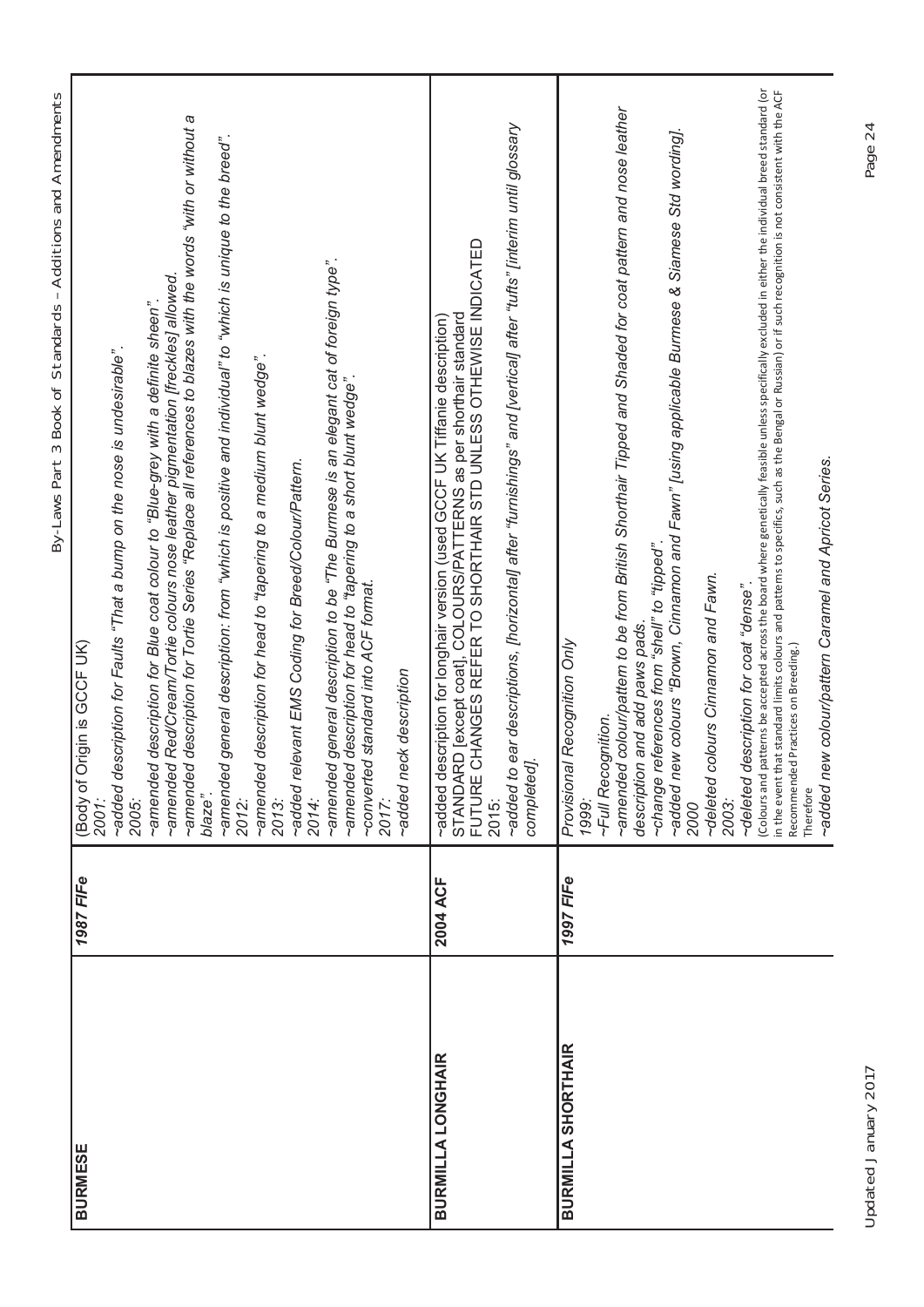|                    |           | By-Laws Part 3 Book of Standards - Additions and Amendments                                                                                                                                        |
|--------------------|-----------|----------------------------------------------------------------------------------------------------------------------------------------------------------------------------------------------------|
|                    |           | ~whilst "across the board automatic recognition of colours/patterns" was rescinded, reconfirmed decision of<br>2003 to accept the new colour/pattern Caramel and Apricot Series.<br>2009:<br>2004: |
|                    |           | ~added Remark "a bump on the nose is undesirable".<br>2011:                                                                                                                                        |
|                    |           | ~amended terminology for rufous areas in silver cats when describing areas of undesirable cream or brown tinge.<br>2012:                                                                           |
|                    |           | ~amended description for head to "tapering to a medium short, blunt wedge".<br>2013:                                                                                                               |
|                    |           | ~added relevant EMS Coding for Breed/Colour/Pattern.<br>2014:                                                                                                                                      |
|                    |           | ~added new colour/pattern Golden to Tipped & Shaded Series for all colours currently recognised.                                                                                                   |
|                    |           | ~converted standard into ACF format.<br>2017:                                                                                                                                                      |
|                    |           | ~added neck description                                                                                                                                                                            |
| <b>CORNISH REX</b> | 1987 FIFe | Body of Origin is GCCF UK<br>2003:                                                                                                                                                                 |
|                    |           | patterns be accepted across the board where genetically feasible unless specifically excluded in either the individual breed standard (or<br>(Colours and                                          |
|                    |           | in the event that standard limits colours and patterns to specifics, such as the Bengal or Russian) or if such recognition is not consistent with the ACF<br>Recommended Practices on Breeding.)   |
|                    |           | Therefore                                                                                                                                                                                          |
|                    |           | ~added new pattern Ticked Tabby Series.                                                                                                                                                            |
|                    |           | ~added Mink and Sepia Series.                                                                                                                                                                      |
|                    |           | 2004:                                                                                                                                                                                              |
|                    |           | ~whilst "across the board automatic recognition of colours/patterns" was rescinded reconfirmed the decision<br>of 2003 to accept the new colour/pattern Ticked Tabby Series.                       |
|                    |           | ~added new colour/pattern Caramel & Apricot Series.                                                                                                                                                |
|                    |           | 2005:                                                                                                                                                                                              |
|                    |           | ~added judging categories of Agouti, Agouti & White, Non-Agouti, Non-Agouti & White (as no points for<br>colour).<br>2009:                                                                         |
|                    |           | ~amended SOP allocation for breeds which have no points allocated for colour and pattern to have five points                                                                                       |
|                    |           | from coat texture redistributed to colour and pattern.<br>2008:                                                                                                                                    |
|                    |           | ~amended description for eyes.<br>2013:                                                                                                                                                            |
|                    |           | ~deleted "letter codes" used in the standard book to denote the competition classes.                                                                                                               |
|                    |           | ~added relevant EMS Coding for Breed/Colour/Pattern.<br>2016:                                                                                                                                      |
|                    |           | ~converted standard into ACF format.                                                                                                                                                               |
|                    |           | 2017:                                                                                                                                                                                              |
|                    |           | eck description<br>~added n                                                                                                                                                                        |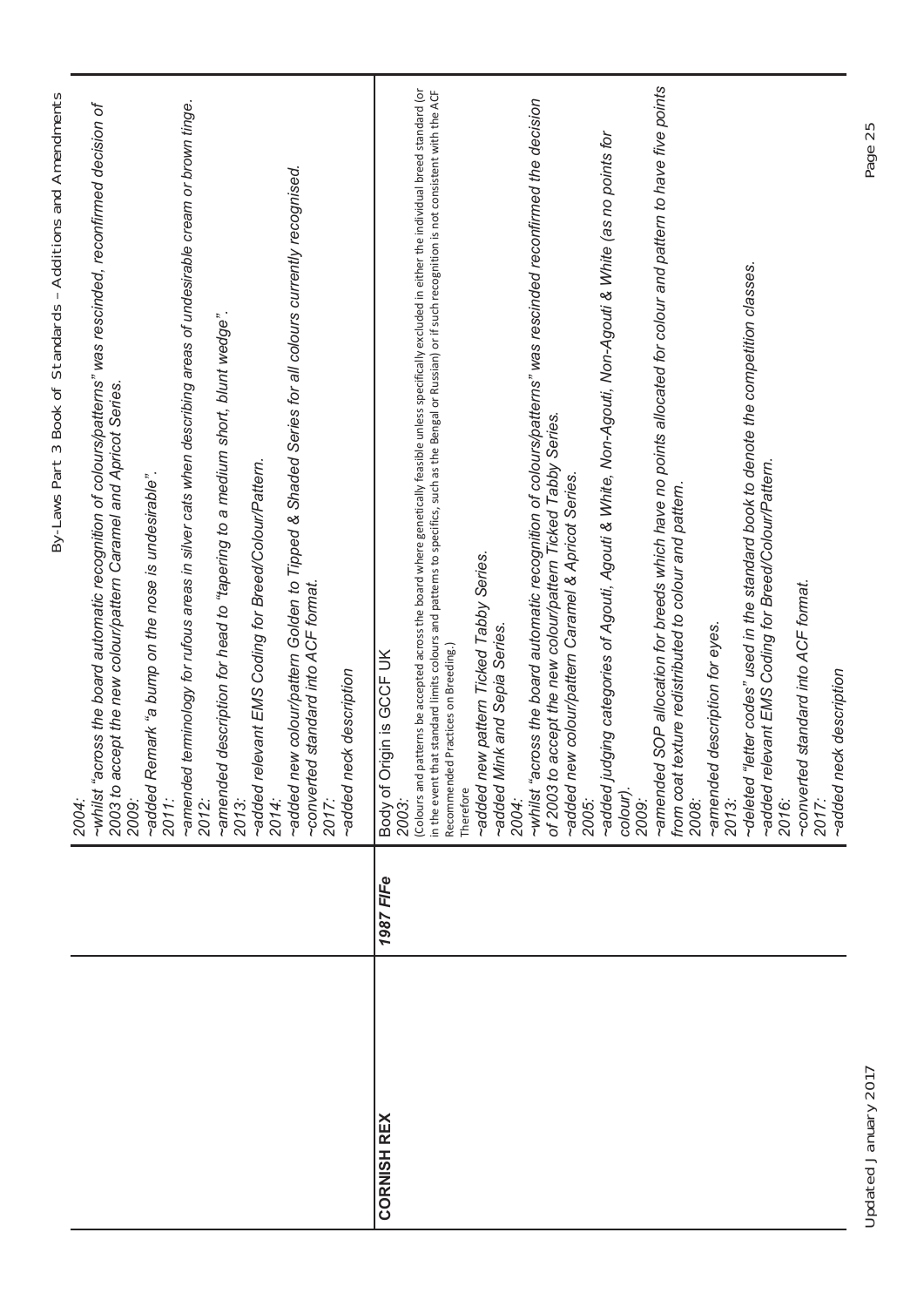| í<br>J                                                        |
|---------------------------------------------------------------|
| i<br>ī<br>:<br>ļ                                              |
| i<br>ׇ֖֖֖֖֖ׅ֧֪ׅ֖֚֚֚֚֚֚֚֚֚֚֚֚֚֚֚֚֚֚֚֚֚֚֚֚֚֚֚֚֚֬֕֝֝֓֞<br>֕<br>l |
| I<br>5                                                        |
| ֕                                                             |
| ١<br>(<br>I<br>l<br>١                                         |
| ١<br>١<br>١                                                   |
|                                                               |
| ֖֖֖֖֖֖֧ׅ֖֧ׅ֖֖֚֚֚֚֚֚֚֚֚֚֚֚֚֚֚֚֚֚֚֚֚֚֚֚֡֝֝֬<br>l                |
| )<br>,<br>Ì<br>֚֕֡֡<br>I<br>١<br>ı<br>Ì                       |

| Rumpy/Rumpy Riser/Stumpy<br>CYMRIC | 1994 ACF<br>GCCFUK<br>2014 | those indicating hybridisation with Himalayan colour pattern [ie Siamese colour restriction] and ticked tabby by<br>~amended colours/patterns recognised to exclude chocolate, lilac, cinnamon, fawn, caramel and apricot &<br>of Stumpy and remarks for all Cymric as set out in current ACF Standard as well as the current<br>FUTURE CHANGES REFER TO MANX STD UNLESS OTHERWISE INDICATED<br>FUTURE CHANGES REFER TO MANX STD UNLESS OTHERWISE INDICATED<br>STANDARD [except coat], COLOURS/PATTERNS as per MANX standard<br>~amended "Rump/Rumpy Riser/Stumpy" to be sub-headings under tail.<br>as a natural derivative of Manx breed.<br>~converted standard into ACF format.<br>description of Cymric coat and faults.<br>Replace previous Std +<br>Full recognition -<br>~addition<br>end 2015<br>1995:                                                                                                                                                                                                                                                                                                                                                                                                                                |
|------------------------------------|----------------------------|------------------------------------------------------------------------------------------------------------------------------------------------------------------------------------------------------------------------------------------------------------------------------------------------------------------------------------------------------------------------------------------------------------------------------------------------------------------------------------------------------------------------------------------------------------------------------------------------------------------------------------------------------------------------------------------------------------------------------------------------------------------------------------------------------------------------------------------------------------------------------------------------------------------------------------------------------------------------------------------------------------------------------------------------------------------------------------------------------------------------------------------------------------------------------------------------------------------------------------------------|
| <b>DEVON REX</b>                   | 1987 FIFe                  | ~amended SOP allocation for breeds which have no points allocated for colour and pattern to have five points<br>patterns be accepted across the board where genetically feasible unless specifically excluded in either the individual breed standard (or<br>in the event that standard limits colours and patterns to specifics, such as the Bengal or Russian) or if such recognition is not consistent with the ACF<br>~whilst "across the board automatic recognition of colours/patterns" was rescinded reconfirmed the decision<br>~added judging categories of Agouti, Agouti & White, Non-Agouti, Non-Agouti & White (as no points for<br>~deleted "letter codes" used in the standard book to denote the competition classes.<br>of 2003 to accept the new colour/pattern Ticked Tabby Series.<br>~added relevant EMS Coding for Breed/Colour/Pattern.<br>ew colour/pattern Caramel & Apricot Series.<br>from coat texture redistributed to colour and pattern.<br>~added new pattern Ticked Tabby Series.<br>~added Mink and Sepia Series.<br>Origin is GCCF UK)<br>Recommended Practices on Breeding.)<br>(Colours and<br>$\sim$ added n<br>(Body of<br>Therefore<br>colour).<br>2004:<br>2005:<br>2009:<br>2016:<br>2013:<br>2003: |
|                                    |                            | ~converted standard into ACF format.                                                                                                                                                                                                                                                                                                                                                                                                                                                                                                                                                                                                                                                                                                                                                                                                                                                                                                                                                                                                                                                                                                                                                                                                           |
| EGYPTIAN MAU                       | 2006 CFA                   | ~added relevant EMS Coding for Breed/Colour/Pattern.<br>Full Recognition<br>2013:<br>2015:                                                                                                                                                                                                                                                                                                                                                                                                                                                                                                                                                                                                                                                                                                                                                                                                                                                                                                                                                                                                                                                                                                                                                     |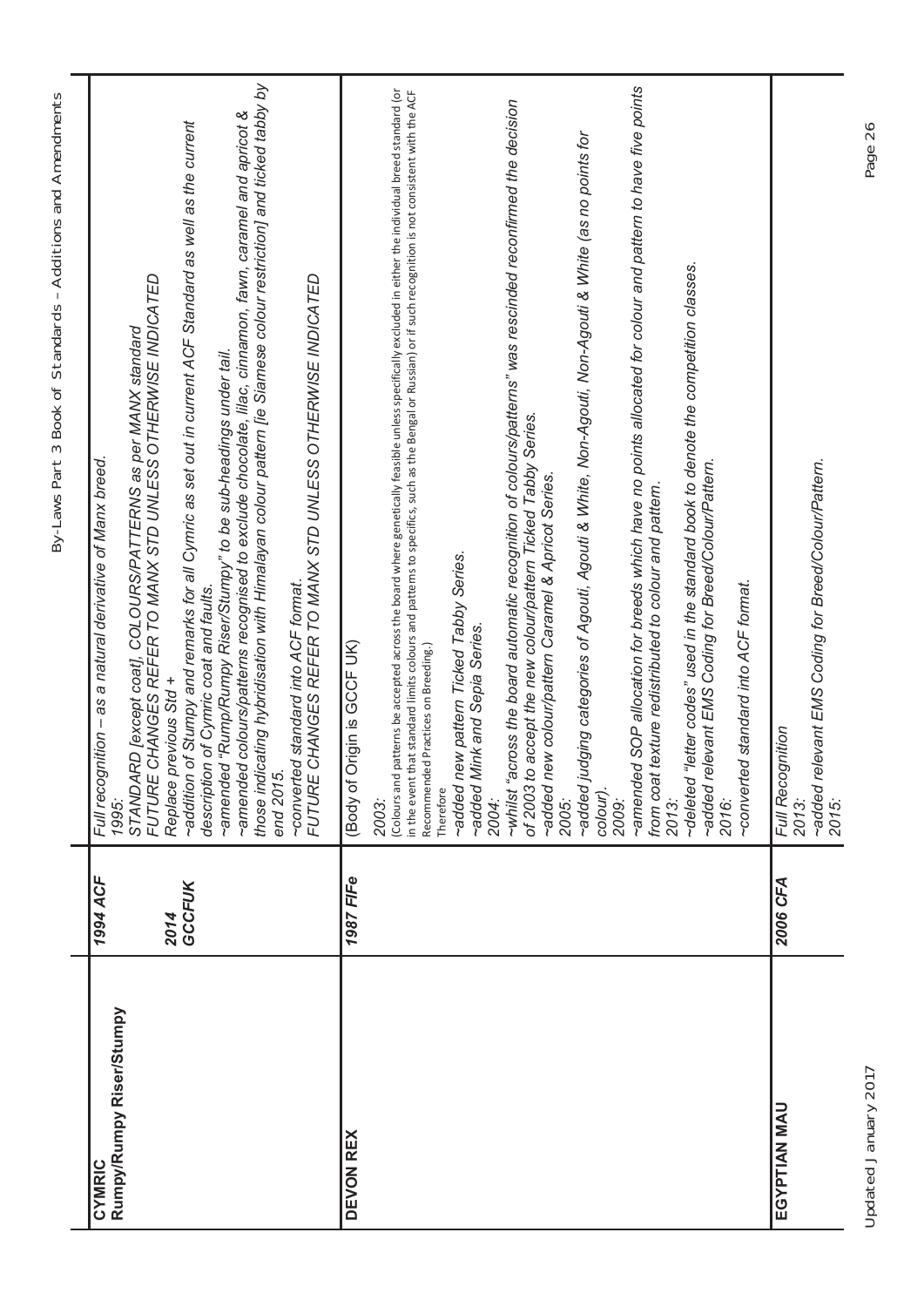|                            |                  | By-Laws Part 3 Book of Standards - Additions and Amendments                                                                                      |
|----------------------------|------------------|--------------------------------------------------------------------------------------------------------------------------------------------------|
|                            |                  | words "Toes 5 in front, 4 in back" under "Legs and Feet"<br>~deleted<br>2016:                                                                    |
|                            |                  | ~converted standard into ACF format.                                                                                                             |
| JAPANESE BOBTAIL LONGHAIR  | 1997 CFA         | STANDARD [except coat], COLOURS/PATTERNS are to be as per shorthair standard<br>FUTURE CHANGES REFER TO SHORTHAIR STD UNLESS OTHERWISE INDICATED |
| JAPANESE BOBTAIL SHORTHAIR | 1997 CFA         | Full Recognition                                                                                                                                 |
|                            |                  | ~added comment on handling tail area.<br>2000:                                                                                                   |
|                            |                  | ~added relevant EMS Coding for Breed/Colour/Pattern.<br>2013:                                                                                    |
|                            |                  | 2015:<br>~deleted <sub>b</sub>                                                                                                                   |
|                            |                  | words "Toes 5 in front, 4 in back" under "Paws"<br>2016:                                                                                         |
|                            |                  | ~converted standard into ACF format.<br>2017:                                                                                                    |
|                            |                  | ~added neck description.                                                                                                                         |
|                            |                  | ~added white cats of any eye colour compete in one challenge class.                                                                              |
| KORAT                      | <b>1987 FIFe</b> | (Body of Origin is CFA)<br>1999:                                                                                                                 |
|                            |                  | ~amended description for head/ears/eyes/remarks.                                                                                                 |
|                            | 2012 CFA         | ~replaced previous std – amended descriptions for various items of std.<br>2013:                                                                 |
|                            |                  | ~added relevant EMS Coding for Breed/Colour/Pattern.<br>2015:                                                                                    |
|                            |                  | words "Toes 5 in front, 4 in back" under "Paws"<br>~deleted                                                                                      |
|                            |                  | 2016:                                                                                                                                            |
|                            |                  | ~converted standard into ACF format.<br>2017:                                                                                                    |
|                            |                  | ~added neck description                                                                                                                          |
| <b>LA PERM LONGHAIR</b>    | 2008 TICA        | STANDARD [except coat], COLOURS AND PATTERNS as per shorthair standard                                                                           |
|                            |                  | FUTURE CHANGES REFER TO SHORTHAIR STD UNLESS OTHERWISE INDICATED                                                                                 |
| <b>LA PERM SHORTHAIR</b>   | 2008 TICA        | Full Recognition.<br>2013:                                                                                                                       |
|                            |                  | ~deleted "letter codes" used in the standard book to denote the competition classes.<br>~added relevant EMS Coding for Breed/Colour/Pattern.     |
|                            |                  | 2015:                                                                                                                                            |
|                            |                  | ~added to ear description, [horizontal] after "furnishings" [interim until glossary completed].<br>2016:                                         |
|                            |                  | ~converted standard into ACF format.                                                                                                             |
|                            |                  |                                                                                                                                                  |

Updated January 2017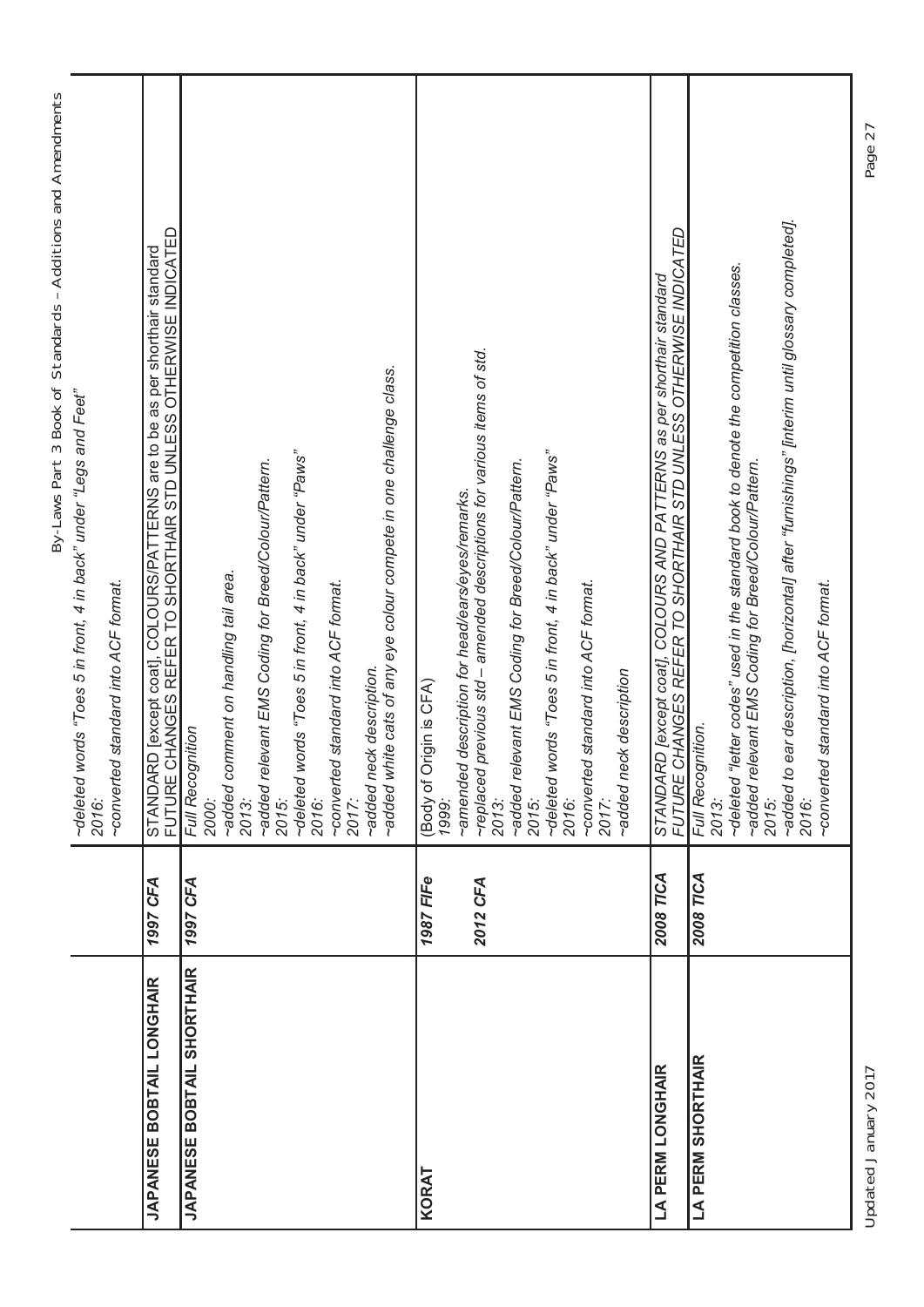| ١<br>J                        |
|-------------------------------|
|                               |
|                               |
|                               |
|                               |
|                               |
|                               |
|                               |
| ؟<br>با                       |
|                               |
|                               |
|                               |
| j                             |
| Ī                             |
| :<br>S                        |
| ¢                             |
| l<br>֕                        |
| S                             |
| $\overline{\phantom{a}}$<br>١ |
|                               |
|                               |
|                               |
|                               |
| l                             |
|                               |
| I                             |
|                               |
|                               |
| i<br>i                        |
| ١                             |
|                               |
| 5                             |
|                               |
|                               |
|                               |
|                               |
|                               |
| I<br>)                        |
| I                             |
|                               |
| )                             |
|                               |
| $\overline{\phantom{a}}$<br>١ |
| $\overline{\phantom{a}}$      |
|                               |
|                               |
| J                             |
|                               |
|                               |
|                               |
| j<br>Ì                        |
| l                             |
| )                             |
|                               |
|                               |
| j<br>d                        |
|                               |
| Ī                             |
| ١                             |
| ι<br>J                        |

| <b>LYKOI</b>                            | 2017 TICA | ~converted standard into ACF format.<br>Full Recognition                                                                                                                                                                                                                                                                                                                                                                                                                                                                                                                                                                                                                                                                                                                                                                                                                                                                                                                                                                                                                                                                                                                                                                                                                               |
|-----------------------------------------|-----------|----------------------------------------------------------------------------------------------------------------------------------------------------------------------------------------------------------------------------------------------------------------------------------------------------------------------------------------------------------------------------------------------------------------------------------------------------------------------------------------------------------------------------------------------------------------------------------------------------------------------------------------------------------------------------------------------------------------------------------------------------------------------------------------------------------------------------------------------------------------------------------------------------------------------------------------------------------------------------------------------------------------------------------------------------------------------------------------------------------------------------------------------------------------------------------------------------------------------------------------------------------------------------------------|
| <b>MANDALAY</b>                         | 2013 ACF  | Using ACF Burmese Std & colours + colours of cinnamon, fawn, caramel and apricot as per Oriental S/Hair<br>~amended lilac colour description [correction] [via supplemental notice].<br>~added relevant EMS Coding for Breed/Colour/Pattern.<br>~added EMS codes for all bases for apricot colour<br>~converted standard into ACF format.<br>~added neck description.<br>Full Recognition<br>2017:<br>2014:<br>Std.                                                                                                                                                                                                                                                                                                                                                                                                                                                                                                                                                                                                                                                                                                                                                                                                                                                                    |
| Rumpy/Rumpy Riser/Stumpy<br><b>MANX</b> | 1987 FIFe | ~amended SOP allocation for breeds which have no points allocated for colour and pattern to have five points<br>~deleted description for colours "except those indicating hybridisation with Siamese, Burmese or Abyssinian"<br>~added Remarks "Rumpy Riser: a rise of bone at the end of the spine is allowed and therefore should not be<br>emended comment on handling tail area "Intrusive handling to determine the absence of vertebrae is not<br>~amended description for coat colour last sentence to "All colours and patterns acceptable except those<br>~added judging categories of Agouti, Agouti & White, Non-Agouti, Non-Agouti & White (as no points for<br>indicating hybridization with Siamese, Burmese or Abyssinian".<br>~added "Rumpy and Rump Riser Judged together".<br>~added Remarks "Stumpy are judged in own class".<br>from coat texture redistributed to colour and pattern.<br>~added "Rumpy" to heading as per "Stumpy".<br>~amended under "Back" "incline" to "decline"<br>leaving "All colours and patterns acceptable".<br>penalised unless it stops the judge's hand".<br>~added comment on handling tail area.<br>(Body of Origin is GCCF UK)<br>acceptable".<br>colour).<br>2010:<br>2013:<br>2003:<br>2009:<br>2012:<br>2000:<br>2005:<br>1991: |
|                                         |           | -amended Breed name is "Manx" 'rumpy' is sub heading as is 'stumpy'.<br>~added relevant EMS Coding for Breed/Colour/Pattern.<br>~amended description for head.                                                                                                                                                                                                                                                                                                                                                                                                                                                                                                                                                                                                                                                                                                                                                                                                                                                                                                                                                                                                                                                                                                                         |

Updated January 2017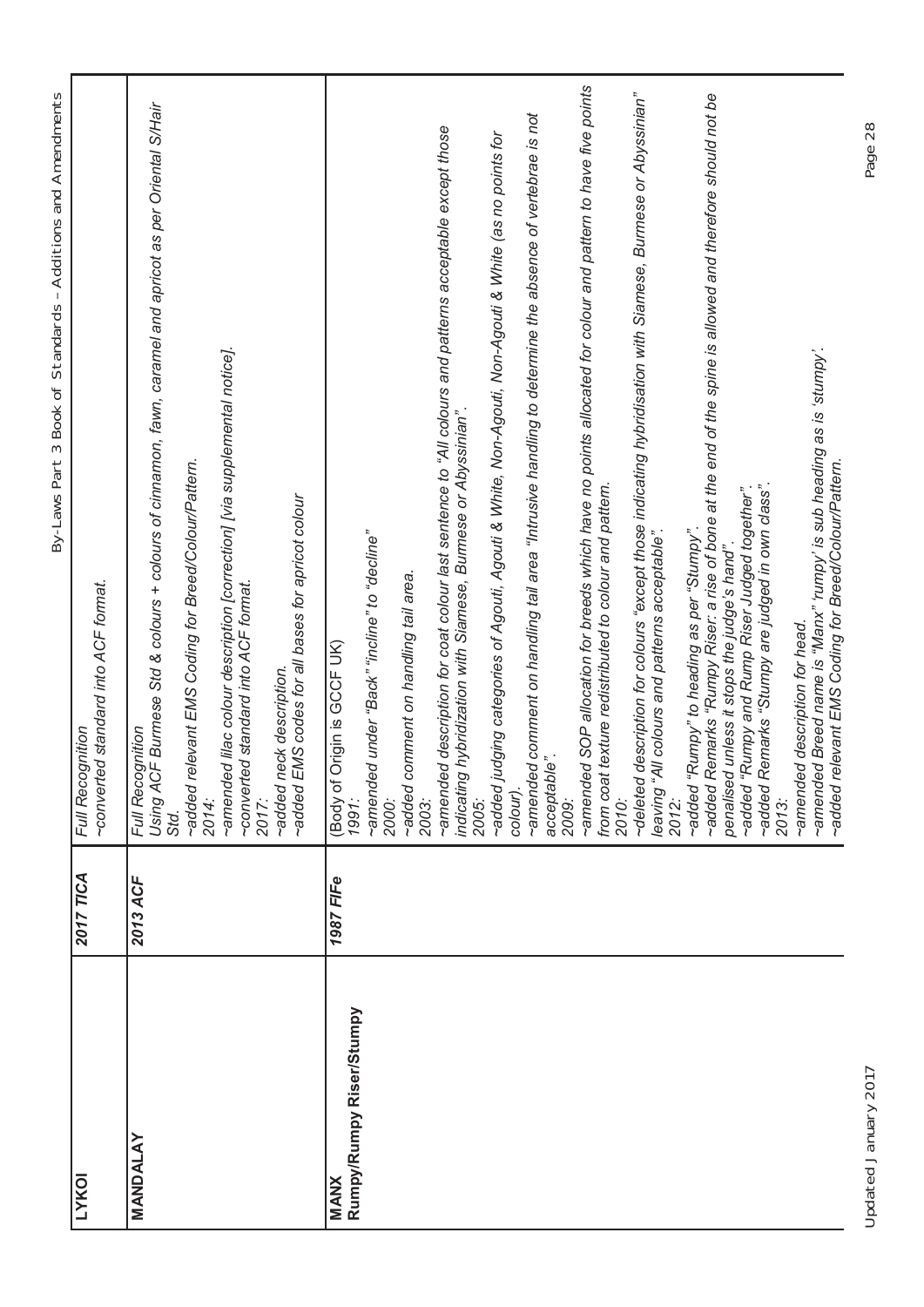|                   |                | By-Laws Part 3 Book of Standards - Additions and Amendments                                                                                                                                                                                                                                                                                                                                                                                                                                                                                                                                                                                                                                                                                                                                                                                                                                                                                                                                                                                                                                           |
|-------------------|----------------|-------------------------------------------------------------------------------------------------------------------------------------------------------------------------------------------------------------------------------------------------------------------------------------------------------------------------------------------------------------------------------------------------------------------------------------------------------------------------------------------------------------------------------------------------------------------------------------------------------------------------------------------------------------------------------------------------------------------------------------------------------------------------------------------------------------------------------------------------------------------------------------------------------------------------------------------------------------------------------------------------------------------------------------------------------------------------------------------------------|
|                   | GCCFUK<br>2014 | those indicating hybridisation with Himalayan colour pattern [ie Siamese colour restriction] and ticked tabby by<br>~amended colours/patterns recognised to exclude chocolate, lilac, cinnamon, fawn, caramel and apricot &<br>~addition of Stumpy and remarks for all Manx as set out in current ACF Standard as well as the current<br>~amended "Rump/Rumpy Riser/Stumpy" to be sub-headings under tail.<br>2009 amendment that was not picked up.<br>~converted standard into ACF format.<br>description of Cymric coat and faults.<br>added neck description<br>previous Std +<br>end 2015<br>$~\sim$ added<br>Replace<br>2015:<br>2017:                                                                                                                                                                                                                                                                                                                                                                                                                                                          |
| <b>OCICAT</b>     | 1995 CFA       | 1998:                                                                                                                                                                                                                                                                                                                                                                                                                                                                                                                                                                                                                                                                                                                                                                                                                                                                                                                                                                                                                                                                                                 |
|                   |                | ~amended terminology for rufous areas in silver cats when describing areas of undesirable cream or brown<br>~added "Any Other Pattern "The classic tabby pattern is classed as Any Other Variety, and cannot be<br>-amended Breeders Note for allowable outcross: "Abyssinian (including silver) for kittens born before<br>a challenge (ie adults cannot be shown) but can be used in breeding programs".<br>-amended description for colour "white agouti ground" to "silver white ground".<br>words "Toes 5 in front, 4 in back" under "Legs and Feet"<br>~deleted from Remarks "that a bump on the nose is undesirable".<br>~added to Remarks "that a bump on the nose is 'undesirable".<br>~added relevant EMS Coding for Breed/Colour/Pattern.<br>~amended description coat from "lavender" to "lilac".<br>~amended description for "Silver" to "Black Silver".<br>~amended description for pattern to "ticked".<br>-converted standard into ACF format.<br>31/12/2030"<br>awarded<br>$\sim$ deleted<br>2010:<br>2015:<br>2016:<br>2011:<br>2016:<br>2000:<br>2005:<br>2009:<br>2013:<br>tinge. |
| PIXIEBOB LONGHAIR | 2012 TICA      | FUTURE CHANGES REFER TO SHORTHAIR STD UNLESS OTHERWISE INDICATED<br>IRD [except coat], COLOURS/PATTERNS as per shorthair standard<br>Full Recognition<br><b>STANDA</b>                                                                                                                                                                                                                                                                                                                                                                                                                                                                                                                                                                                                                                                                                                                                                                                                                                                                                                                                |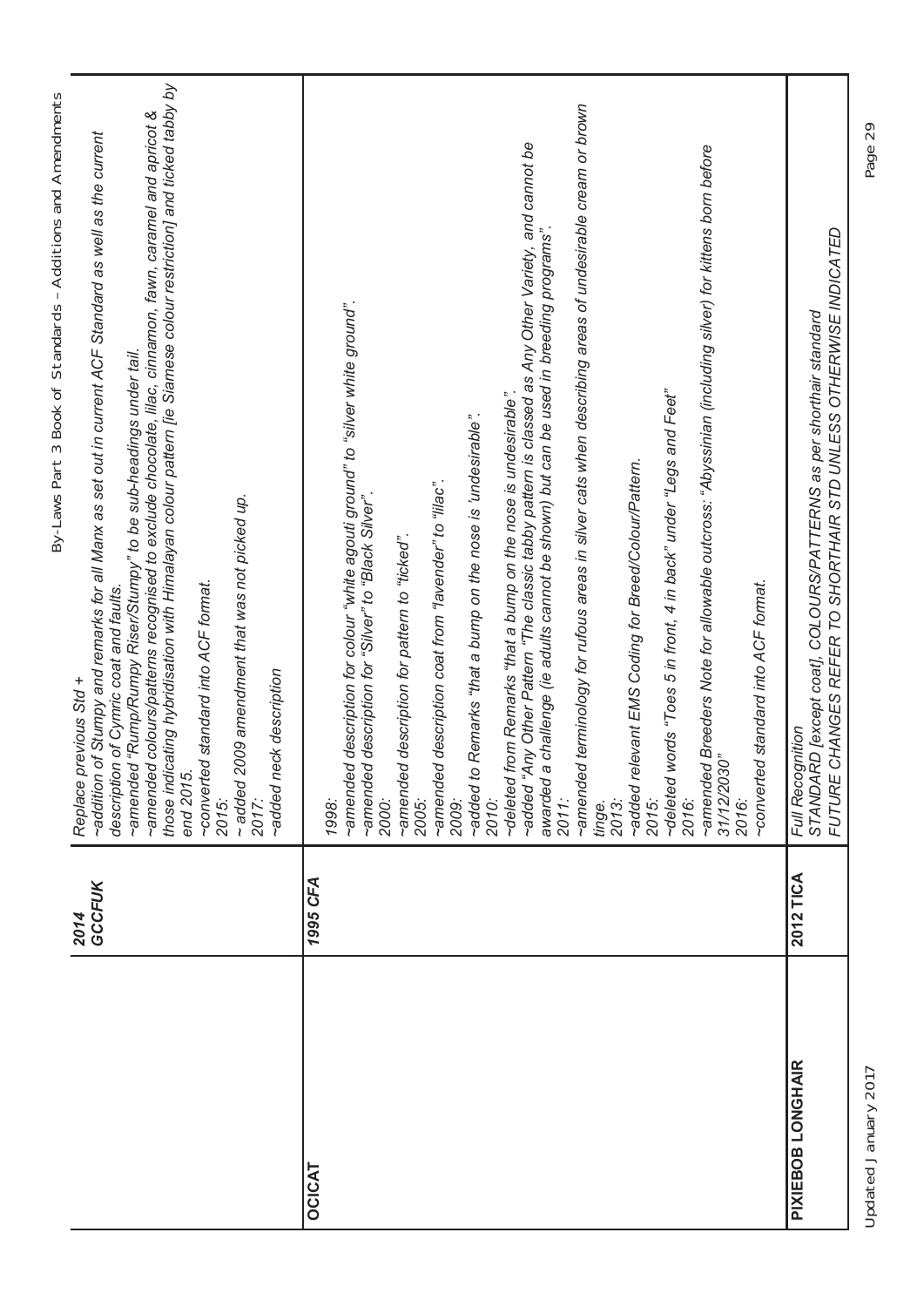| ١<br>֕                                                                  |
|-------------------------------------------------------------------------|
|                                                                         |
|                                                                         |
|                                                                         |
|                                                                         |
|                                                                         |
|                                                                         |
|                                                                         |
|                                                                         |
|                                                                         |
|                                                                         |
|                                                                         |
|                                                                         |
| l                                                                       |
|                                                                         |
| ₹<br>į                                                                  |
|                                                                         |
| :<br>s<br>C                                                             |
|                                                                         |
|                                                                         |
| í<br>)                                                                  |
|                                                                         |
| ١                                                                       |
|                                                                         |
|                                                                         |
|                                                                         |
| ֕                                                                       |
|                                                                         |
|                                                                         |
|                                                                         |
|                                                                         |
| I                                                                       |
|                                                                         |
| ١                                                                       |
| 3<br>1                                                                  |
| ļ                                                                       |
|                                                                         |
|                                                                         |
| 5<br>I                                                                  |
|                                                                         |
| I                                                                       |
|                                                                         |
|                                                                         |
|                                                                         |
| I<br>֚֕֕֡                                                               |
|                                                                         |
|                                                                         |
|                                                                         |
| ¢<br>$\mathbf{I}$                                                       |
|                                                                         |
|                                                                         |
| I<br>I                                                                  |
| J<br>I                                                                  |
|                                                                         |
| ١                                                                       |
|                                                                         |
| )                                                                       |
|                                                                         |
|                                                                         |
| j                                                                       |
| ֖֖֖֖֖֖ׅ֖֧ׅׅ֖֖֧ׅ֖֧֧֪ׅ֖֧ׅ֧֧֚֚֚֚֚֚֚֚֚֚֚֚֚֚֚֚֚֚֚֚֚֚֚֚֚֡֝֝֝֓֞֝֬֝֬֞<br>I      |
| l                                                                       |
|                                                                         |
| ١                                                                       |
|                                                                         |
|                                                                         |
| ֖֖֖֖֖֖ׅ֖֧ׅׅ֖֖֧ׅ֖֧֧֪ׅ֖֧ׅ֧֧֚֚֚֚֚֚֚֚֚֚֚֚֚֚֚֚֚֚֚֚֚֚֚֚֚֡֝֝֝֓֞֝֬֝֬֞<br>١<br>Ï |
|                                                                         |
| l<br>l                                                                  |
|                                                                         |
| ١                                                                       |
| ι<br>J                                                                  |
|                                                                         |

| <b>PIXIEBOB SHORTHAIR</b>      | 2012 TICA | Full Recognition                                                                                                                                                                             |
|--------------------------------|-----------|----------------------------------------------------------------------------------------------------------------------------------------------------------------------------------------------|
|                                |           | ~added relevant EMS Coding for Breed/Colour/Pattern.<br>2013:                                                                                                                                |
|                                |           | 2015:                                                                                                                                                                                        |
|                                |           | ~amended under faults Tail from "50cm" to "5cm" [correction]                                                                                                                                 |
|                                |           | ~added pattern description [omission]<br>~converted standard into ACF format.                                                                                                                |
|                                |           | 2017:                                                                                                                                                                                        |
|                                |           | ~added neck description                                                                                                                                                                      |
| <b>RUSSIAN</b>                 | 1987 FIFe | Origin is GCF UK)<br>(Body of                                                                                                                                                                |
|                                |           | 1989:                                                                                                                                                                                        |
|                                |           | ~added new colours of White and Black.                                                                                                                                                       |
|                                |           | ~amended layout for colours be consist with others ie general description of pattern then each colour variety.<br>1998:                                                                      |
|                                |           | -amended description for head to "short wedge to medium wedge.                                                                                                                               |
|                                |           | ~added description for coat colour White "or Black" after "Blue".                                                                                                                            |
|                                |           | ~amended SOP eye colour include "and shape".                                                                                                                                                 |
|                                |           | 2013:                                                                                                                                                                                        |
|                                |           | ~added relevant EMS Coding for Breed/Colour/Pattern.                                                                                                                                         |
|                                |           | 2015:                                                                                                                                                                                        |
|                                |           | ~amended descriptions for all sections except 'Body', 'Legs' and colours of 'Black and White'                                                                                                |
|                                |           | ~converted standard into ACF format.                                                                                                                                                         |
| <b>SCOTTISH FOLD LONGHAIR</b>  | 1997 ACF  | STANDARD [except coat], COLOURS/PATTERNS as per Scottish Fold Shorthair standard<br>Full Recognition using GCCFSA submitted standard for coat.                                               |
|                                |           | FUTURE CHANGES REFER TO SCOTTISH FOLD SHORTHAIR STD UNLESS OTHERWISE INDICATED                                                                                                               |
| <b>SCOTTISH FOLD SHORTHAIR</b> | 1989 CCCA | Full Recognition                                                                                                                                                                             |
|                                | 1990 CFA  | ~amended standard [no details of what].                                                                                                                                                      |
|                                |           | 1991:                                                                                                                                                                                        |
|                                |           | ~amended standard [changed point allocation for coat and ears to those of CFA (1990]].<br>1993:                                                                                              |
|                                |           |                                                                                                                                                                                              |
|                                |           | ~added new colour/pattern Tabby & White and Tortie Tabby & White Series.<br>1997:                                                                                                            |
|                                |           | ~added description to Withhold Challenge faults "Roach back, grossly cow hocked hind legs".                                                                                                  |
|                                |           | ~added description to body "There must be no hint of thickness, or lack mobility in the cat due to short, coarse<br>legs. Rear feet face forward - feet which point outward to be penalized" |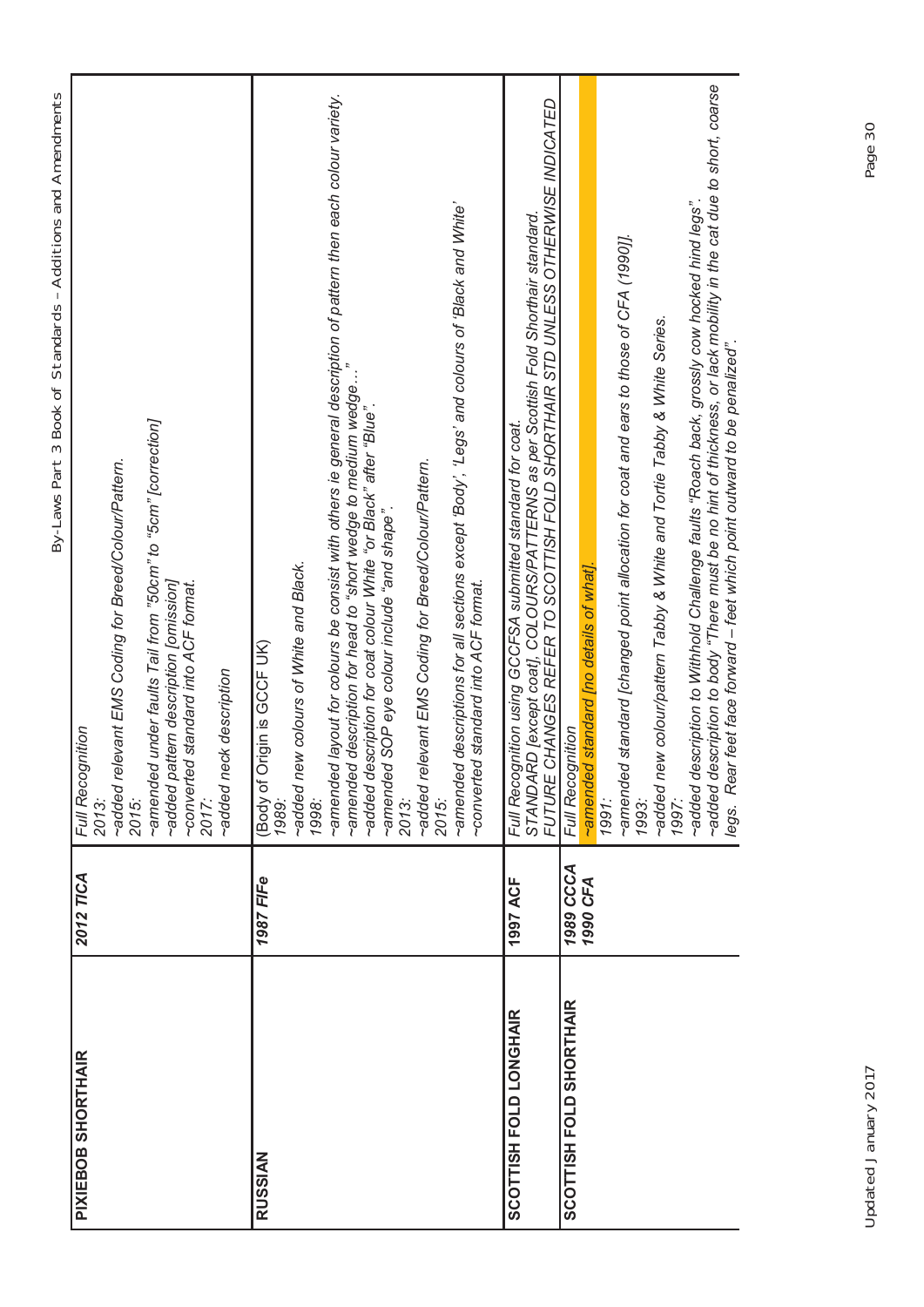|                           |          | By-Laws Part 3 Book of Standards - Additions and Amendments                                                                                                                                                                                                                                                                                                                                                                                                        |
|---------------------------|----------|--------------------------------------------------------------------------------------------------------------------------------------------------------------------------------------------------------------------------------------------------------------------------------------------------------------------------------------------------------------------------------------------------------------------------------------------------------------------|
|                           |          | patterns be accepted across the board where genetically feasible unless specifically excluded in either the individual breed standard (or<br>in the event that standard limits colours and patterns to specifics, such as the Bengal or Russian) or if such recognition is not consistent with the ACF<br>~amended description for body and coat [errors found/clarifications in std].<br>Recommended Practices on Breeding.)<br>Colours and<br>Therefore<br>2003: |
|                           |          | ew pattern Ticked Tabby Series.<br>~added n<br>2004:                                                                                                                                                                                                                                                                                                                                                                                                               |
|                           |          | ~whilst "across the board automatic recognition of colours/patterns" was rescinded reconfirmed the decision<br>of 2003 to accept the new colour/pattern Ticked Tabby Series.<br>2005:                                                                                                                                                                                                                                                                              |
|                           |          | ~added judging categories of Agouti, Agouti & White, Non-Agouti, Non-Agouti & White (as no points for<br>word "Colour" from the SOP section where "any colour is allowable" in that breed.<br>~deleted                                                                                                                                                                                                                                                             |
|                           |          | description for Faults "cats obviously lacking in type [in general section]" and "well founded".<br>~deleted<br>colour).<br>2006:                                                                                                                                                                                                                                                                                                                                  |
|                           |          | ew colour/pattern "Mink Series [no std]".<br>~added n<br>2007:                                                                                                                                                                                                                                                                                                                                                                                                     |
|                           |          | ~added description 'Colours/patterns as for British Shorthairs with the addition of mink pattern'.<br>description for Mink Series [recognised 2006 but no std] to use Tonkinese std<br>~clarified<br>2009:                                                                                                                                                                                                                                                         |
|                           |          | ~amended SOP allocation for breeds which have no points allocated for colour and pattern to have five points<br>from coat texture redistributed to colour and pattern.<br>2011:                                                                                                                                                                                                                                                                                    |
|                           |          | -added new colour/pattern of Caramel and Apricot in Solid (incl with white), Tabby & Smoke<br>2013:                                                                                                                                                                                                                                                                                                                                                                |
|                           |          | ~added new colour/pattern Sepia (Burmese Colour Restricted Pattern) Series [using Burmese std].<br>~added relevant EMS Coding for Breed/Colour/Pattern.<br>2015:                                                                                                                                                                                                                                                                                                   |
|                           |          | ~amended SOP allocation 'to place a more balanced emphasis on areas of particular concern with the breed'<br>~added judging categories of Agouti, Agouti & White, Non-Agouti, Non-Agouti & White<br>words "Toes 5 in front, 4 in back" under "Legs and Feet"<br>~converted standard into ACF format<br>~deleted                                                                                                                                                    |
|                           |          | ~added white cats of any eye colour compete in one challenge class.<br>2017:                                                                                                                                                                                                                                                                                                                                                                                       |
| <b>SCOTTISH LONGHAIR</b>  | 2007 ACF | CHANGES REFER TO SCOTTISH SHORTHAIR STD UNLESS OTHERWISE INDICATED<br>STANDARD [except coat], COLOURS/PATTERNS as per Scottish Shorthair standard<br>coat recognised Std taken from Scottish Fold L/Hair<br>Longhair<br><b>FUTURE</b>                                                                                                                                                                                                                              |
| <b>SCOTTISH SHORTHAIR</b> | 1997 ACF | Recognition Only. Recognition delayed for 3 mths pending std by committee being approved<br>Provision<br>1998:                                                                                                                                                                                                                                                                                                                                                     |
|                           |          | ~amended description for Standard to be consistent with Scottish Fold with exception of ears and refers to<br>deformities or inflexibilities but SOP be retained with points adjusted for ears.<br>~Full Recognition.                                                                                                                                                                                                                                              |
| Updated January 2017      |          | Page 31                                                                                                                                                                                                                                                                                                                                                                                                                                                            |

∠<br>ר

Ć. ັນ<br>ອອ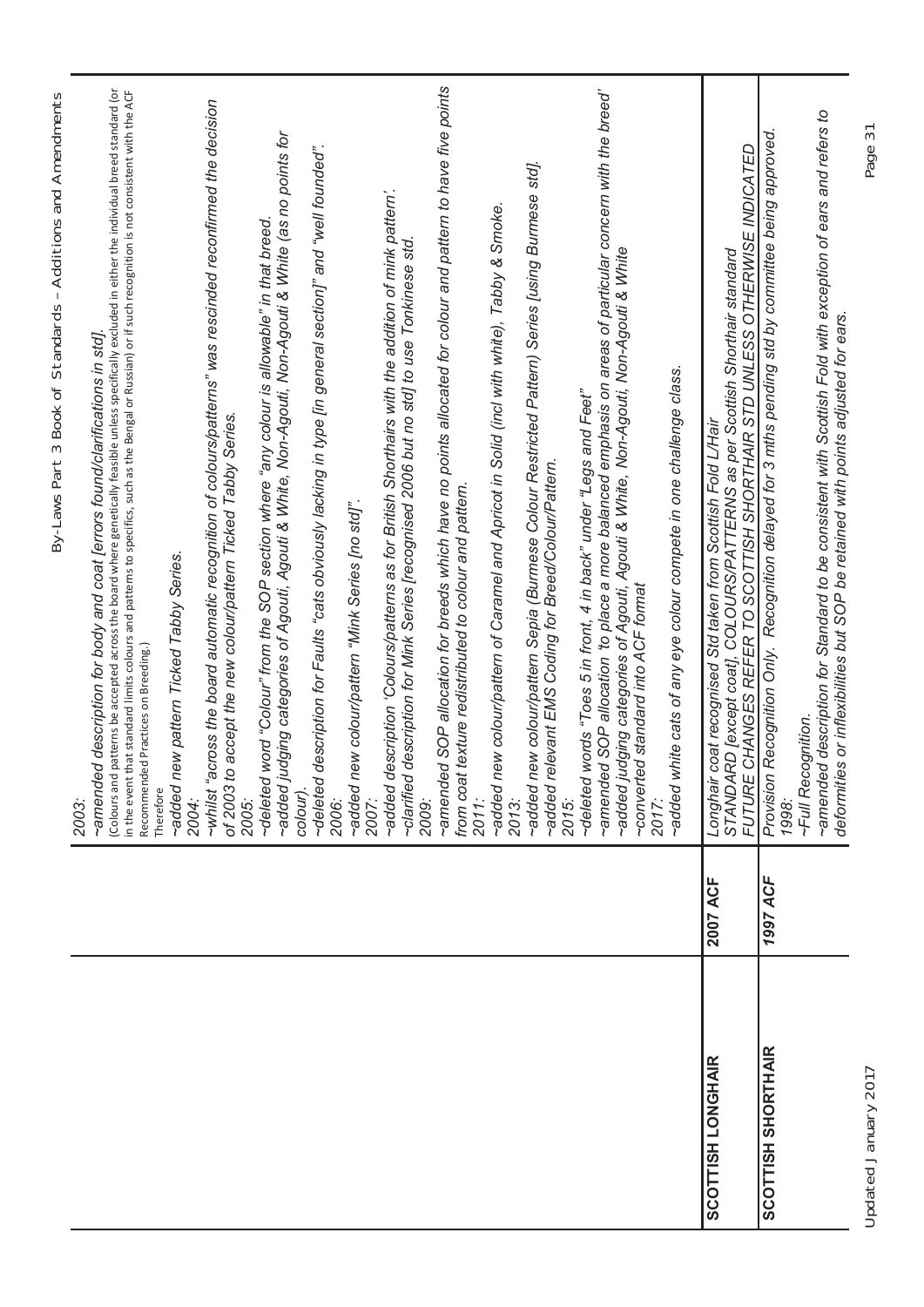|                              |           | By-Laws Part 3 Book of Standards - Additions and Amendments<br>2002:                                                                                                                                                                                                                                                                                                                                                                                      |
|------------------------------|-----------|-----------------------------------------------------------------------------------------------------------------------------------------------------------------------------------------------------------------------------------------------------------------------------------------------------------------------------------------------------------------------------------------------------------------------------------------------------------|
|                              |           | ~added description to body "There must be no hint of thickness, or lack mobility in the cat due to short, coarse<br>~added description to Withhold Challenge faults "Roach back, grossly cow hocked hind legs".<br>ar feet face forward - feet which point outward to be penalized".<br>legs. Re<br>2003:                                                                                                                                                 |
|                              |           | Colours and patterns be accepted across the board where genetically feasible unless specifically excluded in either the individual breed standard (or<br>that standard limits colours and patterns to specifics, such as the Bengal or Russian) or if such recognition is not consistent with the ACF<br>-amended description for body and coat [errors found/clarifications in std].<br>Recommended Practices on Breeding.)<br>in the event<br>Therefore |
|                              |           | ~added new pattern Ticked Tabby Series.<br>2004:                                                                                                                                                                                                                                                                                                                                                                                                          |
|                              |           | ~whilst "across the board automatic recognition of colours/patterns" was rescinded reconfirmed decision of<br>2003 to accept the new colour/pattern Ticked Tabby Series.<br>2005:                                                                                                                                                                                                                                                                         |
|                              |           | ~added judging categories of Agouti, Agouti & White, Non-Agouti, Non-Agouti & White (as no points for<br>~deleted word "Colour" from the SOP where "any colour is allowable" in that breed.<br>colour).                                                                                                                                                                                                                                                   |
|                              |           | description for Faults "cats obviously lacking in type [in general section]" and "well founded".<br>~deleted<br>2006:                                                                                                                                                                                                                                                                                                                                     |
|                              |           | ~added new colour/pattern Mink Series [no std].<br>2007:                                                                                                                                                                                                                                                                                                                                                                                                  |
|                              |           | -added description 'Colours/patterns as for British Shorthairs with the addition of mink pattern'.<br>carified description for Mink Series [recognised 2006 but no std] to use Tonkinese std~<br>2009:                                                                                                                                                                                                                                                    |
|                              |           | -amended SOP allocation for breeds which have no points allocated for colour and pattern to have five points<br>from coat texture redistributed to colour and pattern.<br>2011:                                                                                                                                                                                                                                                                           |
|                              |           | -added new colour/pattern of Caramel and Apricot in Solid (incl with white), Tabby & Smoke.<br>2013:                                                                                                                                                                                                                                                                                                                                                      |
|                              |           | ~added relevant EMS Coding for Breed/Colour/Pattern.<br>2015:                                                                                                                                                                                                                                                                                                                                                                                             |
|                              |           | ~amended SOP allocation 'to place a more balanced emphasis on areas of particular concern with the breed.<br>~deleted words "Toes 5 in front, 4 in back" under "Legs and Feet"                                                                                                                                                                                                                                                                            |
|                              |           | udging categories of Agouti, Agouti & White, Non-Agouti, Non-Agouti & White<br>~converted standard into ACF format.<br>$\sim$ added<br>2017:                                                                                                                                                                                                                                                                                                              |
|                              |           | -added white cats of any eye colour compete in one challenge class.                                                                                                                                                                                                                                                                                                                                                                                       |
| <b>SELKIRK REX LONGHAIR</b>  | 2001 TICA | FUTURE CHANGES REFER TO SELKIRK REX SHORTHAIR STD UNLESS OTHERWISE INDICATED<br>STANDARD [except coat], COLOURS/PATTERNS as per shorthair standard                                                                                                                                                                                                                                                                                                        |
| <b>SELKIRK REX SHORTHAIR</b> | 2001 TICA | Full Recognition<br>2002:                                                                                                                                                                                                                                                                                                                                                                                                                                 |
|                              |           | -amended description for head, point allocation and faults.                                                                                                                                                                                                                                                                                                                                                                                               |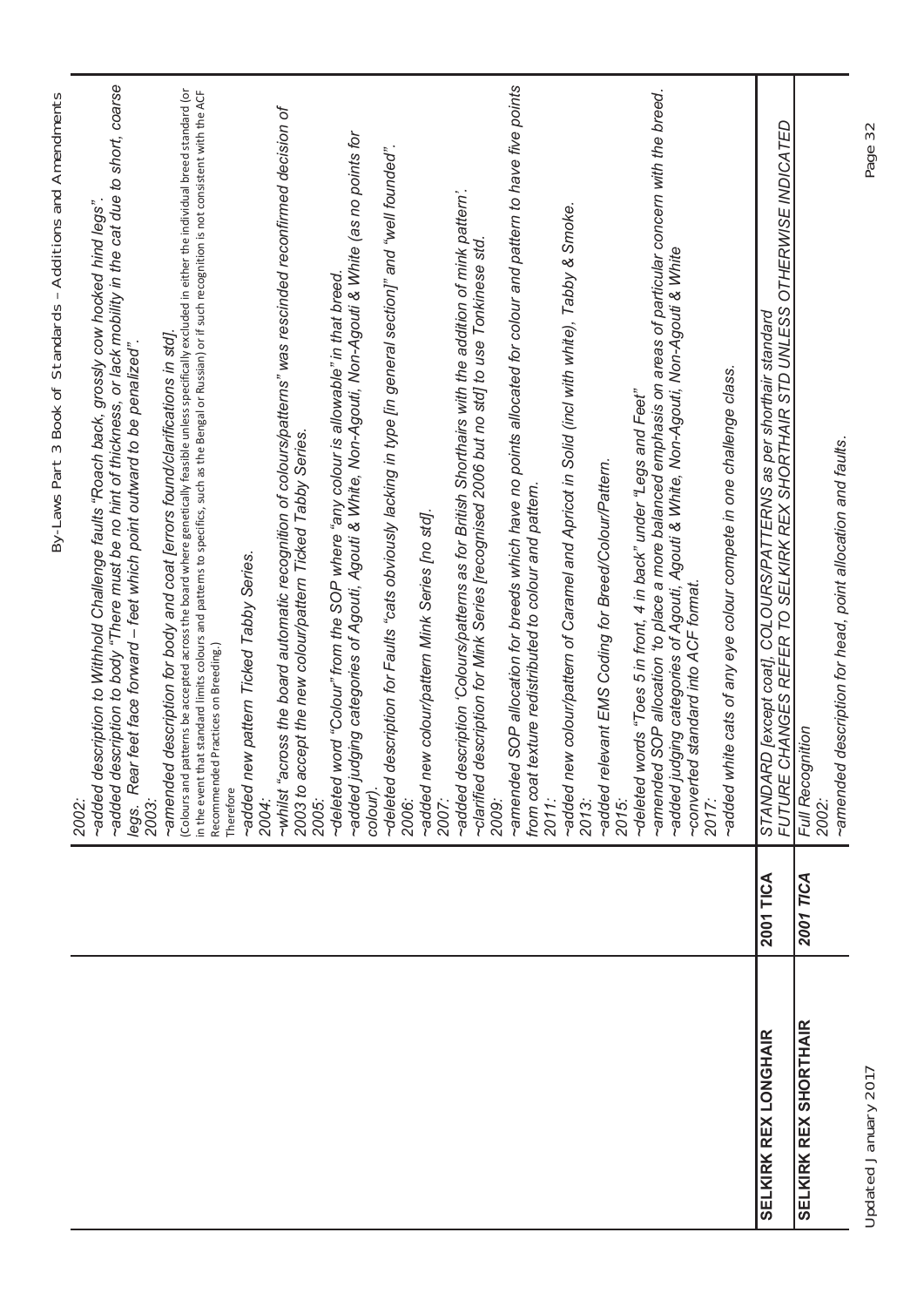|                  |           | By-Laws Part 3 Book of Standards - Additions and Amendments                                                                                                                                                                                                                                                                                                             |
|------------------|-----------|-------------------------------------------------------------------------------------------------------------------------------------------------------------------------------------------------------------------------------------------------------------------------------------------------------------------------------------------------------------------------|
|                  |           | ~deleted remarks on temperament.<br>2003:                                                                                                                                                                                                                                                                                                                               |
|                  |           | (Colours and patterns be accepted across the board where genetically feasible unless specifically excluded in either the individual breed standard (or<br>in the event that standard limits colours and patterns to specifics, such as the Bengal or Russian) or if such recognition is not consistent with the ACF<br>Recommended Practices on Breeding.)<br>Therefore |
|                  |           | ~added new pattern Ticked Tabby Series.                                                                                                                                                                                                                                                                                                                                 |
|                  |           | ~added Mink and Sepia Series.<br>2004:                                                                                                                                                                                                                                                                                                                                  |
|                  |           | ~whilst "across the board automatic recognition of colours/patterns" was rescinded reconfirmed decision of<br>2003 to accept the new colour/pattern Ticked Tabby Series.                                                                                                                                                                                                |
|                  |           | ~added new colour/pattern Caramel & Apricot Series.<br>2005:                                                                                                                                                                                                                                                                                                            |
|                  |           | word "Colour" from the SOP where "any colour is allowable" in that breed.<br>~deleted                                                                                                                                                                                                                                                                                   |
|                  |           | ~added judging categories of Agouti, Agouti & White, Non-Agouti, Non-Agouti & White (as no points for<br>colour).<br>2009:                                                                                                                                                                                                                                              |
|                  |           | ~amended SOP allocation for breeds which have no points allocated for colour and pattern to have five points                                                                                                                                                                                                                                                            |
|                  |           | texture redistributed to colour and pattern.<br>from coat<br>2013:                                                                                                                                                                                                                                                                                                      |
|                  |           | ~deleted "letter codes" used in the standard book to denote the competition classes.<br>~added relevant EMS Coding for Breed/Colour/Pattern.<br>2014:                                                                                                                                                                                                                   |
|                  |           | ~amended Breeders Notes to add American Shorthair & remove the end date for allowable outcrosses.                                                                                                                                                                                                                                                                       |
|                  |           | ~converted standard into ACF format.<br>2017:                                                                                                                                                                                                                                                                                                                           |
|                  |           |                                                                                                                                                                                                                                                                                                                                                                         |
|                  |           | ~amended ear description to remove reference to "pointed ears"<br>ςù<br>~amended points for head by adding 5 and coat by deleting<br>~added to body "Medium to large" to start of description.                                                                                                                                                                          |
|                  |           |                                                                                                                                                                                                                                                                                                                                                                         |
| <b>SINGAPURA</b> | 1997 CFA  | Full Recognition.<br>1998:                                                                                                                                                                                                                                                                                                                                              |
|                  |           | ~added description to body "when viewed from the shoulder blades to base of tail".                                                                                                                                                                                                                                                                                      |
|                  |           | ~added relevant EMS Coding for Breed/Colour/Pattern.<br>2013:                                                                                                                                                                                                                                                                                                           |
|                  |           | 2016:                                                                                                                                                                                                                                                                                                                                                                   |
|                  |           | ~converted standard into ACF format.                                                                                                                                                                                                                                                                                                                                    |
| <b>SNOWSHOE</b>  | 2013 CCCA | Full Recognition with EMS coding.                                                                                                                                                                                                                                                                                                                                       |
|                  |           | converted standard into ACF format.<br>2016:                                                                                                                                                                                                                                                                                                                            |
|                  |           |                                                                                                                                                                                                                                                                                                                                                                         |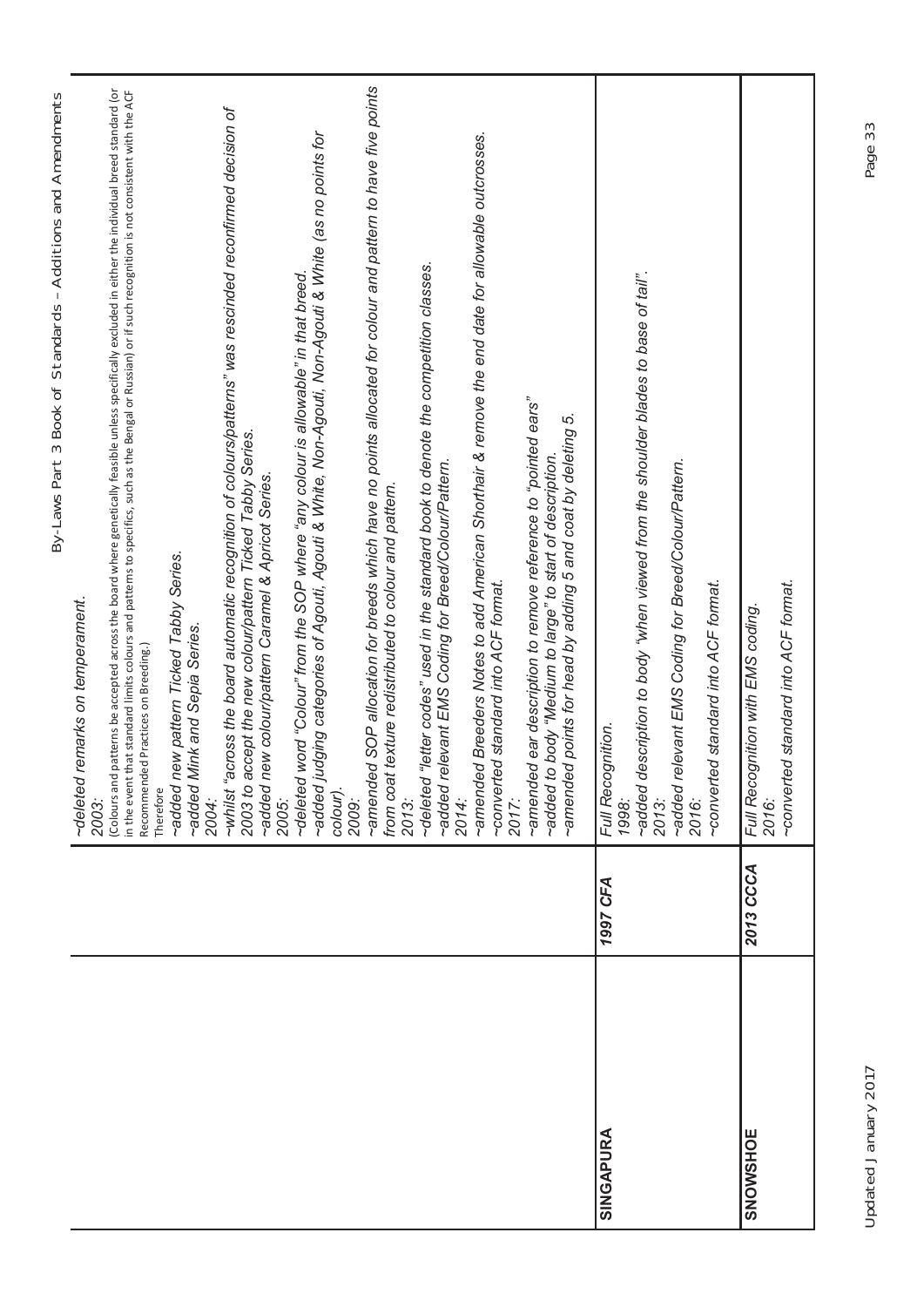| J                                                                                                                      |
|------------------------------------------------------------------------------------------------------------------------|
|                                                                                                                        |
|                                                                                                                        |
|                                                                                                                        |
|                                                                                                                        |
|                                                                                                                        |
| I                                                                                                                      |
|                                                                                                                        |
|                                                                                                                        |
|                                                                                                                        |
|                                                                                                                        |
|                                                                                                                        |
|                                                                                                                        |
| ׇ֚֕֡                                                                                                                   |
| :<br>;                                                                                                                 |
| i                                                                                                                      |
| l<br>۱                                                                                                                 |
|                                                                                                                        |
| ֧֖֧֧֧֧֧֧֧֧֧֧֧֧֧֧֧֚֚֚֚֚֚֚֚֚֚֚֚֚֚֚֚֚֝֝֝֓֝֬֝֓֝֬֝֓֝֬֝֬֝֓֝֬֝֓֝֬֝֬֝֬֝֬֝֬֝֬֝֬֝֬֝<br>֧֪֪֧֧֧֧֧֧֧֧֧֧֧֛֪֪֪֪֪֪֪֪֪֪֪֪֪֪֪֪֪֪֝֜֜<br>i |
|                                                                                                                        |
|                                                                                                                        |
|                                                                                                                        |
|                                                                                                                        |
|                                                                                                                        |
|                                                                                                                        |
|                                                                                                                        |
| I                                                                                                                      |
| Ì                                                                                                                      |
| $\frac{1}{2}$                                                                                                          |
|                                                                                                                        |
|                                                                                                                        |
|                                                                                                                        |
|                                                                                                                        |
|                                                                                                                        |
|                                                                                                                        |
|                                                                                                                        |
|                                                                                                                        |
| I<br>١                                                                                                                 |
| I                                                                                                                      |
|                                                                                                                        |
|                                                                                                                        |
|                                                                                                                        |
|                                                                                                                        |
| I<br>)                                                                                                                 |
| I<br>l                                                                                                                 |
| ١                                                                                                                      |
|                                                                                                                        |
| ۱                                                                                                                      |
|                                                                                                                        |
|                                                                                                                        |
|                                                                                                                        |
| ľ                                                                                                                      |
|                                                                                                                        |
| ֠                                                                                                                      |
|                                                                                                                        |
| ֠                                                                                                                      |
|                                                                                                                        |
| i                                                                                                                      |
| ١                                                                                                                      |
| Ï<br>l<br>I                                                                                                            |

| <b>LIANOS</b> | 1987 FIFe | (Body of Origin is GCCF UK)<br>1998:                                                                                                                                                                                                                                                                               |
|---------------|-----------|--------------------------------------------------------------------------------------------------------------------------------------------------------------------------------------------------------------------------------------------------------------------------------------------------------------------|
|               |           | ~amended Layout consistent with other longhair standards where there is a shorthair variety ie only describe<br>the differences.                                                                                                                                                                                   |
|               |           | ~amended to be consistent with changes agreed this year for Aby Std.                                                                                                                                                                                                                                               |
|               |           | STANDARD [except coat], COLOURS/PATTERNS are to be as per Abyssinian Standard<br>FUTURE CHANGES REFER TO ABYSSINIAN STD UNLESS OTHERWISE INDICATED<br>2016:                                                                                                                                                        |
|               |           | -converted standard into ACF format. V2 correction of errors 1 ticking description, 2 duplication of text, 3                                                                                                                                                                                                       |
|               |           | EMS code for Fawn and Fawn Silver.<br>2017:                                                                                                                                                                                                                                                                        |
|               |           | -deleted old alternative colour terms of Ruddy, Sorrel and Beige-Fawn                                                                                                                                                                                                                                              |
| <b>SPHYNX</b> | 1999 TICA | Full Recognition.                                                                                                                                                                                                                                                                                                  |
|               |           | 2003:                                                                                                                                                                                                                                                                                                              |
|               |           | Colours and patterns be accepted across the board where genetically feasible unless specifically excluded in either the individual breed standard (or<br>in the event that standard limits colours and patterns to specifics, such as the Bengal or Russian) or if such recognition is not consistent with the ACF |
|               |           | Recommended Practices on Breeding.)                                                                                                                                                                                                                                                                                |
|               |           | Therefore                                                                                                                                                                                                                                                                                                          |
|               |           | ~added new pattern Ticked Tabby Series.                                                                                                                                                                                                                                                                            |
|               |           | ~added Mink and Sepia Series.                                                                                                                                                                                                                                                                                      |
|               |           | 2005:                                                                                                                                                                                                                                                                                                              |
|               |           | word "Colour" from the SOP where "any colour is allowable" in that breed<br>~deleted                                                                                                                                                                                                                               |
|               |           | ~added judging categories of Agouti, Agouti & White, Non-Agouti, Non-Agouti & White (as no points for                                                                                                                                                                                                              |
|               |           | colour).                                                                                                                                                                                                                                                                                                           |
|               |           | ~deleted description for coat colour "ideally to conform to coat colour".<br>2009:                                                                                                                                                                                                                                 |
|               |           | ~amended SOP allocation for breeds which have no points allocated for colour and pattern to have five points                                                                                                                                                                                                       |
|               |           | texture redistributed to colour and pattern.<br>from coat                                                                                                                                                                                                                                                          |
|               |           | 2013:                                                                                                                                                                                                                                                                                                              |
|               |           | ~deleted "letter codes" used in the standard book to denote the competition classes.                                                                                                                                                                                                                               |
|               |           | ~added relevant EMS Coding for Breed/Colour/Pattern.                                                                                                                                                                                                                                                               |
|               |           | 2015:                                                                                                                                                                                                                                                                                                              |
|               |           | ~amended Remarks to remove reference to "all hair types" [error]                                                                                                                                                                                                                                                   |
|               |           |                                                                                                                                                                                                                                                                                                                    |
|               |           |                                                                                                                                                                                                                                                                                                                    |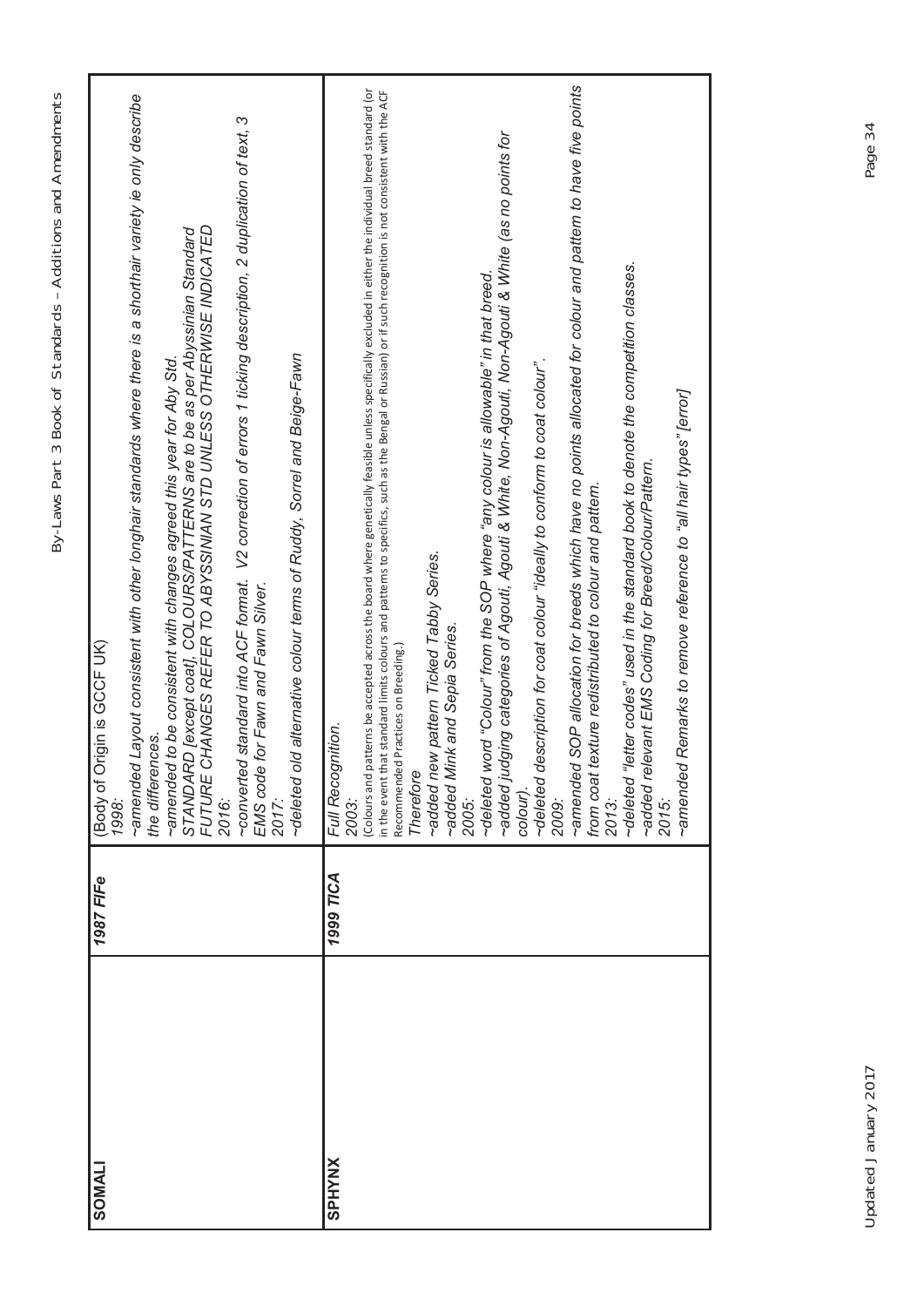| <b>SPOTTED MIST</b> | 1993 CCCA<br><b>1991CCCA</b> | Provisional Recognition<br>Full Recognition                                                                 |
|---------------------|------------------------------|-------------------------------------------------------------------------------------------------------------|
|                     |                              | 1994:                                                                                                       |
|                     |                              | ~amended description [used CCCA standard].                                                                  |
|                     |                              | <b>1995:</b>                                                                                                |
|                     |                              | amended description for head profile.                                                                       |
|                     |                              | 1996:                                                                                                       |
|                     | 1998                         | RENAMED - SEE AUSTRALIAN MIST FOR FUTURE UPDATES<br>~added new colour "Peach" [using GCCF RASCC standard]   |
| <b>TONKINESE</b>    | 1997 CFA                     | Full Recognition - as per CFA who only recognise Mink Pattern others are AOC                                |
|                     |                              | 2002:                                                                                                       |
|                     |                              | ~add new colour/pattern Red/Cream/Tortie Series.<br>2003:                                                   |
|                     |                              | ~added new colour/pattern Caramel and Apricot Series.                                                       |
|                     |                              | 2005:                                                                                                       |
|                     |                              | ~added new colour/pattern Cinnamon and Fawn.                                                                |
|                     |                              | ~amended descriptions for chocolate body and points.                                                        |
|                     |                              | 2007:                                                                                                       |
|                     |                              | ~Full Recognition for colour/pattern Pointed and Solid Series.                                              |
|                     |                              | ~added to Red/Cream/Apricot/Tortie colours nose leather pigmentation be allowed.                            |
|                     |                              | 2009:                                                                                                       |
|                     |                              | Remarks "that a bump on the nose is 'undesirable".<br>~added to                                             |
|                     |                              | 2013:                                                                                                       |
|                     |                              | ~amended description for eye colour.                                                                        |
|                     |                              | ~amended description for Dm base coat colour.                                                               |
|                     |                              | ~amended description for Mink eye colour and coat & be moved from the first page to before the start of the |
|                     |                              | mink colour descriptions.                                                                                   |
|                     |                              | ~added relevant EMS Coding for Breed/Colour/Pattern.                                                        |
|                     |                              | 2015:                                                                                                       |
|                     |                              | ~deleted words "Toes 5 in front, 4 in back" under "Legs and Feet"                                           |
|                     |                              | 2016:                                                                                                       |
|                     |                              | d standard into ACF format.<br>~converte                                                                    |
|                     |                              | 2017:                                                                                                       |
|                     |                              | ~added neck description                                                                                     |
|                     |                              | ~added EMS codes for all bases for all apricot colour patterns                                              |
|                     |                              |                                                                                                             |